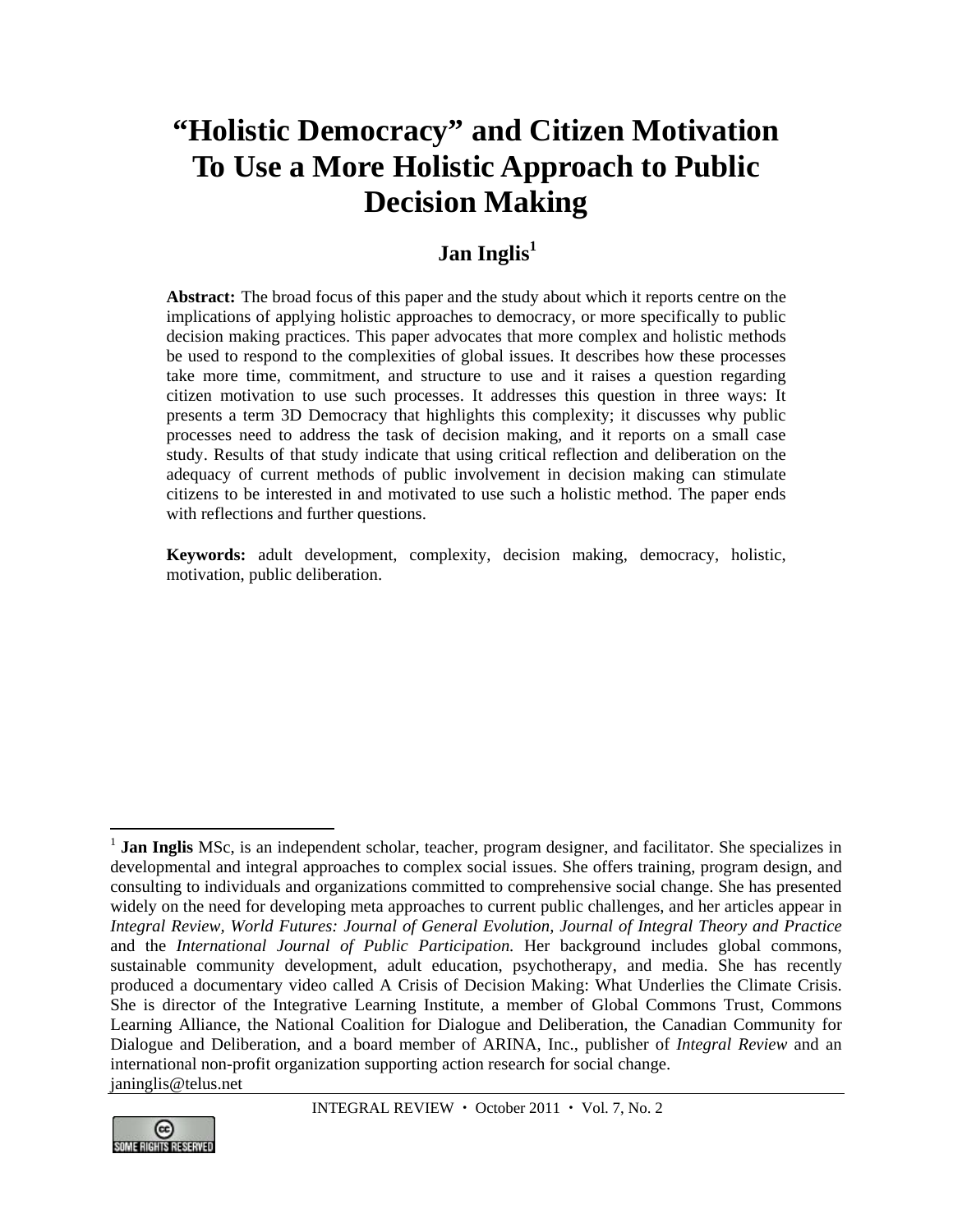# **Table of Contents**

| Approach 3: We can make decision by being strategic and efficient in order to maximize      |  |
|---------------------------------------------------------------------------------------------|--|
|                                                                                             |  |
| Approach 4: We reach out and include as many people as possible to work together as a whole |  |
|                                                                                             |  |
|                                                                                             |  |
|                                                                                             |  |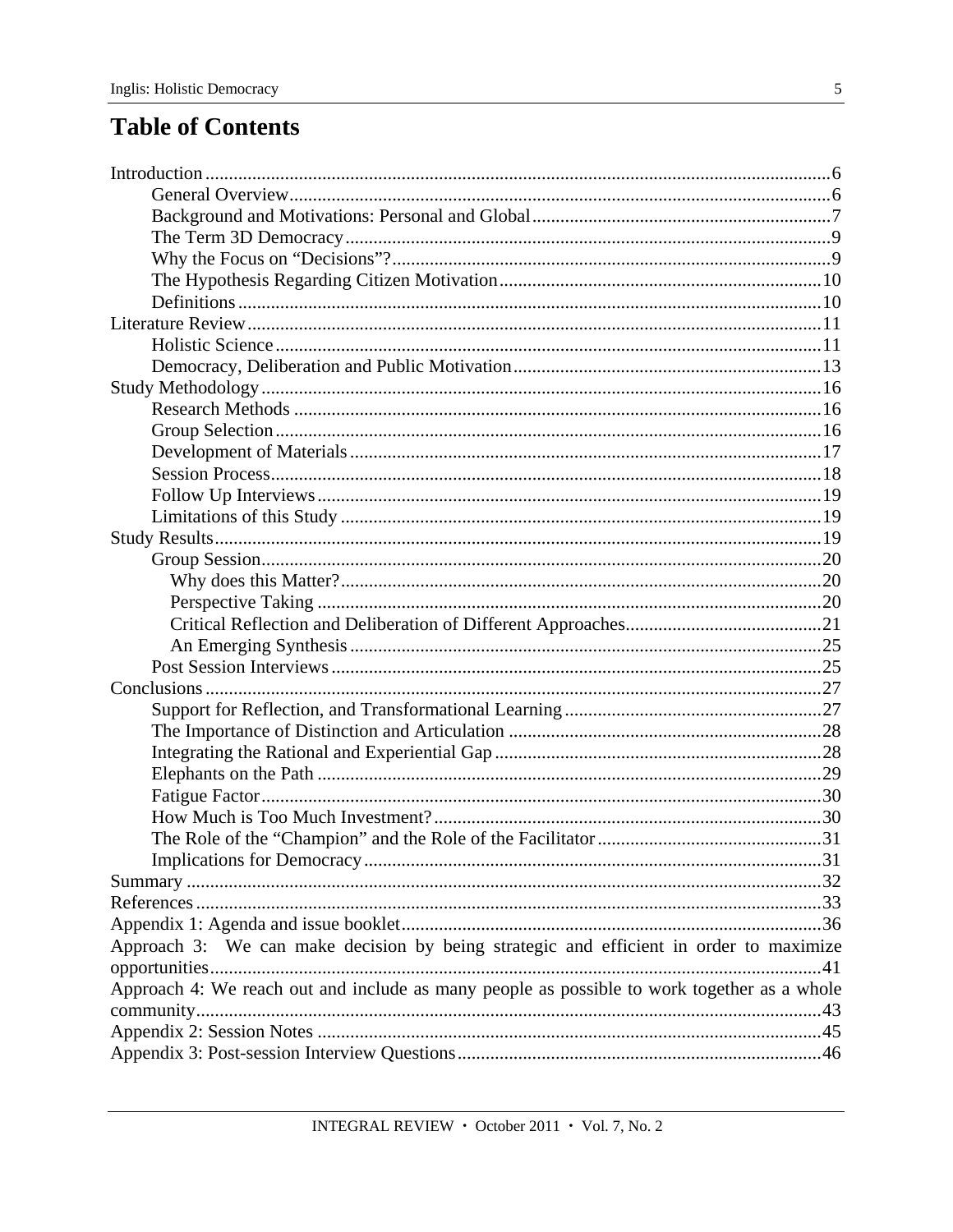## **Introduction**

If you ask any group of people anywhere in the world, "How many of you woke up this morning with the intention of destroying the world?" nobody would raise their hand. So if we're doing it without intention and yet we're doing it anyway, it means that it's imbedded in how we do things as opposed to being something that we want to do. And that tells me it can be reversed.

Paul Hawken, author of *The Ecology of Commerce2*

## **General Overview**

The broad focus of this article centers on the implications of applying holistic thinking to democracy or, more specifically, to public decision-making practices. This paper advocates that if we are to make the best use of public insight and innovation in resolving the complex local and global challenges of these times, we need processes of public engagement that meet at least the following criteria, where they:

- Adequately address the full complexity of the issues involved, while avoiding a propensity for simplistic formulations, either/or polarities, and band-aid solutions.
- Engage the general public including the various diverse stakeholders at a level of competence that supports their contributions and renders them to be of optimal value.
- Motivate and enable such participation to accurately analyze, name, frame, and deliberate in order to make decisions about actions that may resolve issues.
- Accomplish this within the time, talent, knowledge, budget, and other constraints of resources and power inherent in the public situation, in the participants, and in the conveners of such processes.

In addressing these criteria three empirical questions surface.

- 1. Can members of the general public, with adequate support, deliberate collaboratively and competently enough to tap the diversity of experience and wisdom as they collectively have to offer, and gain such commitment and support for change as the issues they are addressing may demand?
- 2. Can the complexity of these issues be framed and presented in such a way that this competence can be adequately engaged to create relevant, useful, and sustainable outcomes?
- 3. Can the process itself be presented in such a way that supports understanding and justification of its use?
- 4. Will members of the public be motivated to take the time and put forth the effort needed to make such contributions as often as may be needed if the daunting public challenges, both local and global, are to be met?

 $\overline{a}$ 

 $2^2$  As quoted by Montagne, C. (2010, n.p.).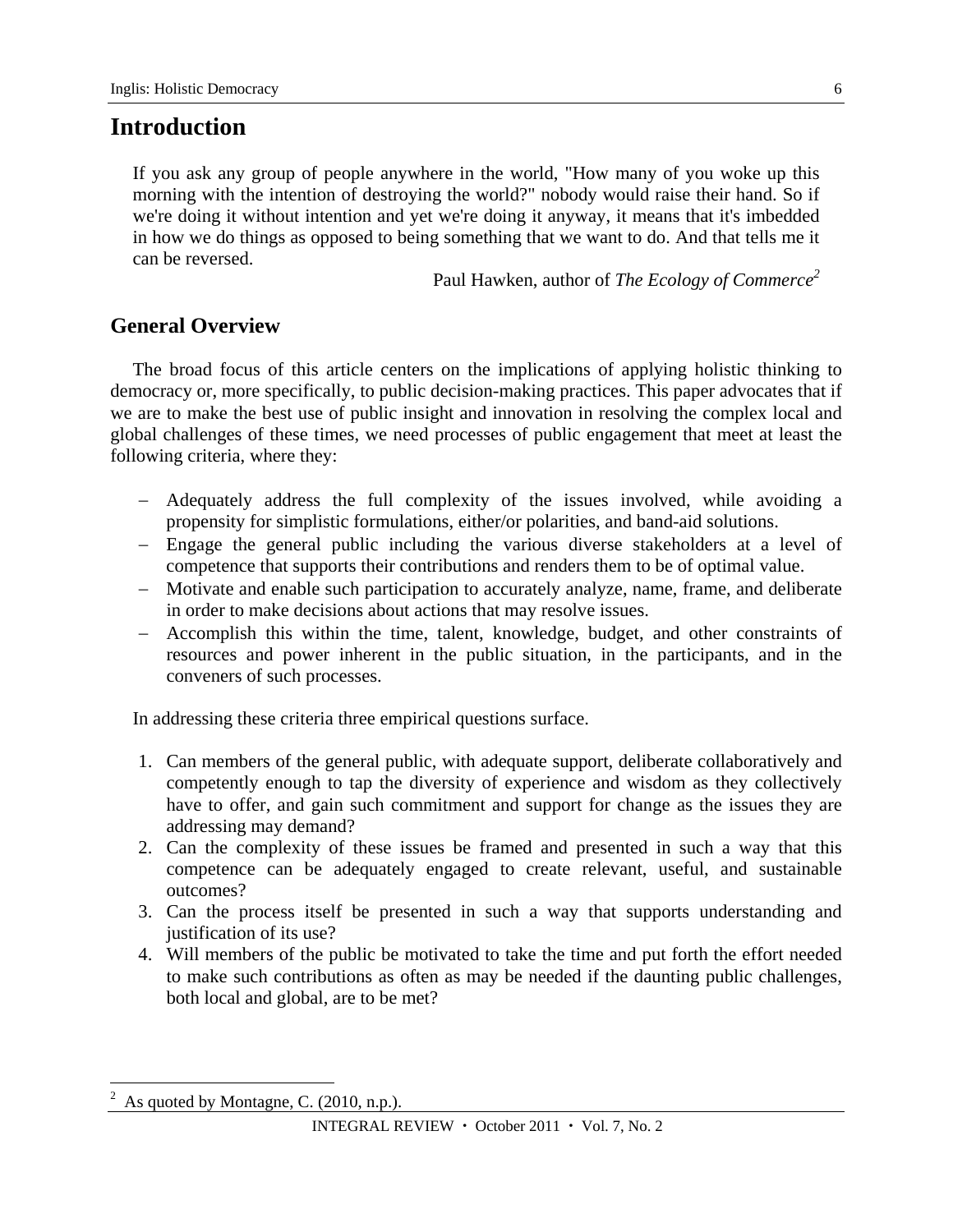The first portion of the paper offers an analysis of the theoretical perspectives that inform these criteria, and a brief survey of the relevant literature, It then offer three responses to the empirical questions: (a) the conceptualization of the term "3D Democracy" to support participants' understanding of the need for a holistic multidimensional approach, (b) the distinction of processes deigned to support decision making, and (c) a report on the findings of a small scale public deliberation in which a facilitated method of critical reflection and deliberation based on holistic principles was used to test its impact on people's motivation to subsequently consider using a more in-depth approach to public decision making.

To provide the context for this study, this next section will outline my own motivations and background and describe the challenges of current public decision making processes as well as the challenges of introducing a holistic method to the public.

### **Background and Motivations: Personal and Global**

For many years, I have focused on trying to understand how we—humanity—could allow ourselves to destroy life through climate change and other related issues. Through my work as a psychotherapist for many years, I could see how some individuals could, with support, become aware of their personal issues and eventually change their patterns of perception and actions in a way that could alleviate many of those issues. But with growing awareness of social issues, it started to seem insufficient to continue working just on an individual level when total system change seemed to be necessary. However, transferring this awareness to a collective level, especially in the public sphere such as in our responses to climate change, seemed much more complex to undertake. Over the years I studied different theories of how social change occurs, sensing that our current ways of organizing ourselves, especially within the environmental or social justice movement, were obviously not adequate, as these situations were not changing for the better. How those in these movements viewed issues, set priorities, and made choices regarding actions did not seem to match the complexity of the challenges we faced as a culture. My experience in community development at a grassroots level revealed that people's involvement often descended to the lowest common denominator of fighting to promote one's own biased perspective, or blaming others for their perspectives. If solutions were presented, they often promoted simplified, short-term, band-aid actions.

Although I considered myself an activist and wanted to be part of positive responses to climate change or social justice issues, I found I could not keep attending those kinds of dysfunctional meetings. Even facilitated conversation café's, where people at least were polite, left me feeling hopeless that we could ever develop the level of understanding and depth of decisions needed to create comprehensive change. Although I was trained in such techniques as consensus, mediation, and Bohmian dialogue, my own attempts at facilitating what I hoped would be more beneficial forms of engagement seemed to flounder. At that time I lacked the "container" I believed was needed to support the quality of talking, thinking, making meaning, deciding, and acting together. By "container," I mean an intentionally planned discourse process designed to support interactions that resulted in more functional outcomes. Such a container or scaffolding is needed to generate effective approaches amidst the diversity of opinions and the complexity of issues.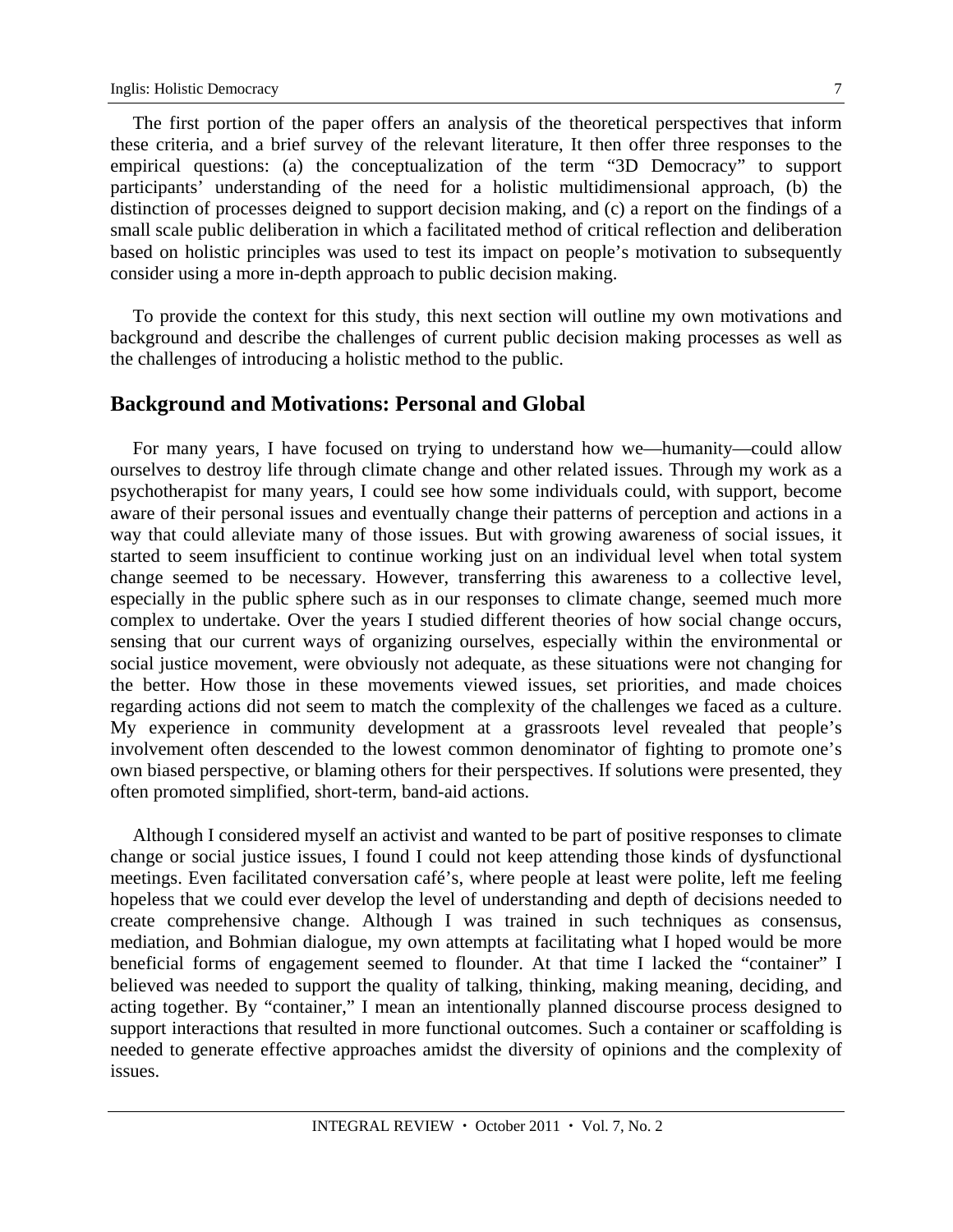This article is written in this context of complexity of social, economic and ecological issues, especially those under the banner of climate change, which are apparently increasing more rapidly than our collective capacity to effectively respond (Kegan, 2000; Rosenberg, 2002). This gap became overtly apparent to those who witnessed the proceedings of the UN conference on Climate Change at Copenhagen in 2009 (Randall, 2010) or in Cancun in 2010. Such systemic issues require systemic responses if we are to get beyond bandage interventions with their unintended and often disastrous results (Ross, 2006). Commonly-used civic engagement approaches such as voting, town hall meetings, or more recently popular, dialogue cafes, seem unable to support the level of issue analysis and decision making that systemic issues require. Although important civic events, they offer short term, fragmented glimpses of issues that need more from us. There are few, if any, participatory methods available through which we can collectively come to understand the complexities and implications associated with the whole issue before we are faced with making decisions about it (Inglis, 2007).

Awareness of this growing "gap" between the complexity of public issues and the simplicity of the processes available to address them (Inglis & Steele, 2005), plus my in-depth research and inquiry over several years, culminated in my studying a deliberative process for use in public decision making.. This process researched and developed by Sara Ross (2007) drew on research in complexity science, adult cognitive development and behavioural sciences as applied to analysis of complex public issues. More information regarding this process is provided in the literature review, below.

In the past six years, I have engaged with several pilot projects based on this method. In all cases, I observed that participants were motivated when initially engaged, but getting people to want to invest in a new and unknown process was a very difficult first step. Also sustaining their motivation throughout the lengthy and new process was often challenged by them losing the orientation regarding how what they were doing related to their initial motivation. A more comprehensive process such as this requires much more commitment to time, focus, and structure than typical public engagement methods (Inglis, 2008). Several progressive steps designed to assist people to see issues in a larger interconnected context are needed so participants can analyze causes, weigh out approaches to solutions, anticipate differences in viewpoints and consider trade-offs they are willing to live with. This larger context also includes recognizing that our personal attitudes, values, and actions as well as our institutionalized attitudes, values, and actions are part of how we create and maintain problems. Arriving at this level of systemic understanding and ownership is hard and often "messy" work that needs to be intentionally and effectively supported by the process design and facilitation (Ross, 2006).

The public challenges we currently face are immense, and decision making is hard work, and there seems to be no way around either of these facts. But bad news of immense challenges and committing to this kind of hard messy work are hardly attractive motivators to engage ordinary folk. Therefore the question of how to introduce a new, more complex process in a way that would make sense to citizens and motivate them to try it out has been a barrier I felt needed to be addressed. Below I present a term, 3D Democracy, define a hypothesis regarding citizen motivation, and present a small study used to test that hypothesis.

Throughout this article, I have turned to holistic science theory and action research by describing and reflecting on methods that are dynamic, relational, participatory, multidimensional, complex, emergent, developmental, and engage the whole by moving through the parts.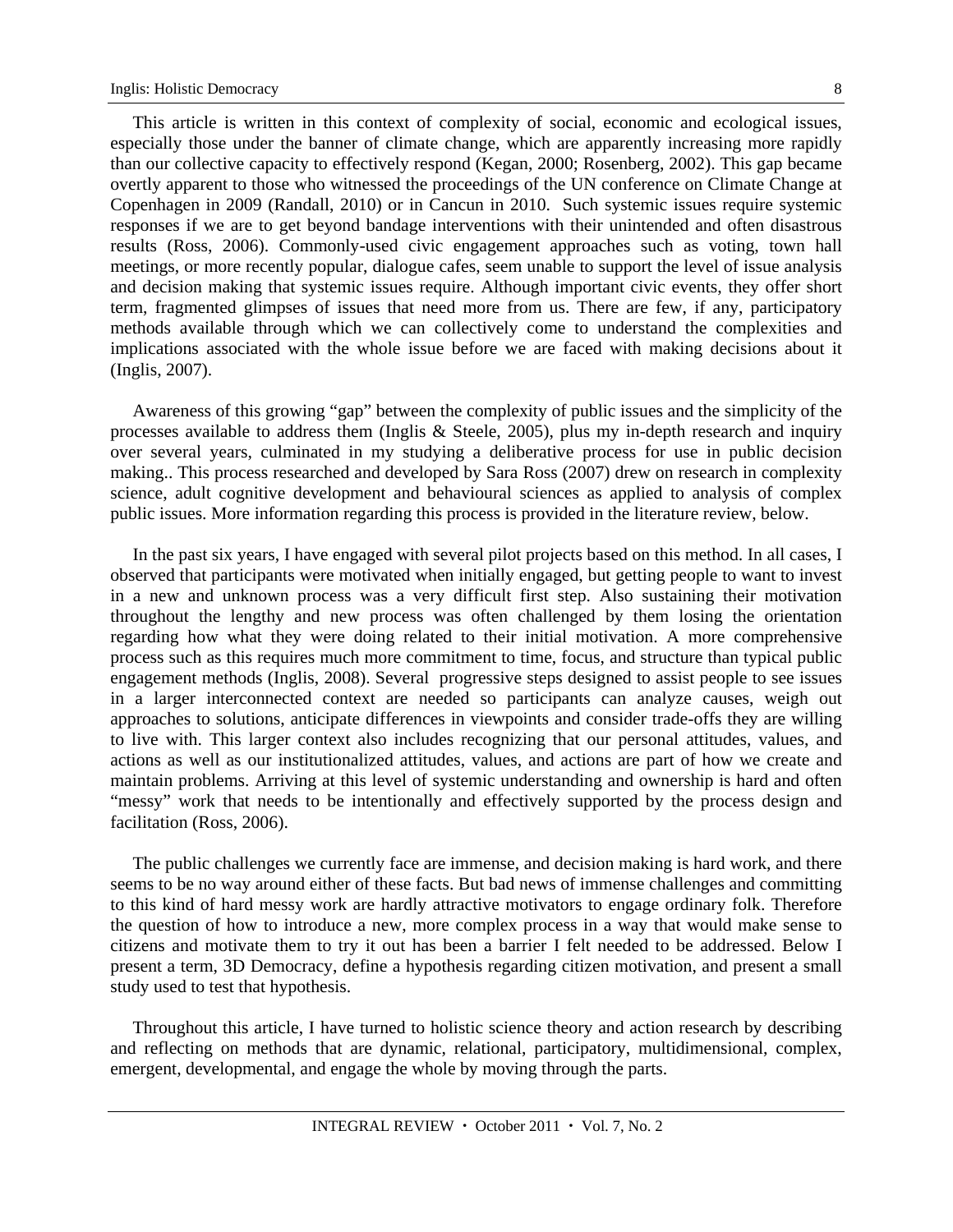### **The Term 3D Democracy**

To make the significance of a substantively different process for engagement more perceptible to the general public, I eventually developed the term *3D Democracy*. This term attempts to support citizen reflection by graphically highlighting why more dimensions for tackling their issues are needed than what the usual "flat" term of democracy offers: addressing the depth of interconnected root causes, the breadth of multiple perspectives and length (short or long term) of responses. This critical reflection on current often reductionist, two-dimensional processes (e.g., win/lose polarities and yes/no voting) may potentially seed the necessity for more holistic multi dimensional, multi perspective approaches to civic decision-making when dealing with complex issues. For those seeking the theoretical roots that underlies this work, the term *3D Democracy* also captures the need for three D's: it is the **d**evelopmentally **d**esigned and **d**eliberative nature that can adequately support citizens to walk together through the complex steps necessary to arrive at well- informed decisions and to take effective actions.

The term is also useful to raise awareness of what we may call a "third dimension," one that is beyond the two common dimensions of "public" and "private", namely the dimension of the "commons." Elinor Ostrom, Nobel Prize winner, explains this dimension in her seminal work, *Governing the Commons: The Evolution of Institutions for Collective Action. About the significance of public process in the protection of shared resources,* where she said "if the community doesn't have a good way of communicating with each other or the costs of self-organization are too high, then they won't organize, and there will be failures" (Korten, 2010. n.p).

Many public engagement processes wish to support comprehensive actions but skip the step of making collective decisions that could result in those collective actions (Inglis, 2007). Therefore, it is sensible to use the next section to highlight this distinguishing component and surface its logic in relation to the public engagement criteria presented previously.

### **Why the Focus on "Decisions"?**

Oil spills, sprawl of cities over agricultural land, migration policies, and water use all represent situations in which decisions are made that impact the public and the environment. We often miss the significance of these watershed points. To see ourselves as actively impacting decisions, either through conscious participation or not, can move us from viewing ourselves as victims of outside forces to active participants in co-creating our life situations. This is especially important when considering the choices facing us in relationship to climate change.

However, people are seldom aware of how complex the process of decision making is personally, let alone collectively. If we are to respond adequately to the complexity of climate change issues or any complex issue, we must make *collective* decisions, some of which will be quite difficult, about priorities, policies, and actions. It therefore is important to amplify the significance of this oftenoverlooked process of making public decisions, the very essence of democracy, and offer ways to observe, understand, and thus support comprehensive decision making.

Considering the severity of many of our local and global issues, it is no wonder that people want to take immediate concrete action. There is often impatience with sitting in meetings and talking. If people do not comprehend the sequential steps needed to develop sound public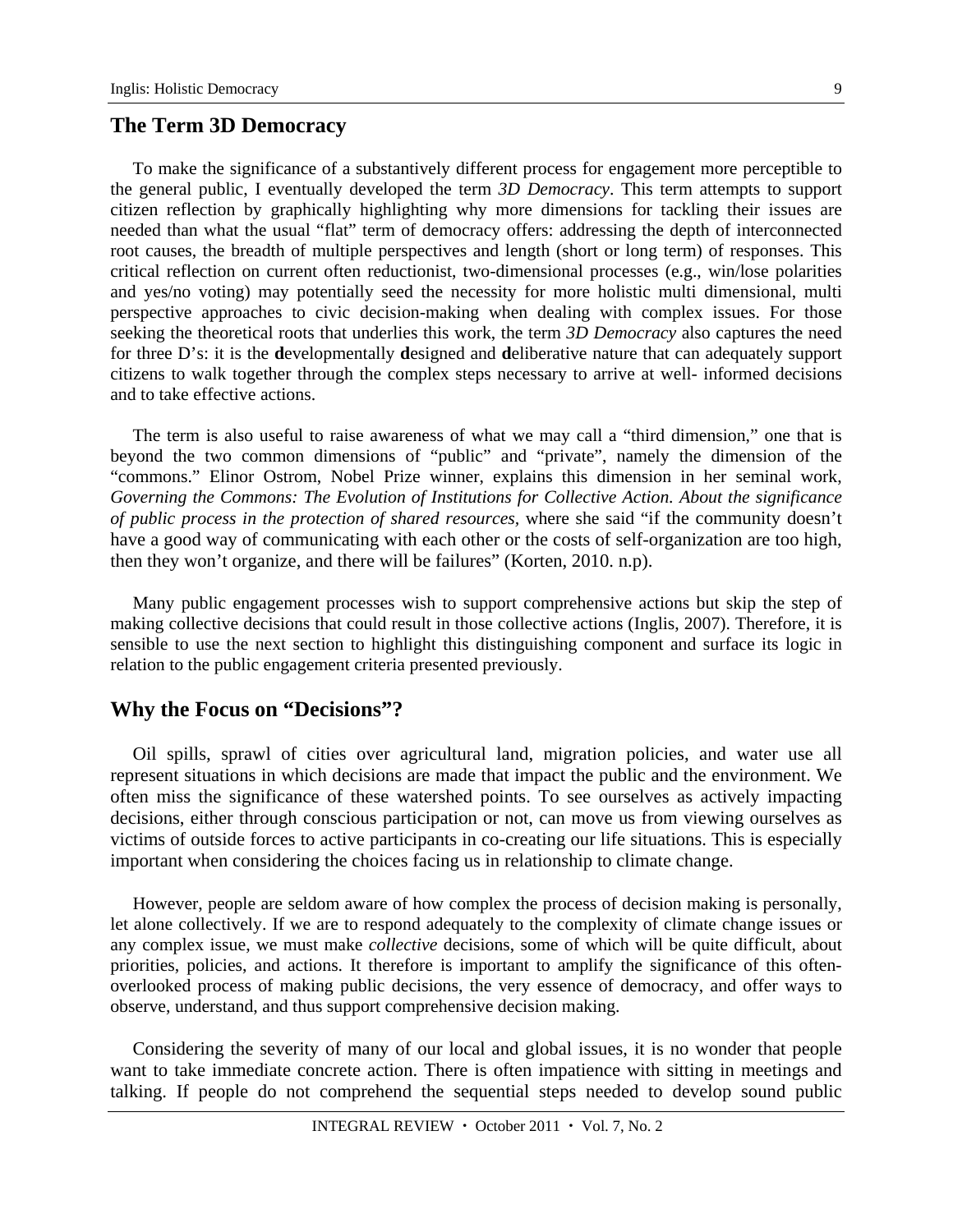solutions, there can often be a sense that simple solutions should just appear, as if dropped into the room. However, before taking action, there has to be decisions by several people (unless we are in a dictatorship) to take the action. Before these decisions can be made, there need to be relevant options available to decide upon. Before these options for solutions are identified or created, there needs to be shared understanding amongst those most involved regarding the diverse causes of the problem.

Problems are often labelled under big sweeping categories, so before these causes can be understood there needs to be agreements on which aspect of which "problem" we assume we are actually discussing. In addition, everyone understandably sees things through their own lens of experiences and values. Therefore all of these steps are influenced by diverse perspectives that need to be included. Taking actions will likely have implications that also need to be considered. If we attempt to shortcut any of these sequential steps, our actions may not get at the systemic roots of the issues and merely offer bandage treatments. To undertake these steps well requires patience, time, and structured processes to support our best selves coming forward. Decision making, if we want satisfactory results, will require more from us than many are used to giving and there seems to be no way to shortcut this investment if we do not want to incur unintended consequences or sabotage by those who feel their voices were left out. There is a tension between taking adequate time to deliberate on such issues, in our "business as usual lives," and the realization that we are running out of planetary time, especially when facing pressing, rapidly increasing and catastrophic issues.

### **The Hypothesis Regarding Citizen Motivation**

The focus of the rest of this paper is the following hypothesis: (a) shared reflection by members of the public on the usual approaches to and past experiences with public participation, and (b) consideration of other approaches, systematically presented, may (c) lead to new interest and willingness to exert the effort required to participate in more demanding but more rewarding participatory methodologies. The aim of the action research reported here, carried out with a small group of community residents, was to test in a preliminary way, whether a facilitated structured deliberative process designed to elicit critical reflection on current public engagement and decision making processes would indeed arouse the interest and motivation to use a more adequate, if more demanding, holistic public process.

Next, I provide definitions of the key terms used throughout this writing. Then, the remainder of this article is organized in the following sections: a description of the theoretical context, a literature review of significant materials, an outline of the methodology used in the study, and an analysis of the findings. Copies of the materials used in the public process are supplied in appendices.

## **Definitions**

As orientation, I have provided a list of definitions I am using in this paper.

**Civic Engagement:** interactions in the local, regional, national, and/or international communities to which citizens and their chosen representatives belong, designed to identify and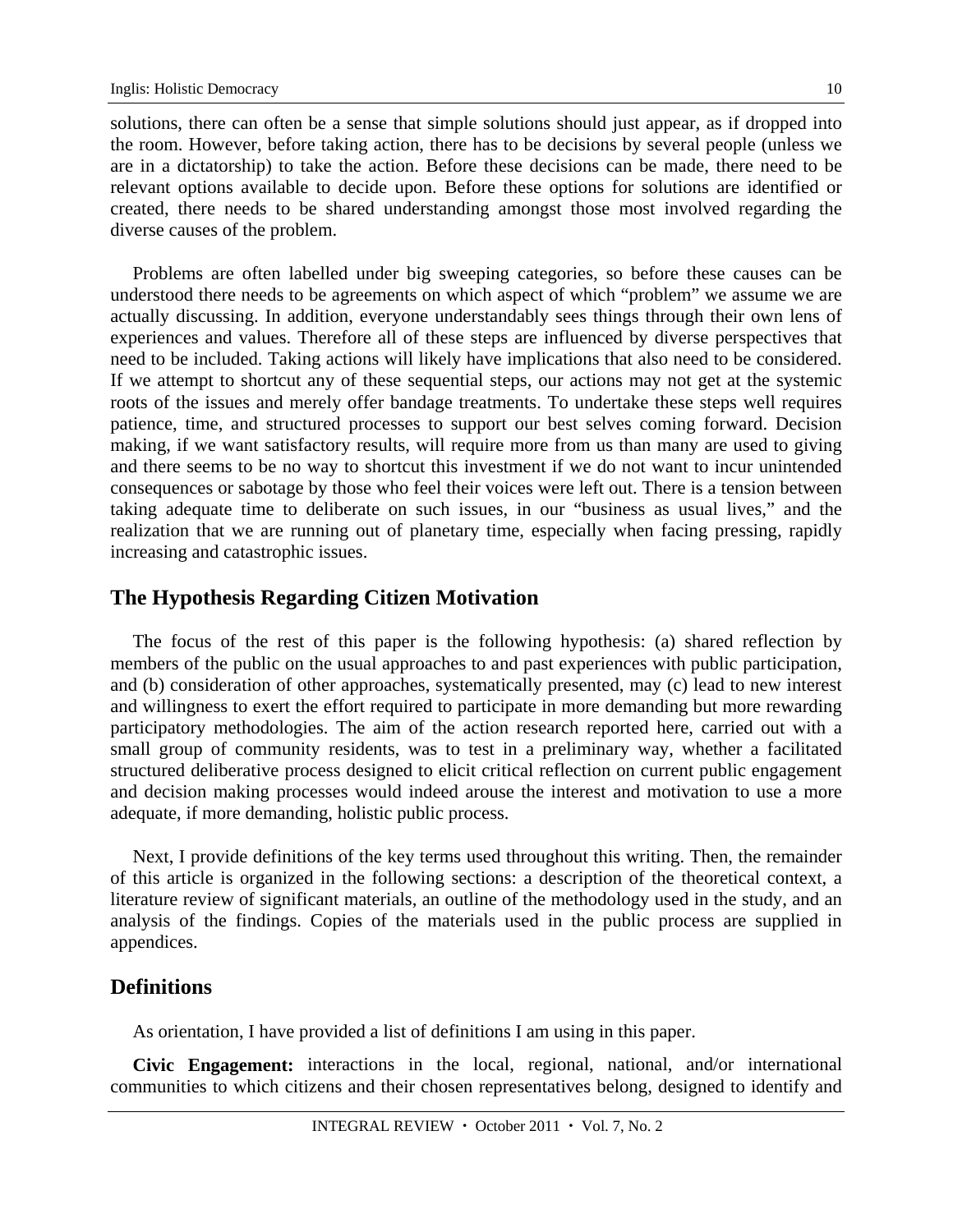address issues of public concern, as well as increase investment and ownership. Other terms commonly used are public involvement or participatory democracy.

**Complex:** made up of many interconnected or interwoven parts. In the realm of public issues, this would indicate the presence of many, often tangled elements that are usually not seen and, therefore, not addressed. A complex issue, due to these many aspects, is difficult to respond to by a yes or no vote, in response to a single simplified question, as are offered every few years through elections of referendums.

**Deliberation***:* a method for deep consideration or weighing out of options and implications prior to arriving at a decision. Public deliberation is a specific form of civic engagement and can be referred to as *deliberative democracy*.

**Emergence:** coming into existence of a new property or properties due to the interaction of sub elements. The properties of the new phenomena cannot necessarily be predicted from the properties of the sub elements.

**Holistic:** philosophies and methodologies that support an integrated, systemic approach that includes context, complexity, emergence, and intrinsic qualities of relationships amongst the phenomena. These recognize that complex systems have "emergent properties" that describe their characteristics as wholes and that these properties are conditioned, but not determined, by the system's constituent parts.

Perspectives: ways of perceiving or points of view influenced by life experiences and conditions. Different and valid perspectives both naturally arise from different life experiences and create different life experiences. These can be referred to as frames or approaches.

**Systemic thinking:** seeing interconnections of elements involved within a context. Systemic thinking includes awareness of cycles or networks, accepting counter intuitive effects and reducing unintended consequences by considering gaps and implications (Ison, 2008).

## **Literature Review**

Included below is relevant material related to holistic science and democracy, deliberation and citizen motivation.

### **Holistic Science**

 $\overline{a}$ 

As I have advocated the use of a holistic approach, I here include the relevant literature relating to the science underpinning that approach.

Holistic science is often defined by how it differs from reductionist science<sup>3</sup>, but its particular definition differs according to the scholar. Henri Bortoft (1986), Rudolf Steiner (1998), David Seamon (2003), and Margaret Colquhoun (1996), for example, expand on the 18<sup>th</sup> century work of Wolfgang von Goethe, who emphasized a science of qualities, relationships of "intrinsic necessity" and the importance of coming to know the existence of the whole through the

<sup>&</sup>lt;sup>3</sup> See Schumacher College: What is Holistic Science http://www.schumachercollege.org.uk/courses/whyholistic-science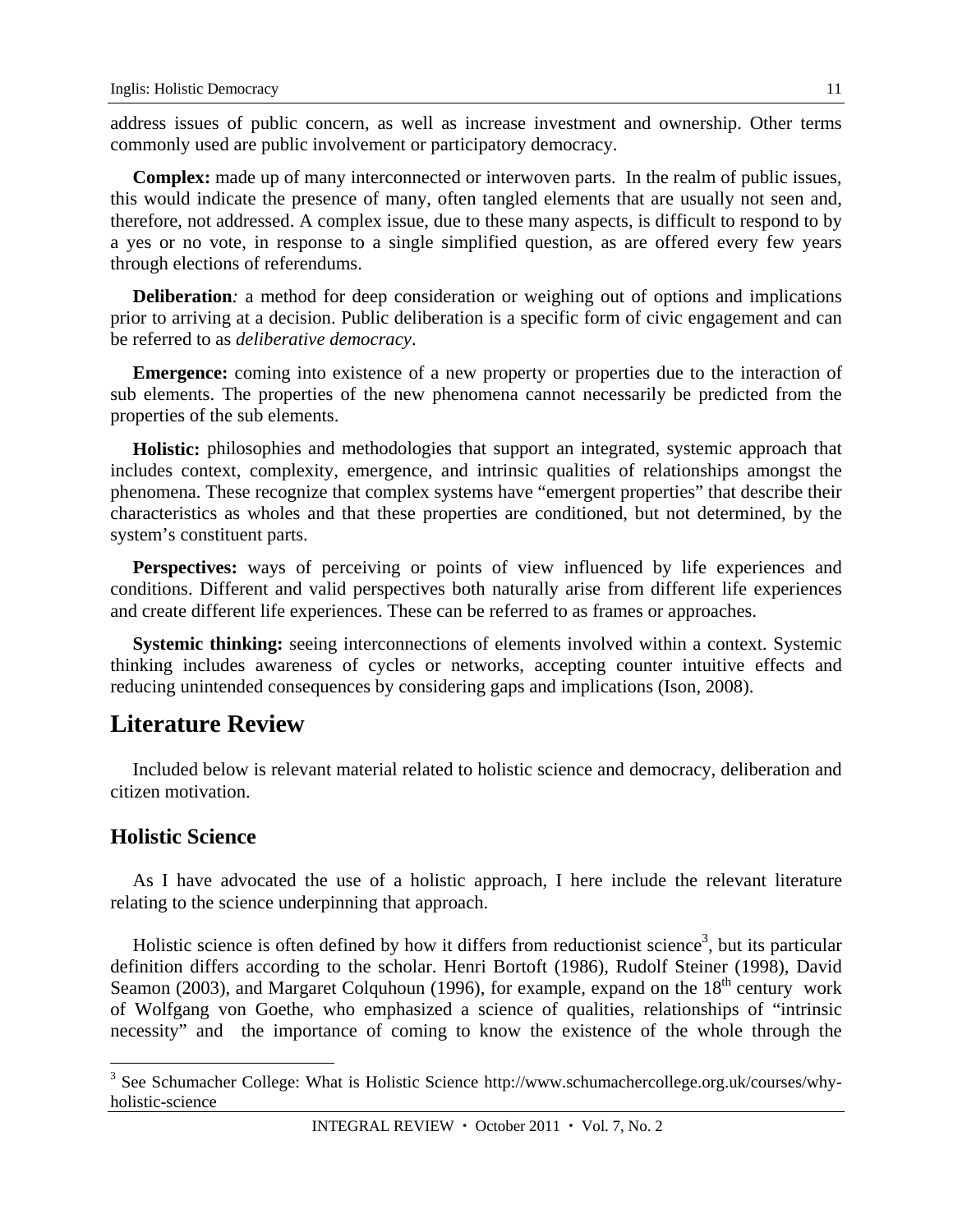understanding of the parts. Goethe, in his exploration of colour understood that perceiving colour was really a perception of relationships, as no colour exists separately but always in a context, a contrast to Newton's sense of separate colours. In addition, he emphasized how the attention to distinguishing the detail of parts, such as leaves of a plant, served the understanding of how they functioned as an expression of the whole. To understand a plant both in its wholeness and its distinctions we can look for repetitive patterns that will help us answer the inquiry: "How do you grow?" Based on our detailed observation and inquiry we are able to move beyond a sense of fragmented bits of concrete stems and leaves to construct a meaning of the dynamic whole. I apply this as a useful metaphor later when describing the study group's process.

Holistic science has its basis in the natural sciences. However, holistic scientist Fritjof Capra indicates that systems thinking develops when we see patterns and connections in biology, a capacity which can be applied to social sciences. In exploring the implications to learning and communicating in both the biological science and social sciences, he builds on the work of biologist Humberto Maturana and social scientist Gregory Bateson. Both articulated a connection between perceiving difference and the development of cognition (Capra, 1996). Maturana felt it was the perturbations in relationship to the environment that triggered structural changes in an organism. Bateson indicated that the differences associated with these "perturbations" could be defined in terms of a hierarchy of logical types involving orders of abstraction in which higher levels are defined by the ability to organize lower levels and overcome the "contraries" or unresolved contradictions of the lower level. He expanded on these levels to create an organization of logical types as a way of noting how classification is used in all perceiving, thinking, learning, and communicating (Bateson, 1972). Bill Torbert (2004) built a bridge between types of logic commonly used, and ways we commonly structure talking. He proposed and researched the possibility that by reflecting on, and consciously structuring our ways of talking, we could transform personal actions, organizations, and politics.

Concepts from complexity science such as self-organization and emergence have created a vital connection between the natural sciences and social sciences (Francis, 2009). In relating complexity science to how people organize, Eoyang and Olsen (2001) suggest there are three interconnected conditions that influence a system to self-organize: (a) creating a container e.g., the intent and support for interactions and deliberation; (b) surfacing diversity and differences that stimulates creative response; and (c) increasing the frequency of transforming exchanges so feedback loops can reveal the consequences of our choices and also inform us as to who "we" are.

Although differing in some emphasis, all of these holistic scientists indicate that holistic science encompasses a non-linear approach that does not attempt to precisely predict, separate, or control information, knowledge, or outcomes. There is loose agreement that holistic science methodologies that support an integrated, systemic approach need to include understanding of context, complexity, emergence, and intrinsic relationships amongst the phenomena. There is recognition that complex systems have "emergent properties" that describe their characteristics as wholes and that these properties are conditioned, but not determined by, the system's constituent parts. It is understood that people's perceptions, especially those of scientists, impact what is being seen and interpreted and are, therefore, part of the whole. Therefore, the subjective realm of interior beliefs, values, and motivations are considered to be as necessary to include in scientific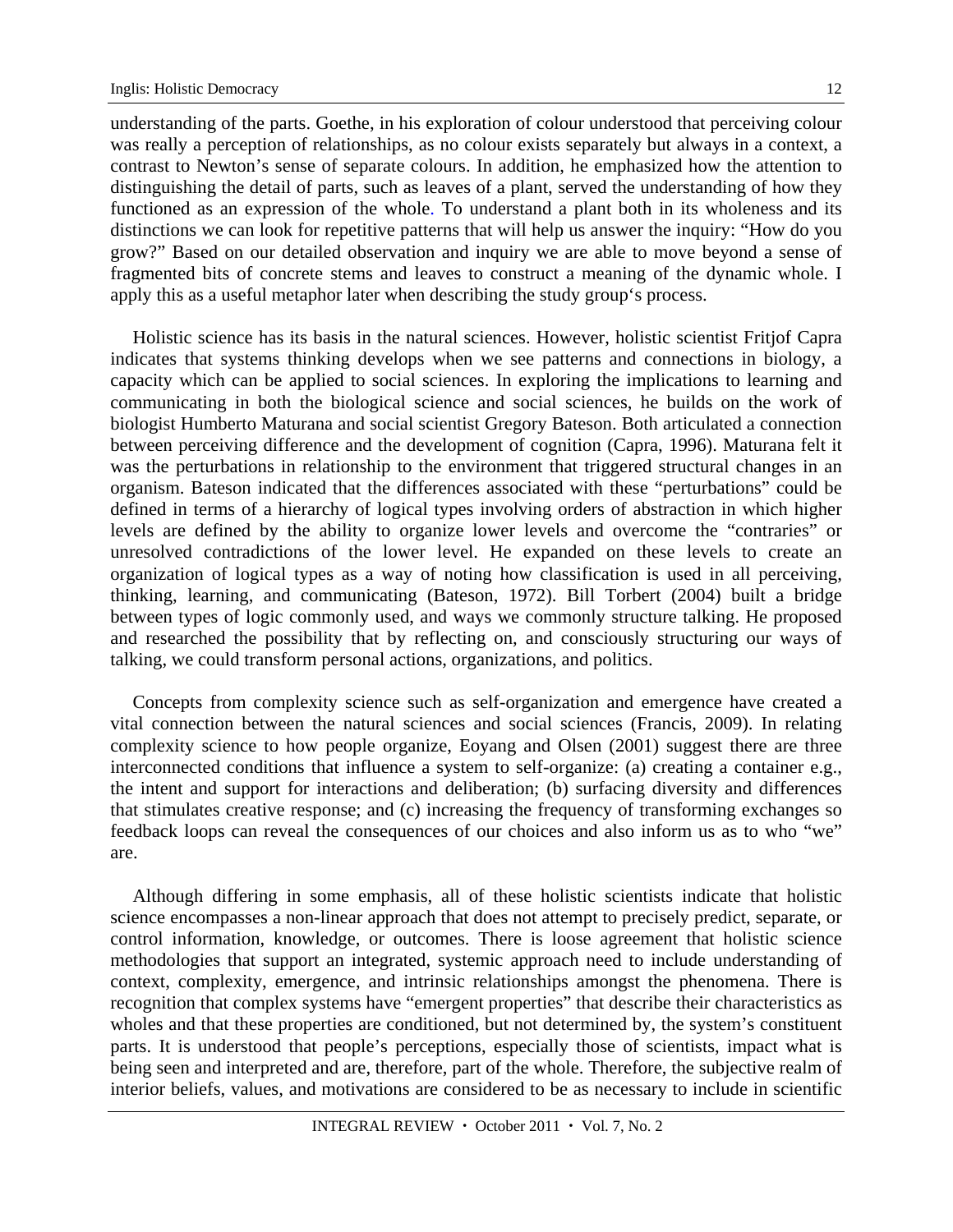observations as more objective external data. Bateson promoted a subjective approach but also cautioned against the often sloppy definitions which can occur in behavioral science: "in scientific research you start from *two* beginnings, each of which has its *own* authority: the observations cannot be denied, and the fundamentals must be fitted .…[otherwise you] add to the existing jungle of half baked hypothesis" (Bateson 1972, p. xxi).

### **Democracy, Deliberation and Public Motivation**

Central to the question under investigation here is the extent to which the public is, or can become, both willing and able to engage in public discourse at a level complex enough to make real contributions to the solution of public problems. Two organizations in particular have pulled together a substantial body of practice addressing public engagement processes: the National Coalition of Dialogue and Deliberation, and the Kettering Foundation. There are also several individual researchers and practitioners proficient in this field including Atlee (1999), Bohman (2000), Delli Carpini et al (2004), Fishkin (1991), Gastil (2008), Rosenberg (2002), Ross (2006), and Yankelovich (1991). They point out the difficulty of current public decision making whilst describing the need for, as well as challenges of, public discussion.

Tom Atlee refers to holistic politics (1999) or integral politics (2010) defining holism as the need for inclusivity and coherence of the parts and the wholes. He advocates that politics, where one part is fighting against another part, cannot achieve this holism. In response to a building disillusionment with democratic practices, Bohman (2000) argues that deliberation can support democracy by improving responses to the complexity, pluralism, and inequalities of society. He challenges assumptions that the public is "unreasonable," by saying that people are often not supported in discursive situations where they can use their reason, or, as Kant would say their "enlarged capacity for thought." Both Fishkin (1991) and Yankelovich (1991) have argued for and demonstrated the potential for the public to successfully deliberate issues before arriving at a decision. Yankelovich has shown that when people are presented with complex issues to consider, they can change their views over time, with the right forms of support for doing so. From his research he observed that people's views regarding an issue will, through focused engagement on an issue, progress through predictable steps from spontaneous, re-active individual opinions to more considered deeper public judgments.

Developmental psychologist Shawn Rosenberg (2002, 2007) has applied an adult developmental lens to public decision making and especially deliberation. He argues that the reason we have challenges in public engagement is that the requirements of participatory democracy are beyond the developmental capacities of many citizens. The ability to collectively analyze a complex public issue, reflect on and communicate one's ideas, understand and be concerned about the perspective of others, are all necessary skills in order for people to engage effectively with each other around complex public issues. He suggests that these requirements are simply beyond the developmental capacities of many individuals and social groups. At the same time he also holds out the hope that well facilitated public deliberations can potentially support the development and engagement of these capacities and thus offer citizens a better chance at responding to the complexities facing them in the 21<sup>st</sup> century. Although Rosenberg's (2002, 2007) theories address an area close to that of my inquiry, they do not however appear to have yet been translated into descriptions of, or research regarding, applied methods for how that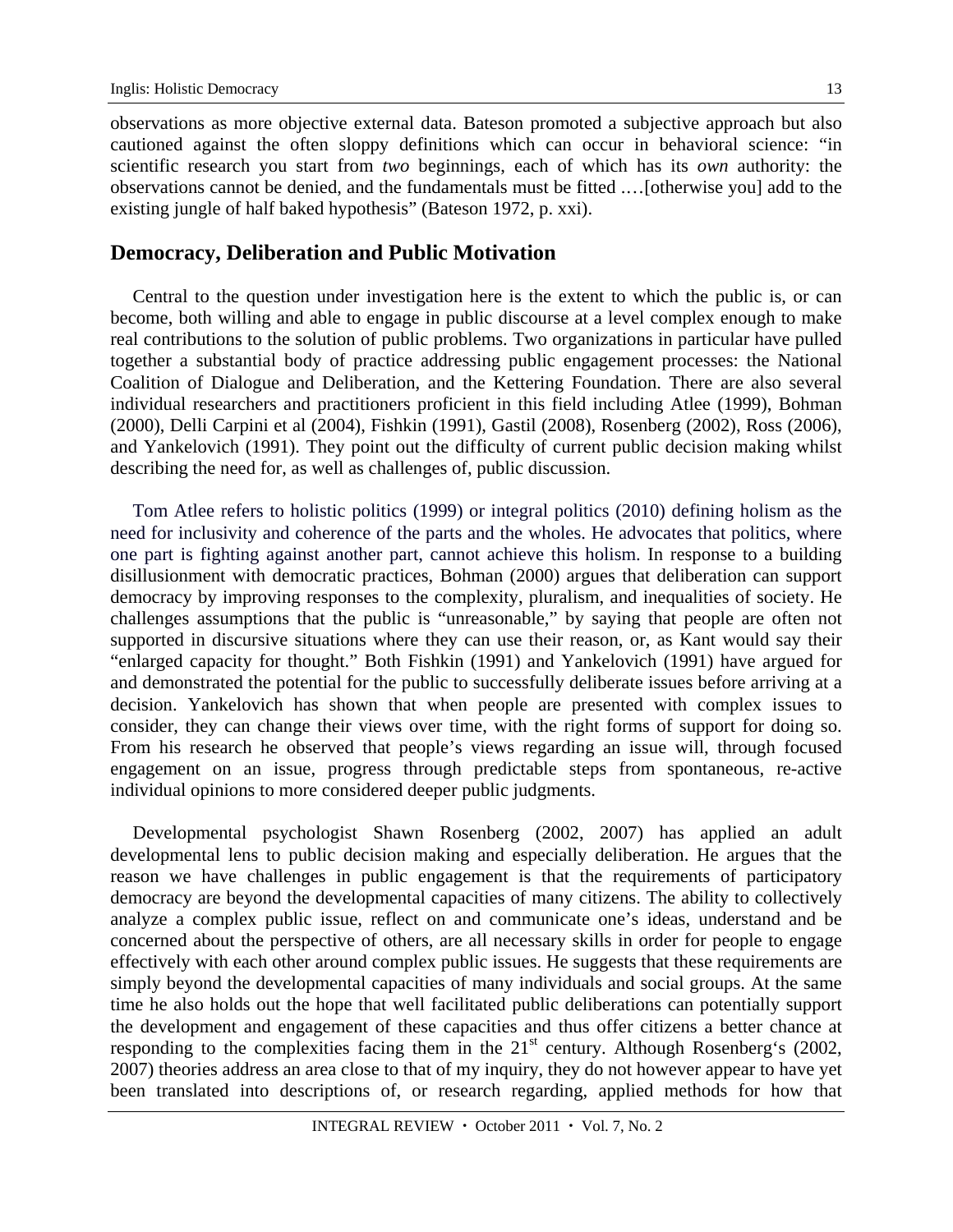facilitation would be implemented or how citizens might be motivated to use such methods (Rosenberg, 2009).

The key to effective engagement of diverse participants then is good design and facilitation. Deliberative processes can shake people out of the cognitive shortcuts typically used to frame day-to-day problems. As a result of moving out of this comfortable pattern, anxiety and frustration can be provoked, especially if the process that participants are using does not seem to be providing any new short cuts and simple solutions (Ryfe, 2005). To be willing to engage with this kind of frustration people would need to be highly motivated. At the same time, frustration itself, when tied to high stakes and handled properly, can increase motivation. Thus, Stephen Tyler, when discussing multi stakeholder deliberations has pointed out

Cognitive and cultural theory suggests that when the decisions are important and the participants have a meaningful stake in the outcome (that is, stakes are high and the stakeholders are at the table), they are likely to be more motivated. In addition, motivation is enhanced by accountability to others, by a sense of threatened interests and by engagement with others who have different perspectives. All these factors are socially and culturally constructed, therefore the nature of deliberative processes must match its social and cultural context. (Tyler, 2009, p. 5).

A case study was done regarding the progressive effect of deliberation on the public's views of priorities in health care (Dolan et al, 1998). The researchers concluded that "The public's views about setting priorities in health care are systematically different when they have been given an opportunity to discuss the issues. If the considered opinions of the general public are required, surveys that do not allow respondents time or opportunity for reflection may be of doubtful value" (Dolan et al, 1998, p. 916). Due to the discussion, participants saw the complexity of the issue that then caused them to change their original sense of priorities. However, participants did not go the next step and resolve their differences regarding these priorities. The methodology was not a holistic one by my definition, nor did the facilitators offer the group any structure to guide their deliberation or to arrive at decisions that could potentially transform the old perceptions and actions.

The research of Sara Ross was closest to my own focus. In her doctoral dissertation, Ross (Ross, 2007) addresses citizen hope and motivation to work on specific problematic issues as a result of going through several steps of issue analysis and deliberation. Whereas my question was more related to how citizens might come to understand the need for engaging in such a time consuming and comprehensive process to public decision making

Ross (2006) offers a methodology for public deliberation that specifically takes on the need for complex thinking when responding to complex public issues, and the realities of the developmental differences that such deliberations must support if a wide enough diversity of publics are to be engaged. Her method addresses both the need for progressive steps as well as the need for structure and facilitation that supports motivation. Based on the work of Commons et al (1998), she defined the precise progression of steps involved in supporting citizen deliberation. The progressive steps are drawn from research in adult development, behavioral sciences, and complexity theory. Her preliminary research, summarizing and integrating these sources, suggest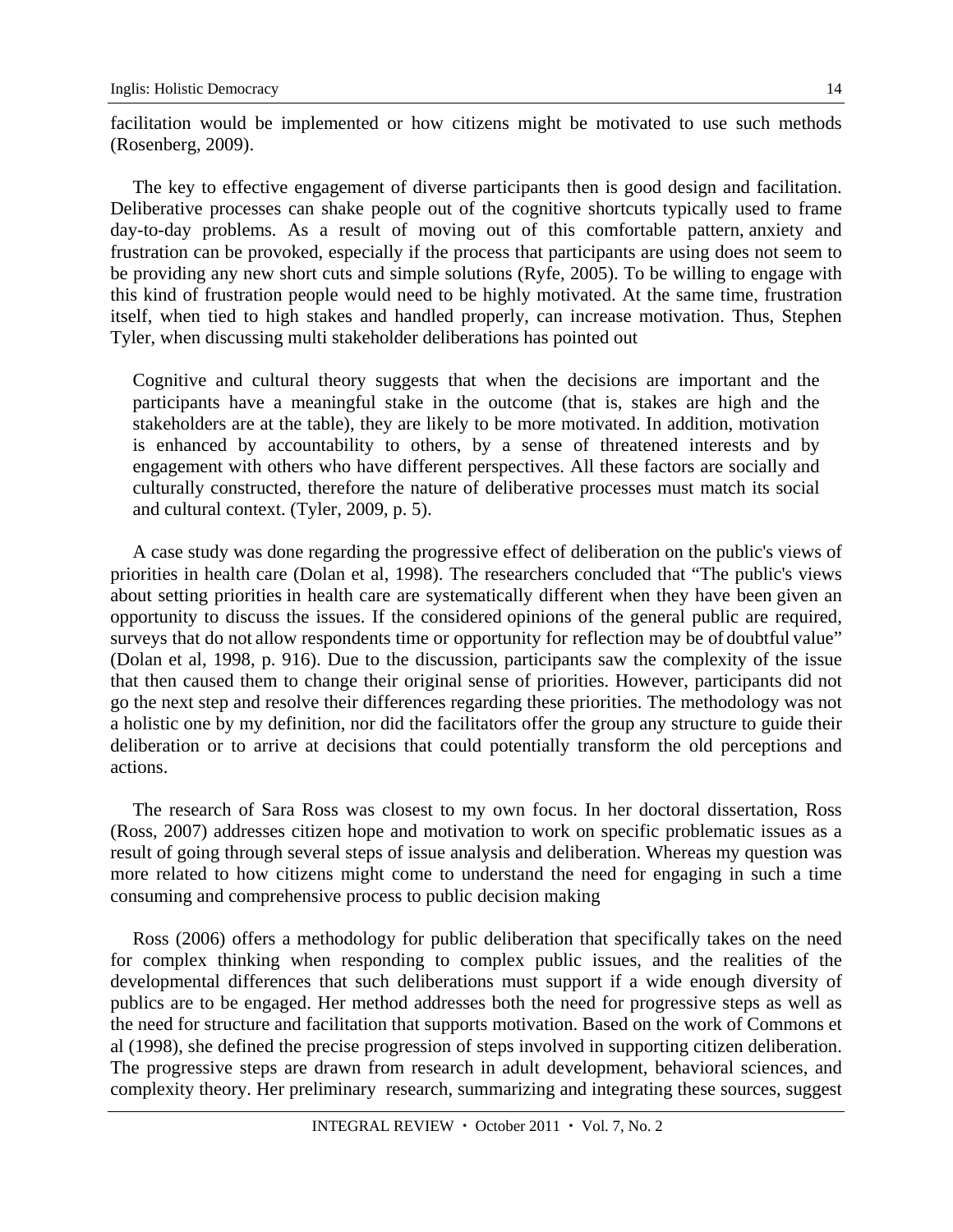that there is a recurring pattern in the steps people go through in confronting complex issues, one that is fractal in nature and occurs across different scales of decision making from personal to organization to cultural (Ross, 2008, 2009).

To illustrate these steps, here is a simple example, regarding buying a car. A would-be purchaser moves from *thesis* (e.g. "I will buy a car"), *antithesis* ("I can't afford a car") to *oscillating* ("I have to choose between being carless or being poor"), to a *chaotic* or "smash" state (Commons & Richards, 2002) where new options are tested and adjusted to see if they can possibly fit to satisfy the initial need (buy a used car, high maintenance fees, borrow friends car, feel beholden). When carried out fully, such a sequential process can lead eventually to a more coherent state of synthesis expressed by an often unexpected solution that satisfies all of the presenting conditions (joining a car co-op - ta da!). This solution was not even among the options initially considered available, but emerges due to the focused consideration of the parts.

Such a process may repeat cyclically and with more complexity. With each repetition, as new information is encountered, the synthesis becomes the new thesis and the cycle repeats, but now at a higher level of complexity. This progressive repetitive pattern of decision making operates over various scales, topics and situations. Ross argues strongly for the benefits and challenges of these decision steps, and their essential role in well-designed public discourse. As she has shown in her own empirical work, such a design provides the structure that can hold the tensions that arise between competing views, and support the process to move through a complete cycle, towards resolution or synthesis. Synthesis is possible only when the new option or approach successfully addresses the inadequacies of the other options. This theoretical model presents a detailed and developmental understanding of what occurs in the phenomenon of emergence resulting in new solutions to old issues. Ross' (2006) preliminary research on this process that she calls The Integral Process for Working on Complex Issues (TIP) would meet several of the criteria I defined as a holistic approach.

In contrast to this holistic approach, pioneer in decision analysis, Howard Raiffa went as far as saying "The spirit of decision analysis is divide and conquer: Decompose a complex problem into simpler problems, get one's thinking straight in these problems, paste these analyses together with a logical glue, and come out with a program for action for the complex problem" (Raiffa, 1968. p. 271). Later, in a post-retirement article, he said he had been so enamored with the certainty he felt was offered through his earlier mathematical approach, that he had completely missed the boat regarding the many other aspects which underpin making complex decisions (Raiffa, 2002).

However, I find that the simplicity and reductionism of this divide and conquer mentality still pervades many of the conventional approaches to public decision making. The foregoing has provoked me to research the motivation for people to consider using a more holistic approach discussed below that can include and synthesize, not divide and conquer.

In summary, although there are rich fields of theory and research regarding (a) how individuals make decisions, (b) how these decision are impacted by reflection, (c) how public deliberation that includes reflection can support public decision making, and (d) how challenges occur in democracy, there is little about the public themselves reflecting on their current forms of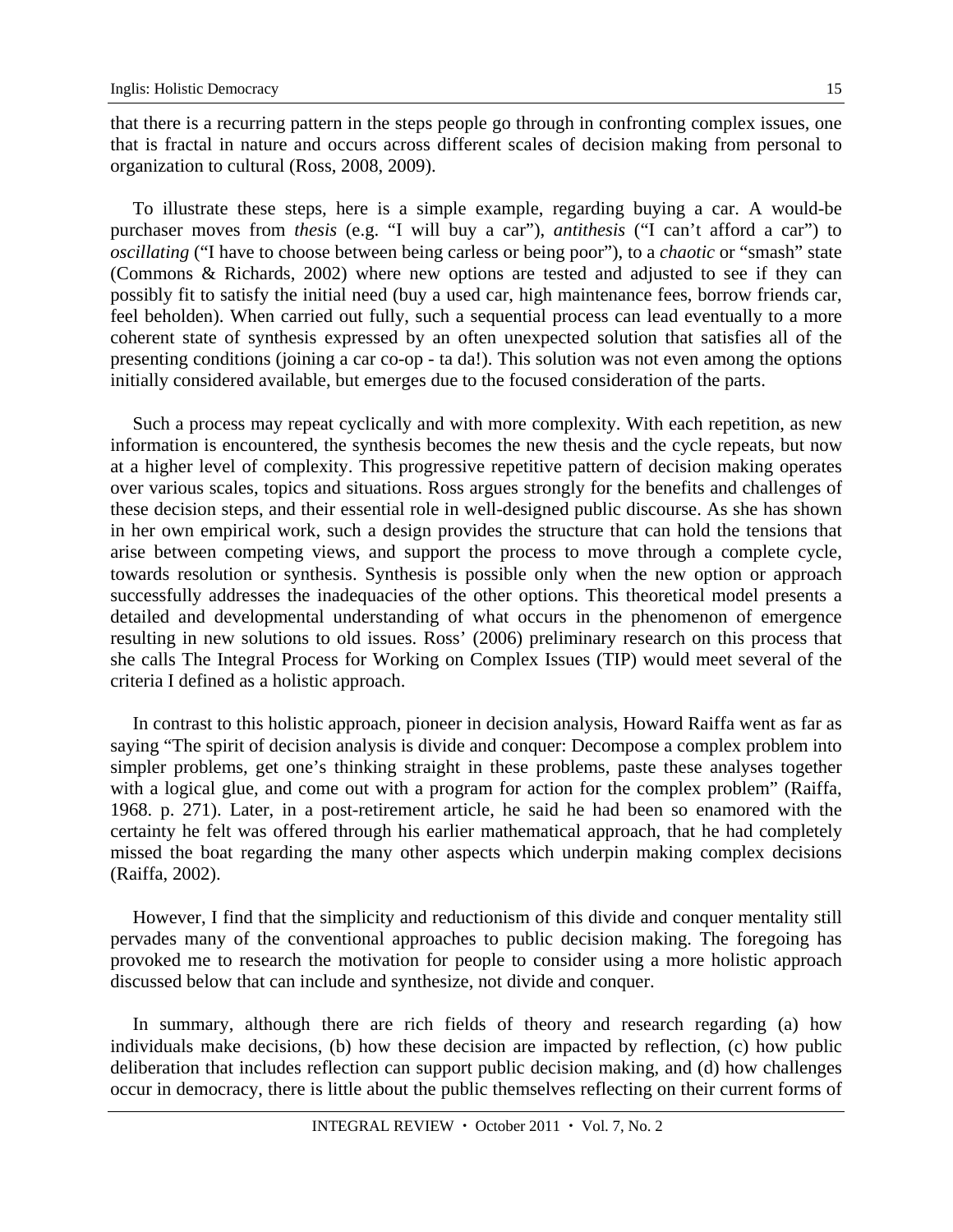involvement in decision making to see how that might impact their motivation to use a holistic process. My study was intended to fill that gap by showing how a holistically designed process for public reflection on decision making prior to participants involving the public in decisions, might motivate them to use a holistic approach.

## **Study Methodology**

A community group from a coastal city in England faced with the challenges of engaging their community around contentious public issues participated in the study. Using materials I designed for the study, I engaged this group in an intensive four-hour deliberation regarding common but different perspectives regarding how to engage a community.

### **Research Methods**

I used a holistic method, including critical reflection and deliberation, to conduct a small, nonexperimental preliminary test of my hypothesis that these experiences would increase interest and motivation to use a holistic approach to public decision making. The process I used was holistic in that it was designed to maximize interactions, support a comprehensive and integrated consideration of the diverse perspectives, contexts and layers of complexity of an issue, engage both subjective views and objective detail, stimulate shared inquiry and systemic thinking, and promote a new synthesis or whole to emerge through the detailed consideration of the parts. I hope that describing the step by step progression involved in this methodology will be helpful to other practitioners in the field of community engagement and social change.

I used a two-phase process of applied social research: a four-hour participant group session and follow-up interviews with individuals. As my research was based on non- numerical data, I used a qualitative analysis of qualitative data using empirical observation, and semi structured interview techniques (Bernard, 1999). My research findings should be viewed as preliminary due to the small convenience sample and the fact that I did not use a control group. All observations are my own, based on information I collected and analyzed, and reflections I made.

### **Group Selection**

When considering my research project I was hoping to find an existing community group of about 9-12 members who were currently facing some community issues. I wished it to be an ongoing group versus an ad hoc group for two reasons. One was that an ongoing group would more likely be dealing with a real issue, common to all participants, instead of a more "armchair" conceptual issue created just for the research process. Also for integrity reasons, I wanted the process to be useful to the participants and did not want to raise issues where there was no ongoing process by which these could be addressed. In addition, a group with a defined boundary and identity would have more contained and continuous interactions. The group was composed of city and district councilors and community group representatives. They had been meeting for several months and had co-developed two documents regarding strategies and action plans. Their focus was to find ways to engage the whole community when facing community issues as there had been a history of fragmentation, competition, and bad feelings that was making coordinated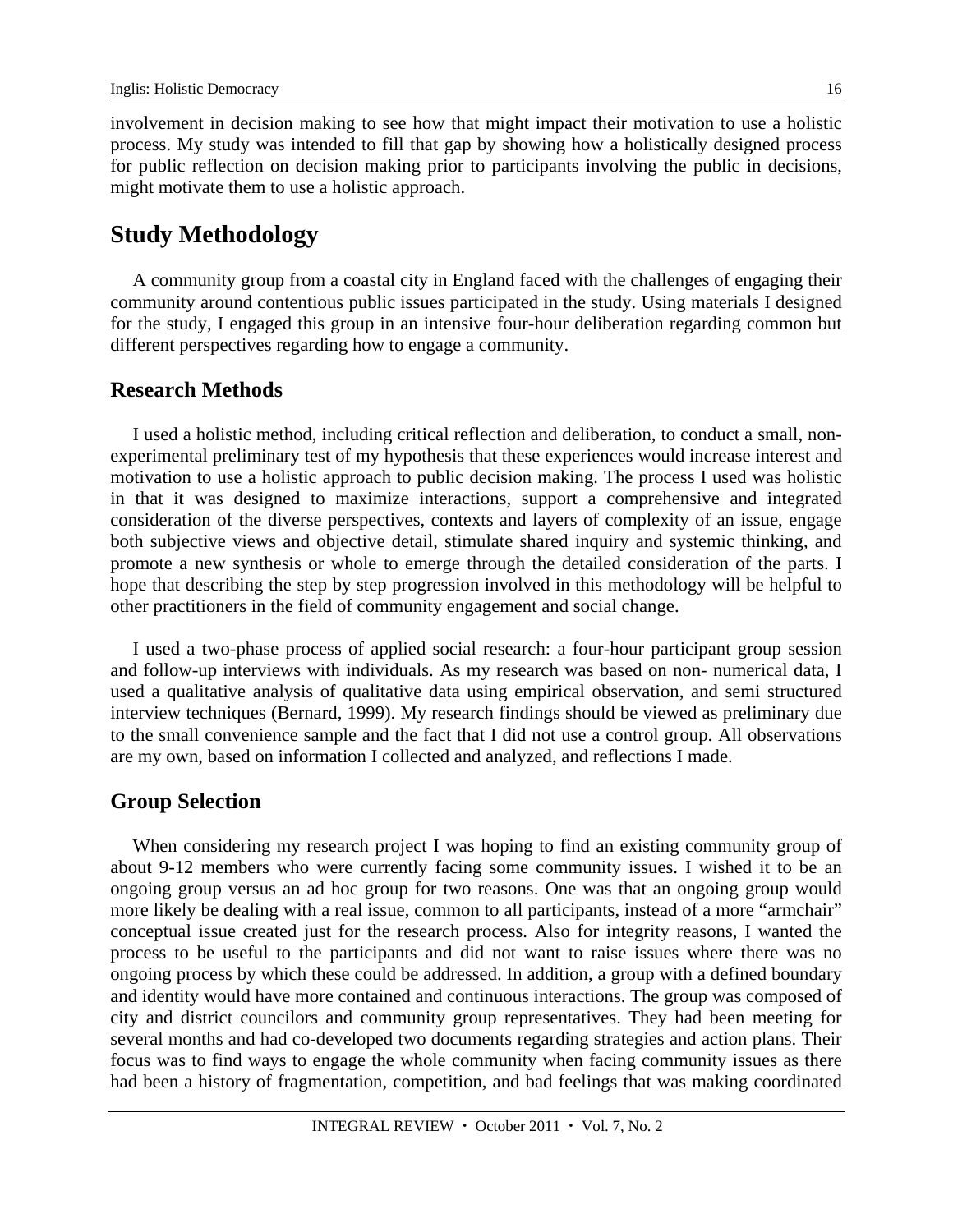planning very difficult. This group and their concerns perfectly matched the focus of my research.

Although it fell on the first warm Saturday of the spring, nine members were committed to attending including the mayor, three councilors, and five community representatives. The town clerk indicated support by arranging for a room to be booked and snack food to be available.

### **Development of Materials**

 $\overline{a}$ 

Prior to the session, I talked with six participants by phone to make sure I understood the nature and context of their specific concerns. I wanted to hear the potential differences in how those concerns might be framed amongst the group participants and to hear how they felt involvement in community decisions could occur.

Based on this information, as well as on previous background research into this issue, I created an "issue booklet" to guide their deliberation. An issue booklet provides a thorough and neutral way by which participants can consider the whole issue through looking at the multiple layers and perspectives associated with the issue. Since deliberation supports the deep consideration of an issue, it is helpful to have common, legitimate perspectives of what might be solutions to the issue in question clearly articulated for this consideration. The question that I used to focus the deliberation was *'How should citizens be involved when important public decision need to be made?*" I used the template format for creating an issue booklet for deliberation created by Sara Ross (Ross, 2006) whose theoretical model and research I described in the literature review. It sketched out four common but very different (and potentially contentious) perspectives that could motivate people's approaches to community involvement in decision-making. These perspectives are developmentally sequenced in the issue book.<sup>4</sup> The main headings are as follows (See Appendix 1 for complete issue booklet):

- Approach 1: We advocate for the rights of our group when our needs are threatened
- Approach 2: We do our civic duty, vote for leaders, and assume they are accountable for making fair decisions
- Approach 3: We can make decision by being strategic and efficient in order to maximize opportunities
- Approach 4: We reach out and include as many people as possible to work together as a whole community

These differences, gathered from their concerns, illuminated the tensions that I assumed lay unresolved within the group, possibly blocking them from moving forward in their discussions on community involvement. Like the Goethian method of understanding the details of a leaf in order to understand how a plant grew, I was offering them a way to see the specific details of their communities' viewpoints so they might have a more comprehensive understanding of how their issue grew. Each approach offered the underlying logic that motivated the differing actions people might choose to take in relationship to community decision making. The usual underlying logic, or orienting idea, becomes more explicit. This provides more information as to why people

 $4$  For more information regarding the developmental sequencing see Inglis (2009).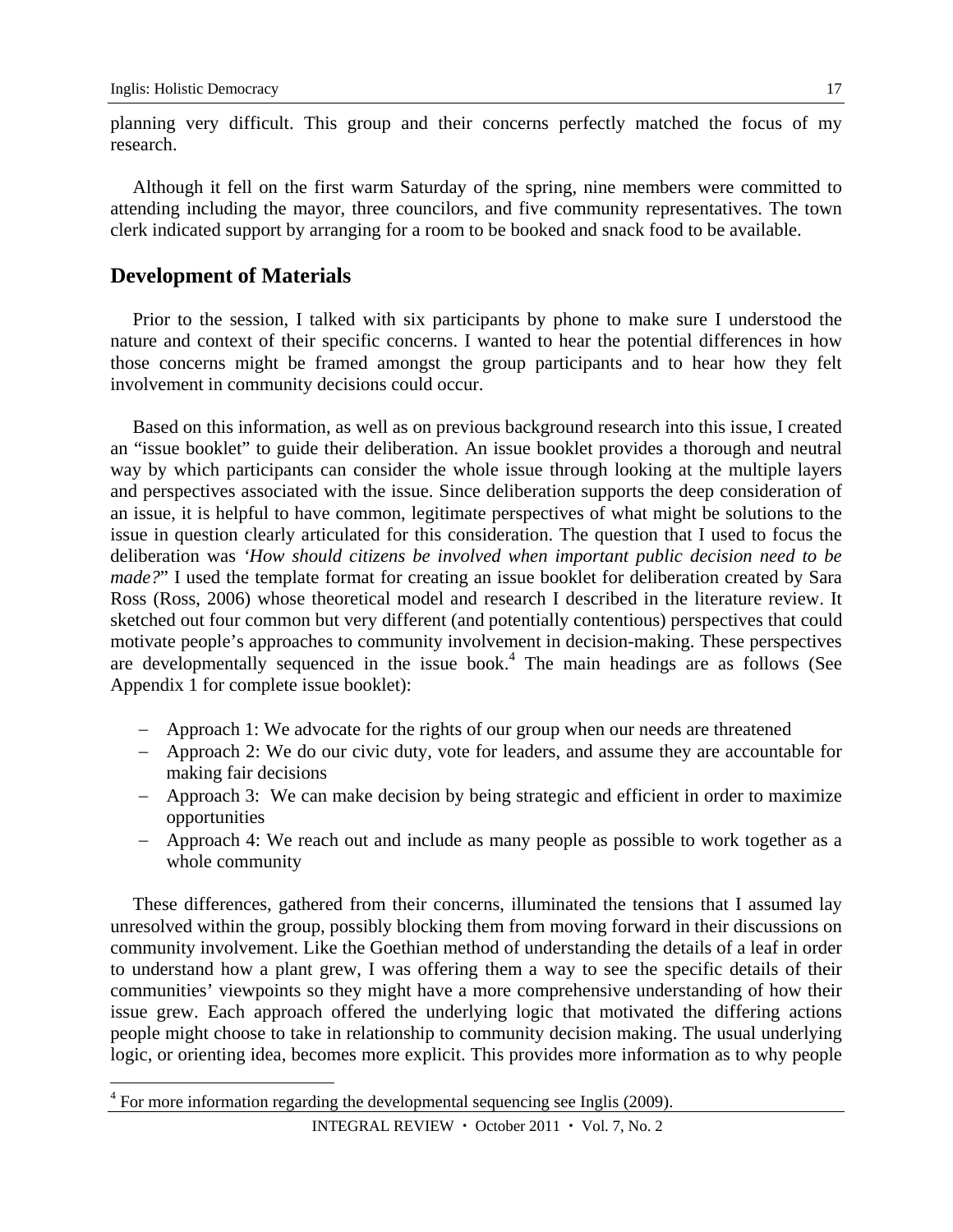might think and act differently and therefore the differences make more sense. This method offers a way for participants to consider differences in a focused, less fragmented manner without the threat or defensiveness that often arise from fearing differences. More energy can then be focused on inquiry and reflections regarding the impacts that different choices may incur. The group's consideration was supported or "scaffolded" through the presentation of very detailed observation of the "parts," or different natural perspectives, with the hypothesis that the sorting, critiquing, and comparing of these would help them consider their adequacy and co-construct their own synthesis or "whole," and more adequate approach.

### **Session Process**

The issue booklet as well as an agenda (see Appendix 1) was sent to the group several days before the groups met. When we met, I clarified my role as facilitator: I would guide them through a structured process but I would not influence the substance of their discussion as that lay within their expertise. I also clarified the limitations of the process and the implication of the brevity of this session, emphasizing that the intent was not to magically "fix" the issues that day but to support their discussions. Based on a prior agreement the session was audio taped. We did an opening round in order to hear people's motivations regarding focusing on the question of public involvement in decision making and what they hoped to get out of the day. People were very eager to talk and it was difficult to stick to the "taking turns" format of a round or to staying on topic. Next, I gave an overview of what deliberation was, comparing their experiences in personal deliberation to public deliberation. To increase sensitivity to diverse viewpoints, I led participants through an experiential warm up exercise of assuming different perspectives. I presented a set of general group process guidelines regarding qualities of talking, listening, and taking turns and asked if they were in agreement to respect these, and this was affirmed.

Then we proceeded step by step through the issue booklet. Like a jury, giving each approach its just opportunity to be presented, fairly heard, and considered, they spent time focusing on each approach separately. At the beginning of each new approach, a different volunteer read out the descriptive information for that approach. Then they all took a few minutes of silence to allow for reflection on the implications of taking this approach before voicing their responses. This allowed for more considered responses and the breaking of a habitual behavior of immediately reacting in an opinionated way that can often happen in community groups. Then they each spoke saying what they felt about the benefits, concerns, and trade offs that might arise with each approach. I captured their thoughts under each of those headings by writing notes on a flip chart for all to see. This allowed them to see how they were building their own understanding of the parts. It allowed their thinking to be transparent to each other as it evolved, and documented a record of their progress. I later typed and emailed them these responses. I have included the table of their transcribed responses for each approach in the results section further below. It reflects their thoroughness and deep consideration, as well as indicates that none of these approaches appeared to be considered as being satisfactory on its own. This is important to note since, without this kind of reflection, people often take absolutist stances that indicate their own point of view *is* satisfactory and needs no further consideration.

After considering each approach, and facing their own reality that all of the options had benefits but also had some negative consequences, the group was asked to create some statements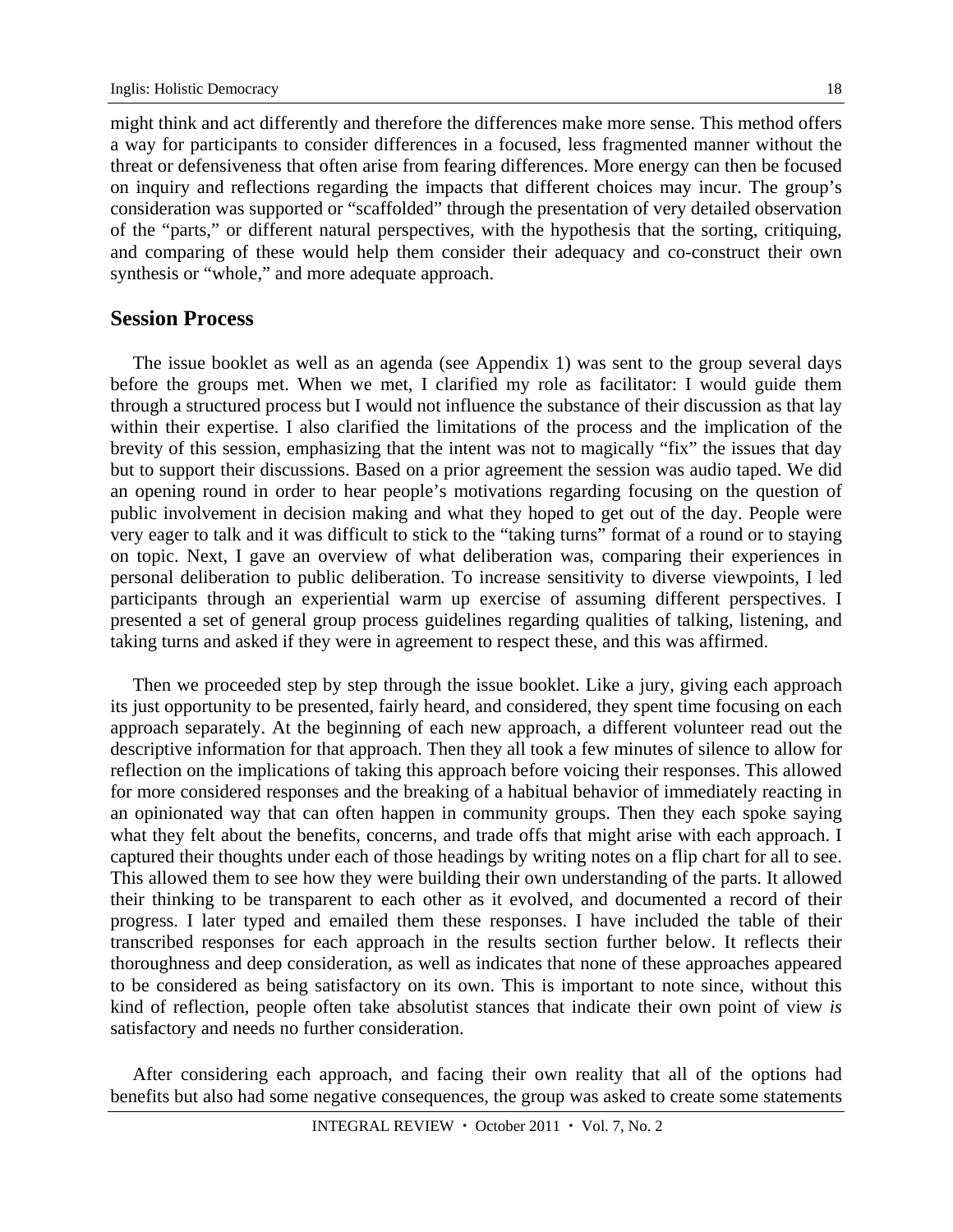of what conclusions they had reached. These comments were also written on the flip chart. The summary of these comments are described in the results section with details in Appendix 2. In general, without any prompting from me, the participants arrived at statements that described a comprehensive "whole" approach to how they wished involve the community in decision making. It was whole in that it included the implications of the other approaches.

People were very engaged, and it was difficult sticking within the time frame. The last portion of the deliberation of all of the approaches was pressed for adequate time and the next steps of planning how these conclusions would be carried forth into their next meetings and implemented unfortunately did not happen. We did an abbreviated closing round to capture reflections on the day. Participants, as well as I as facilitator, worked hard and ended the day being both tired and appreciative.

### **Follow Up Interviews**

Between four to five weeks later I emailed the same six participants I had spoken to prior to the meeting and sent them an outline of interview questions (see Appendix 3). I was able to reach only five participants. I set up dates for the interview and recorded their input. The purpose of my interview was to gather their perceptions regarding the process to ascertain if they perceived it as having value, and, if so, in what way. I specifically wanted to see if, based on their experience, they would express motivation to reuse such a process.

After the session, I compiled data using interpretations of qualitative analysis based on several aspects: my observations of individual participation and group relations during the session, content of material developed in the session, and interviews with individuals before and after the session.

### **Limitations of this Study**

My case study findings were limited by the small group size. The length of the session and participant fatigue, which I discuss in more depth later, may have limited the quality of participant engagement and integration of their experiences. Time, location, and finances also limited my ability to extend the study to include control groups across several diverse communities. It also limited ongoing sessions with the study group in order to observe if or how the awareness and motivation present after the study session, continued to develop and inform their ongoing interactions.

## **Study Results**

This section reports on the impacts that participants' critical reflection and deliberation had on their interest and motivation for using holistic methods for public decision making. I will particularly highlight changes in their interactions, their consideration of the diverse perspectives, contexts, and interconnected layers of complexity regarding their issue, and the emergence of a new synthesis or holistic approach. As the process is developmental in nature, meaning that the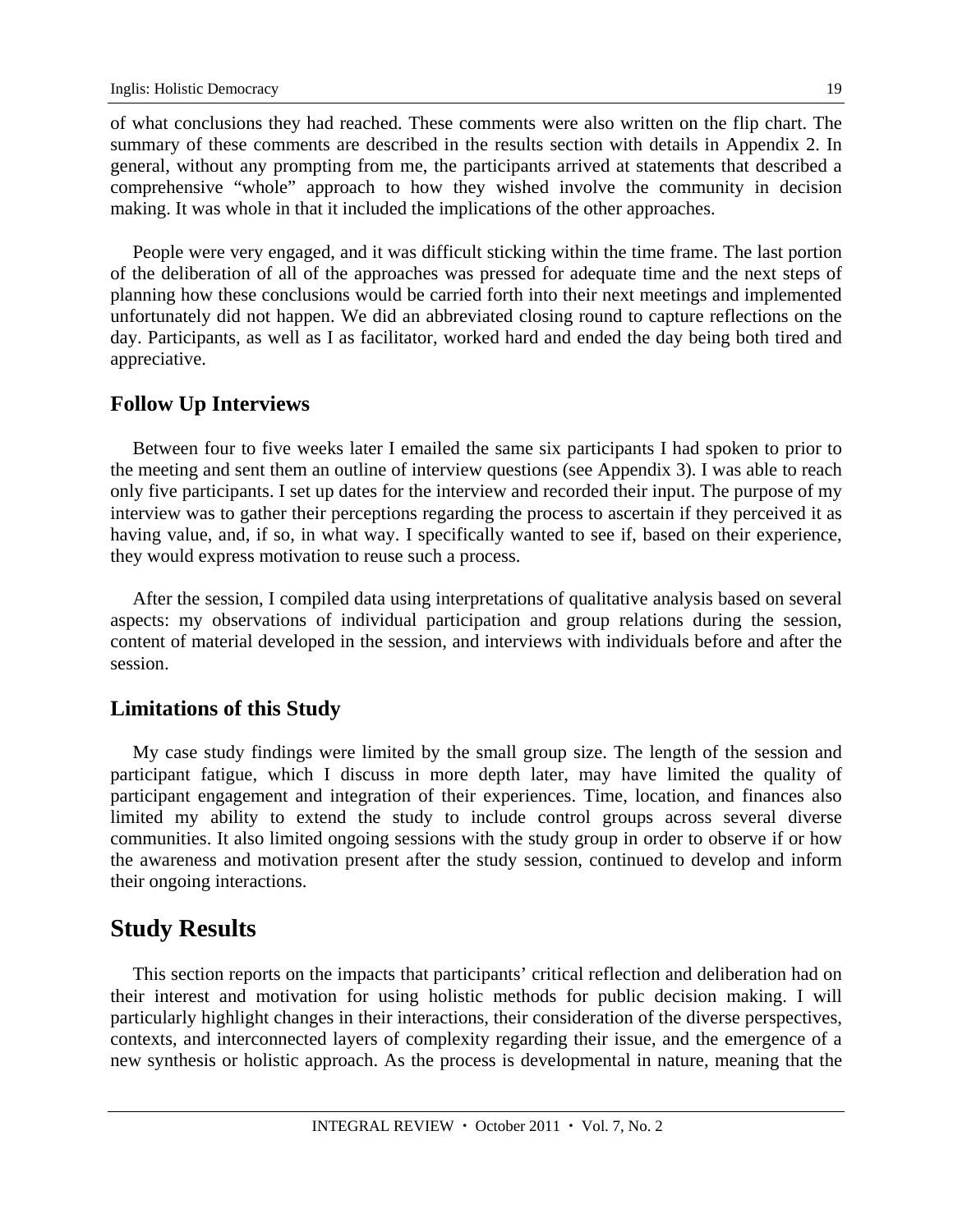nature of participation changes through the stages of the session, I report on it sequentially. I begin with the various aspects of the group session and then the post session interviews.

### **Group Session**

#### **Why does this Matter?**

The question in the opening round "why does considering this question today matter to you?" provides a baseline for the motivation to proceed into the session. It allows people to say why this topic matters and to hear why it might matter to others. It allows the inquiry to move from the topic as an abstraction to one that embodies their experiences. In response to the question, I observed that participants were very eager to talk about the frustration of civic life and the hopes for how a group such as theirs might make a difference. Some spoke of competing needs between the desire to gather community input, which was at times uninformed or wishful thinking, and the demands of getting on with making pragmatic "realistic" decisions. Some talked about times in which community consultation had been done but was not inclusive of everyone, or the results were not listened to by council. These frustrations with community decision making are common to civic life and can often block citizen's motivation to continue to engage. Several participants found it easier to focus on what wasn't working in their community than what was or might work.

Although I had clearly indicated and repeated that the purpose of the rounds was to do a short two to three minute statements of interest in the topic just to get us started, several people had difficulties keeping their remarks within that time frame or on that topic. Some also had difficulties taking turns and listening to others without breaking in and making side remarks, or even personal affronts. I observed that many comments were absolute statements about people or situations "out there" advocating generalizations of what should or shouldn't have happened, with fewer offering more contextual and personal reflections. I could tell that these kinds of more open participatory process skills were a challenge for this group and the facial expression and body language indicated frustrations were being triggered. There also was laughter and positive energy. These types of interactions are also common to public meetings and impact citizens' motivation and ability to inquire, reflect, and see the interconnecting patterns of their issues effectively. I felt I needed to be very active and firm as a facilitator to keep to the time, structure, and purpose of the session with the assumption that this would support their interactions while not stifling their very significant expression and input.

#### **Perspective Taking**

With some coaching and modeling, I observed that people were able to participate in the perspective taking exercise, telling personal stories of times when they had experienced a particular perspective that arose due to certain life conditions at that time. This exercise was intended to invite people to progress from single solution advocacy regarding external events, to being able to consider several approaches, a skill needed for the next stage. It can seed selfreflection as well as the possibility of realizing that ones internal perspective, as well as other peoples' perspectives, can differ due to different circumstances. This realization potentially transfers to an openness if not awareness that there will naturally be different perspectives in the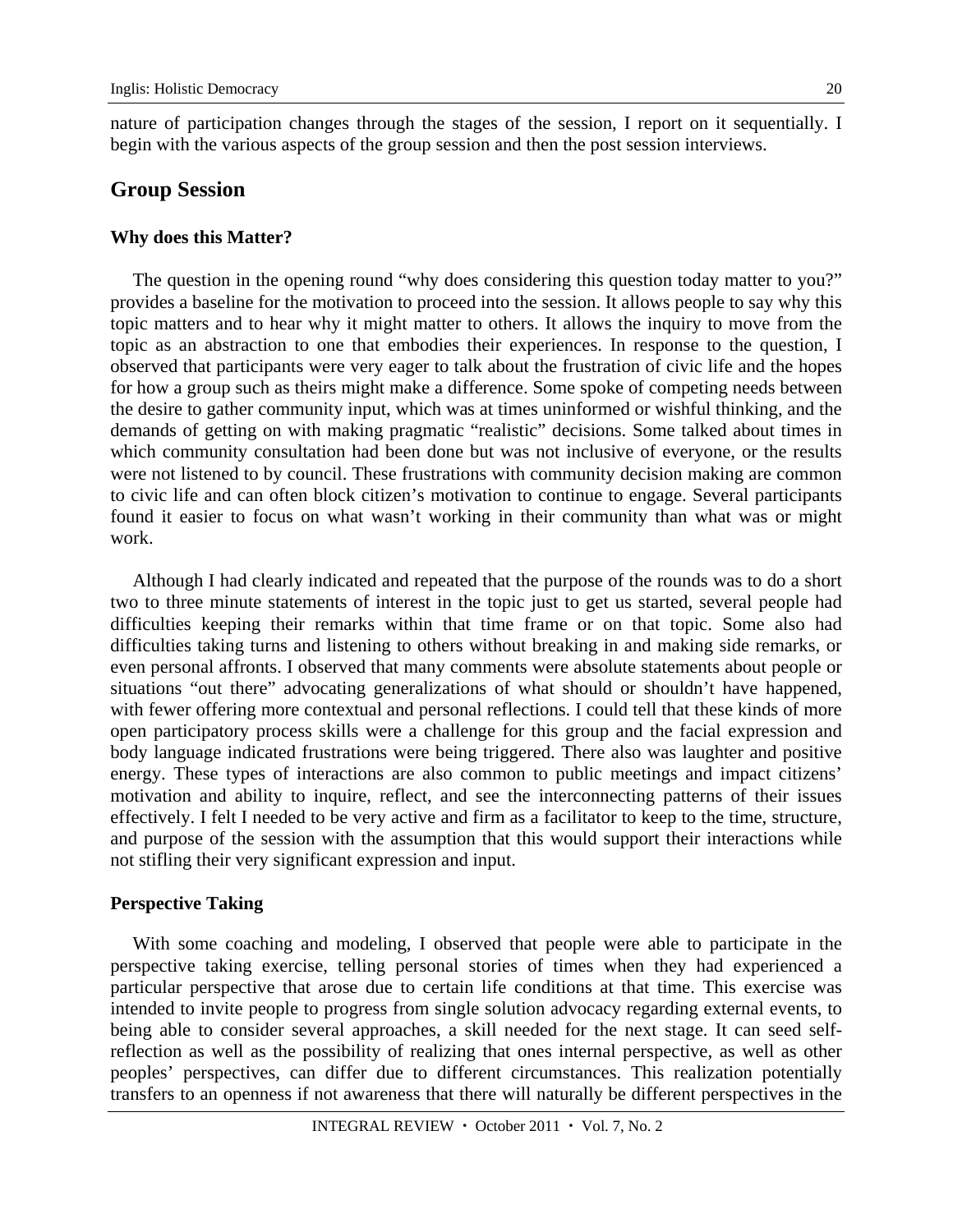$\overline{a}$ 

community as well regarding public issues such as the one being deliberated that day: i.e. different approaches to community involvement in decision-making.

#### **Critical Reflection and Deliberation of Different Approaches**

The results of this section were derived from two aspects: the information created by the participants in response to their deliberation and my observations regarding their interactions and responses to the perturbations of being presented with distinctly different perspectives to the same issue.

Once we moved into the next steps, participants were focused on the joint task of analyzing the different approaches to the question of community engagement outlined in the issue booklet. I observed that their interactions indicated a sense of shared conversation and listening with interest to what others were saying. As by design there was no "right" answer expected, or no winners or losers anticipated, the tendency towards competition and defensiveness, apparent in the opening round, relaxed. As the different views were already voiced equally in the issue booklet, I interpreted their relaxation as meaning that individuals in the room did not feel they had to spend time defending certain views. People were given equal opportunity to talk and this seemed to build trust to engage more fully.

Figure 1 displays transcriptions of their deliberations of the four approaches, provided at this juncture because these provide context for further reporting on results.<sup>5</sup>

| How should citizens be involved when important public decisions need to be made?                           |                                                                               |  |  |  |
|------------------------------------------------------------------------------------------------------------|-------------------------------------------------------------------------------|--|--|--|
| Approach 1: We advocate for the rights of our group when our needs are threatened                          |                                                                               |  |  |  |
| <b>Benefits</b>                                                                                            | <b>Concerns</b>                                                               |  |  |  |
| This approach builds solidarity which feels good                                                           | The issue gets lost in the group dynamics                                     |  |  |  |
| when you belong                                                                                            | Increases emotional tension, attacks get personal<br>$\overline{\phantom{m}}$ |  |  |  |
| It focuses peoples energy and thinking, provides                                                           | We can create long terms negative effects: creates                            |  |  |  |
| safety for some                                                                                            | outsiders, alienation, exclusion                                              |  |  |  |
| We find our voice, increase articulation                                                                   | There can be a mob energy, fear of hostility,                                 |  |  |  |
| Learn how to make issue popular, provides skills                                                           | suppresses many voices                                                        |  |  |  |
| in marketing, communication and engagement                                                                 | People hijack process, circumventing decisions<br>$\overline{\phantom{m}}$    |  |  |  |
| increases                                                                                                  | becomes habitual                                                              |  |  |  |
|                                                                                                            | People react before seeing the whole picture                                  |  |  |  |
| Trade-offs we would need to consider if this was our only approach:                                        |                                                                               |  |  |  |
| We may increase our sense of belongingness but at a price of producing deep distrust and chronic           |                                                                               |  |  |  |
| negativity.                                                                                                |                                                                               |  |  |  |
| The more we use this approach the more repetitive it can becomewe get in a reactive pattern.               |                                                                               |  |  |  |
| We need to find our voice but after listening not before                                                   |                                                                               |  |  |  |
| <b>Circumstances</b>                                                                                       |                                                                               |  |  |  |
| We might consider doing this if we could ensure conditions that could be positive, constructive, realistic |                                                                               |  |  |  |
| and produce quality                                                                                        |                                                                               |  |  |  |
|                                                                                                            |                                                                               |  |  |  |
|                                                                                                            |                                                                               |  |  |  |

 $5$  See the full issue booklet in Appendix for the full context of the transcriptions. This context is not necessarily self-evident from Figure 1's headings.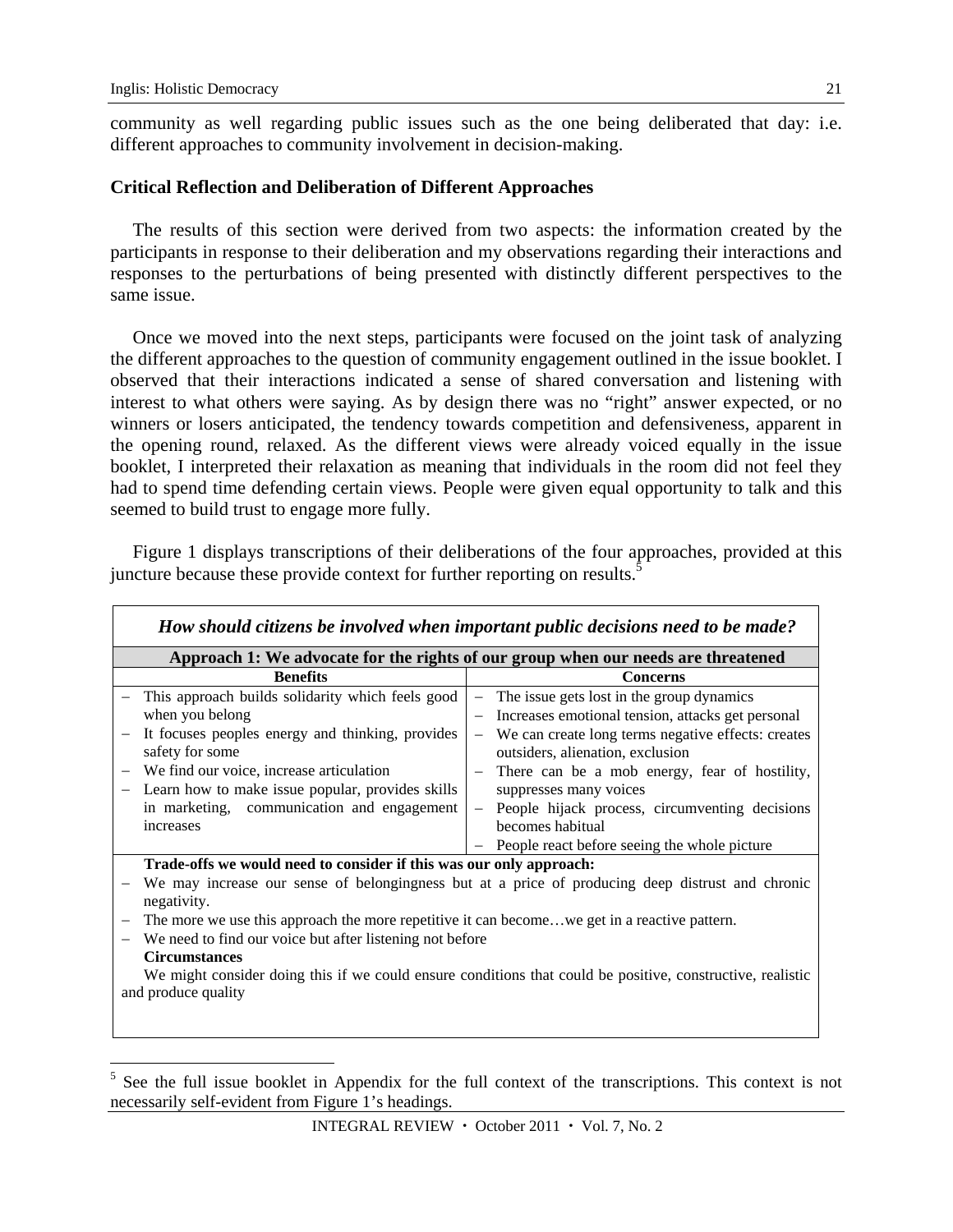| дрргоасн 2. это до онг сгую дагу, того гот юадств анд аввине тву аго ассоциалс<br>for making fair decisions |                                                                                                                                                                                                                                                                                                                                                                                                                                                                                                                                                          |                                                                                                                                                                                                                                                                                                                                                                                                                                                                                                                                                                                                                                                                                                  |  |
|-------------------------------------------------------------------------------------------------------------|----------------------------------------------------------------------------------------------------------------------------------------------------------------------------------------------------------------------------------------------------------------------------------------------------------------------------------------------------------------------------------------------------------------------------------------------------------------------------------------------------------------------------------------------------------|--------------------------------------------------------------------------------------------------------------------------------------------------------------------------------------------------------------------------------------------------------------------------------------------------------------------------------------------------------------------------------------------------------------------------------------------------------------------------------------------------------------------------------------------------------------------------------------------------------------------------------------------------------------------------------------------------|--|
|                                                                                                             | <b>Benefits</b>                                                                                                                                                                                                                                                                                                                                                                                                                                                                                                                                          | <b>Concerns</b>                                                                                                                                                                                                                                                                                                                                                                                                                                                                                                                                                                                                                                                                                  |  |
|                                                                                                             | Ordered, prevents chaos, I know what is expected<br>of me.<br>Tried and trusted over a 100 years history of<br>using this in which it has more or less worked<br>There is a clear manifesto. It does provide a<br>system and gets something done.<br>We know that every 4 years there is a debate and<br>a vote<br>It is a platform for us to have good leaders<br>We know who is accountable.<br>We know who we can blame                                                                                                                               | We<br>don't get as much responsiveness or<br>$\equiv$<br>innovation, as quickly as we may need<br>Lack of motivation, flexibility<br>We do not include all voices, not include diversity<br>Subtle differences and culture nuances not<br>reflected in a vote<br>Vote only 4 years, gives us no input into<br>implementation of what we voted on, no way to<br>make sure of follow through.<br>Focus is too much on one person, one leader<br>We do not chose who the civil servants are but<br>they have influence<br>Only a few people vote so who really is<br>represented (can fall into approach one)<br>- Boundaries impact representation and so impact                                   |  |
|                                                                                                             |                                                                                                                                                                                                                                                                                                                                                                                                                                                                                                                                                          | the issues                                                                                                                                                                                                                                                                                                                                                                                                                                                                                                                                                                                                                                                                                       |  |
|                                                                                                             | Trade-offs we would need to consider if this was our only approach<br>If we have "good" leadership this approach works well but if we do not then there is little we can do. (and<br>there would be different views as to what 'good" leadership was)<br>We get a majority vote but what happens to the minority (which could be 49%) Please some of the people<br>some of the time, but not all of the people all of the time.<br>Approach 3: We can make decisions by being strategic and efficient                                                    |                                                                                                                                                                                                                                                                                                                                                                                                                                                                                                                                                                                                                                                                                                  |  |
|                                                                                                             |                                                                                                                                                                                                                                                                                                                                                                                                                                                                                                                                                          | in order to maximize opportunities                                                                                                                                                                                                                                                                                                                                                                                                                                                                                                                                                                                                                                                               |  |
|                                                                                                             | <b>Benefits</b>                                                                                                                                                                                                                                                                                                                                                                                                                                                                                                                                          | <b>Concerns</b>                                                                                                                                                                                                                                                                                                                                                                                                                                                                                                                                                                                                                                                                                  |  |
|                                                                                                             | We could have the best information, best experts<br>and the best decisions<br>Strategic approaches help us form outcomes<br>When people are involved it increases<br>'our" expertise first then agreement and comfort<br>We get more "buy in"<br>There are people who are specialists or experts<br>who can help us, bring in another view<br>Decisions which are evidenced based provides us<br>with proof<br>Consultations can provide quality thoroughness<br>and objectivity<br>We do need a decision making body that is<br>strategic and efficient | For approach 3 to work well we would need to<br>$\qquad \qquad -$<br>have a good approach 2 in place<br>Marketing can be used to promote a bias<br>Some "scientific information is supposed to be<br>sound" but holds a bias<br>Consultations take a long time and meanwhile<br>views<br>change<br>making<br>peoples<br>may<br>the<br>consultation less useful<br>There is no guarantee that the experts cannot be<br>bought or biased by those who fund them, done<br>behind closed doors<br>There may be opportunities that we lose by taking<br>this time<br>The consultant may not ask the right questions or<br>deep enough questions in their surveyswe may<br>miss saying what we need to |  |
|                                                                                                             | Trade-offs we would need to consider if this was our only approach:                                                                                                                                                                                                                                                                                                                                                                                                                                                                                      |                                                                                                                                                                                                                                                                                                                                                                                                                                                                                                                                                                                                                                                                                                  |  |
|                                                                                                             | We may intend to do a lot of good consultation but the distrust or "city disease" may still prevent<br>us from working together<br>We want the support of the expertise and evidence, but do not necessarily trust experts or evidence quality<br>or objectivity.<br>Consultation can increase engagement but what happens if it does not get to the depth of our community                                                                                                                                                                              |                                                                                                                                                                                                                                                                                                                                                                                                                                                                                                                                                                                                                                                                                                  |  |
|                                                                                                             | issues that underlie our divisions or distrust.<br>We like the efficiency and possibilities but not to the point of cutting funds that support important public<br>services<br>We may increase the community buy in but how do we know it has integrity and not been bought with a                                                                                                                                                                                                                                                                       |                                                                                                                                                                                                                                                                                                                                                                                                                                                                                                                                                                                                                                                                                                  |  |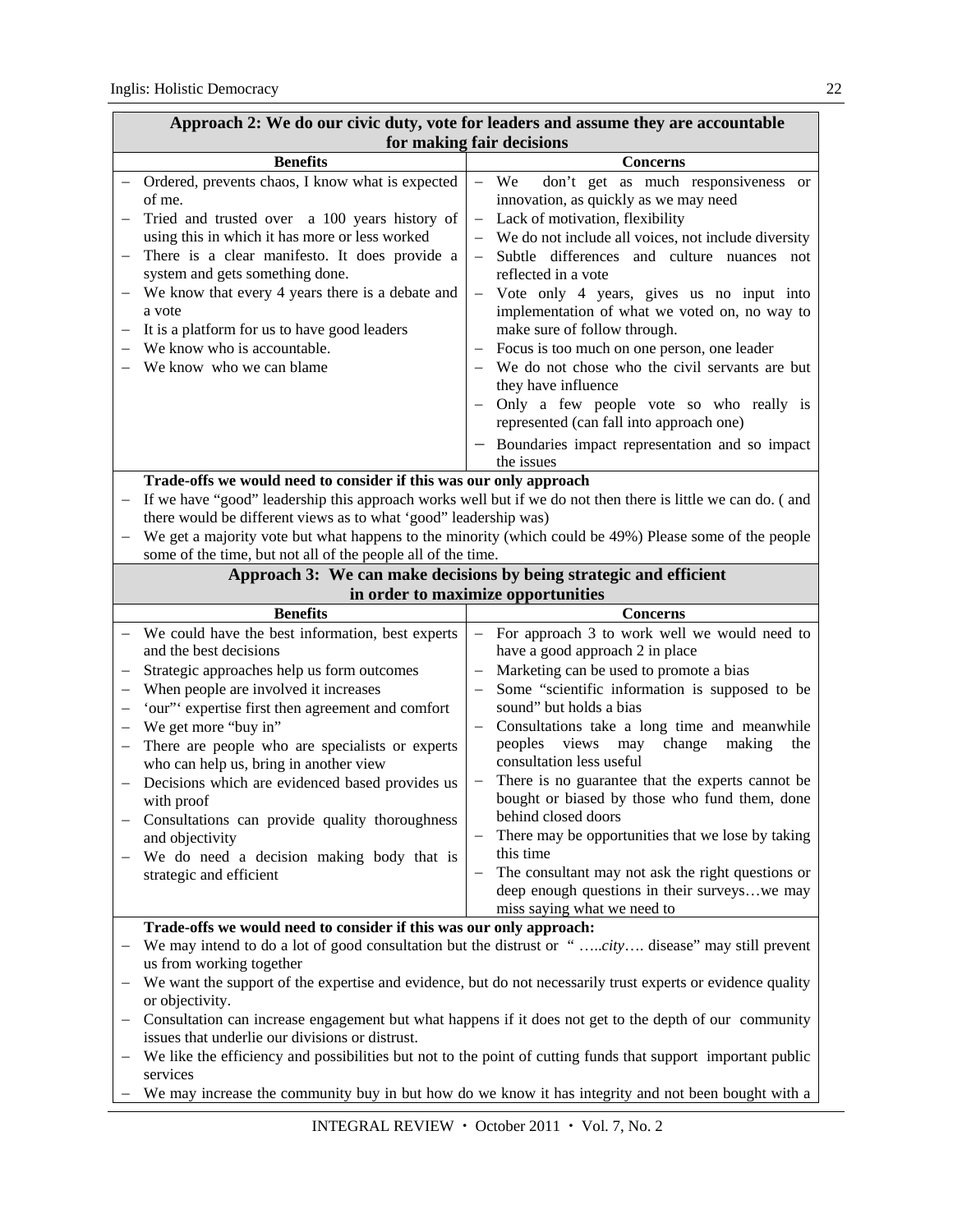| bias<br><b>Circumstances</b>                                                                                                                                                                                                                                                                                                                                                                                                                                                                                                                                                                                                                                                                                                                                                |                                                                                                                                                                                                                                                                                                                                                                                                                                                                                                                                                                                                                                                                                                                                                                                                                                                                                                                                                                                                                                                                                                                                                                                                                                                                                                                         |  |  |  |
|-----------------------------------------------------------------------------------------------------------------------------------------------------------------------------------------------------------------------------------------------------------------------------------------------------------------------------------------------------------------------------------------------------------------------------------------------------------------------------------------------------------------------------------------------------------------------------------------------------------------------------------------------------------------------------------------------------------------------------------------------------------------------------|-------------------------------------------------------------------------------------------------------------------------------------------------------------------------------------------------------------------------------------------------------------------------------------------------------------------------------------------------------------------------------------------------------------------------------------------------------------------------------------------------------------------------------------------------------------------------------------------------------------------------------------------------------------------------------------------------------------------------------------------------------------------------------------------------------------------------------------------------------------------------------------------------------------------------------------------------------------------------------------------------------------------------------------------------------------------------------------------------------------------------------------------------------------------------------------------------------------------------------------------------------------------------------------------------------------------------|--|--|--|
| "Realpolitik" Keep the focus on the practical relevant issues and less on morals or ideologies                                                                                                                                                                                                                                                                                                                                                                                                                                                                                                                                                                                                                                                                              |                                                                                                                                                                                                                                                                                                                                                                                                                                                                                                                                                                                                                                                                                                                                                                                                                                                                                                                                                                                                                                                                                                                                                                                                                                                                                                                         |  |  |  |
| Approach 4: We reach out and include as many people as possible                                                                                                                                                                                                                                                                                                                                                                                                                                                                                                                                                                                                                                                                                                             |                                                                                                                                                                                                                                                                                                                                                                                                                                                                                                                                                                                                                                                                                                                                                                                                                                                                                                                                                                                                                                                                                                                                                                                                                                                                                                                         |  |  |  |
|                                                                                                                                                                                                                                                                                                                                                                                                                                                                                                                                                                                                                                                                                                                                                                             | to work together as a whole community                                                                                                                                                                                                                                                                                                                                                                                                                                                                                                                                                                                                                                                                                                                                                                                                                                                                                                                                                                                                                                                                                                                                                                                                                                                                                   |  |  |  |
| <b>Benefits</b>                                                                                                                                                                                                                                                                                                                                                                                                                                                                                                                                                                                                                                                                                                                                                             | <b>Concerns</b>                                                                                                                                                                                                                                                                                                                                                                                                                                                                                                                                                                                                                                                                                                                                                                                                                                                                                                                                                                                                                                                                                                                                                                                                                                                                                                         |  |  |  |
| This approach could address so many of the<br>of<br>the<br>first<br>three.<br>It connects<br>concerns<br>democracy with<br>representative<br>participative<br>democracy. Without this approach, we can beat<br>each other up all the time.<br>We get to hear more people, and get a broader<br>$\overline{\phantom{0}}$<br>concept of what is wanted other than just one<br>source<br>This is fundamental to representative democracy<br>$\overline{\phantom{0}}$<br>We will hear each others fears, and possibly<br>decrease the fear of the unknown<br>If done well (would need to define what that<br>means) we could heal the "city disease"<br>When we know our opinion is valued we are<br>more willing to participate, then community has a<br>sense of being valued | Would depend on an effective Approach 2 (a<br>$\overline{\phantom{0}}$<br>government),<br>effective<br>representative<br>and<br>Approach 3 (getting people informed)<br>In an individualistic society we are not as<br>concerned about how we all work together<br>We may be too busy to engage like this, and learn<br>$\overline{\phantom{m}}$<br>about the issue. And if we don't engage and learn<br>we may sabotage other decisions<br>We would need to really see the broad picture and<br>$\overline{\phantom{m}}$<br>the complexities to participate well. People differ<br>in their ability to do this.<br>Lots of us take a stand on issues so would<br>$\qquad \qquad -$<br>manipulate these participatory processes leading<br>to more distrust<br>We may not see, or want to accept the realities of<br>the options before us and the limitations that<br>come with all options. Want a simple wish list<br>not want to<br>deal<br>and<br>with<br>priorities,<br>consequences, tradeoffs etc.<br>Do decisions actually get made in those<br>processes? or do we just sit around and chat and<br>get too self absorbed to deal with the issue?<br>Our city has to grow up, engage in consultation<br>and be willing to live with the decisions that were<br>made and not sabotage (or revert to Approach 1) |  |  |  |
|                                                                                                                                                                                                                                                                                                                                                                                                                                                                                                                                                                                                                                                                                                                                                                             |                                                                                                                                                                                                                                                                                                                                                                                                                                                                                                                                                                                                                                                                                                                                                                                                                                                                                                                                                                                                                                                                                                                                                                                                                                                                                                                         |  |  |  |
| Tradeoffs we would need to consider if this was the only approach:                                                                                                                                                                                                                                                                                                                                                                                                                                                                                                                                                                                                                                                                                                          |                                                                                                                                                                                                                                                                                                                                                                                                                                                                                                                                                                                                                                                                                                                                                                                                                                                                                                                                                                                                                                                                                                                                                                                                                                                                                                                         |  |  |  |
| Potentially more people can be involved but it works only if we are informed<br>$\overline{\phantom{0}}$                                                                                                                                                                                                                                                                                                                                                                                                                                                                                                                                                                                                                                                                    |                                                                                                                                                                                                                                                                                                                                                                                                                                                                                                                                                                                                                                                                                                                                                                                                                                                                                                                                                                                                                                                                                                                                                                                                                                                                                                                         |  |  |  |
| can reach agreements                                                                                                                                                                                                                                                                                                                                                                                                                                                                                                                                                                                                                                                                                                                                                        | Potentially more people can impact decisions but it works only if people know what they really want and                                                                                                                                                                                                                                                                                                                                                                                                                                                                                                                                                                                                                                                                                                                                                                                                                                                                                                                                                                                                                                                                                                                                                                                                                 |  |  |  |
| $\overline{\phantom{0}}$                                                                                                                                                                                                                                                                                                                                                                                                                                                                                                                                                                                                                                                                                                                                                    | We can do a lot to attempt inclusion but it will not be perfect (and we have to live with that frustration)                                                                                                                                                                                                                                                                                                                                                                                                                                                                                                                                                                                                                                                                                                                                                                                                                                                                                                                                                                                                                                                                                                                                                                                                             |  |  |  |
| We can include many people but cannot provide people with everything                                                                                                                                                                                                                                                                                                                                                                                                                                                                                                                                                                                                                                                                                                        |                                                                                                                                                                                                                                                                                                                                                                                                                                                                                                                                                                                                                                                                                                                                                                                                                                                                                                                                                                                                                                                                                                                                                                                                                                                                                                                         |  |  |  |
|                                                                                                                                                                                                                                                                                                                                                                                                                                                                                                                                                                                                                                                                                                                                                                             | We want more involvement but do we actually trust the vast majority of people to make good decisions?                                                                                                                                                                                                                                                                                                                                                                                                                                                                                                                                                                                                                                                                                                                                                                                                                                                                                                                                                                                                                                                                                                                                                                                                                   |  |  |  |
| or trust our own engagement processes.                                                                                                                                                                                                                                                                                                                                                                                                                                                                                                                                                                                                                                                                                                                                      |                                                                                                                                                                                                                                                                                                                                                                                                                                                                                                                                                                                                                                                                                                                                                                                                                                                                                                                                                                                                                                                                                                                                                                                                                                                                                                                         |  |  |  |
| If we want a trustable process we would have to define and agree on principles and a design of what we<br>think would make a process trustable.                                                                                                                                                                                                                                                                                                                                                                                                                                                                                                                                                                                                                             |                                                                                                                                                                                                                                                                                                                                                                                                                                                                                                                                                                                                                                                                                                                                                                                                                                                                                                                                                                                                                                                                                                                                                                                                                                                                                                                         |  |  |  |
| Processes have to be done so that people can see the possible consequences of choices.                                                                                                                                                                                                                                                                                                                                                                                                                                                                                                                                                                                                                                                                                      |                                                                                                                                                                                                                                                                                                                                                                                                                                                                                                                                                                                                                                                                                                                                                                                                                                                                                                                                                                                                                                                                                                                                                                                                                                                                                                                         |  |  |  |
| <b>Circumstances</b><br>The size and importance of the decision and how if it concerns the whole community needs to be                                                                                                                                                                                                                                                                                                                                                                                                                                                                                                                                                                                                                                                      |                                                                                                                                                                                                                                                                                                                                                                                                                                                                                                                                                                                                                                                                                                                                                                                                                                                                                                                                                                                                                                                                                                                                                                                                                                                                                                                         |  |  |  |

- considered to see if this approach is necessary
- How processes are designed makes a difference

#### **Figure 1. Transcription of Group Deliberation of Four Approaches**

Deliberation of the first approach: *"We advocate for the rights of our group when our needs are threatened"* was given a great deal of attention. Approach 1 captures the "us versus them" nature that characterizes and stalls many civic interactions. I observed that participants recognized the sentiments, benefits, and challenges of this approach, but in their spirited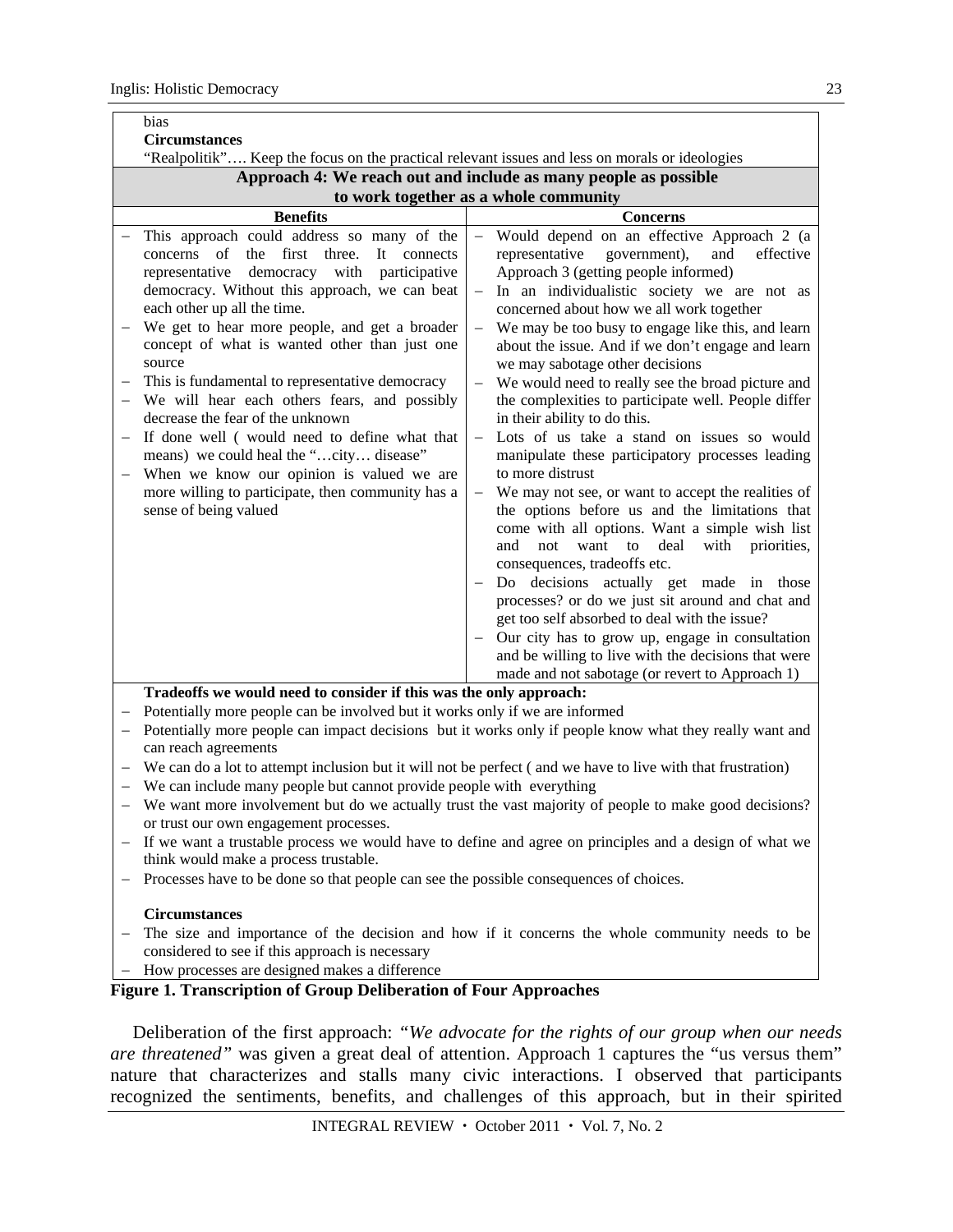discussion actually were falling unconsciously into demonstrating it. At times, the discussion looked like it could slide into taking sides and needing to air resentments about old issues. I could have stopped the discussion right then, focused on this element, and used it as a real time reflection point, regarding how their own interactions might mirror the difficulty with community interactions. However, I did not feel that I had established adequate trust with this group and nor had created adequate structure to support that discussion, so in the moment I did a quick internal deliberation, weighing out the options I could take as facilitator. I chose to go on with the agenda hoping that from the experience of reflecting on several more approaches they might recognize that their concern was in fact included fairly in the issue booklet. I also hoped that the structured shared reflection might be of benefit. I attempted to be transparent on how I arrived at the choice I was taking, stating that their frustrations and history were obviously important and needed to be addressed, but in order to do so satisfactorily we would need the support of a different meeting, designed for this purpose. This seemed to make sense to the group and we proceeded. There seemed to be motivation, interest, and energy to move onto deliberating the next approaches.

Relevance is connected to motivation and based on their discussion it seemed that participants saw the material in the issue booklet as relevant to their concerns: they recognized the values and actions of each approach and found validity in naming and discussing the benefits and challenges and trade offs of each. In addition, they related the approaches to specific examples that happened in their community. The time restraint of the four-hour session meant that the discussion regarding each approach had to be curtailed in order to move on. However, it did appear that they were using critical reflection regarding the context, interconnected layers and complexity that came with each approach and the adequacy of different approaches to meet their needs for community decision making.

In general, people appeared to like Approach 4: *"We reach out and include as many people as possible to work together as a whole community"* as it seemed to address the concerns they raised about the previous three approaches. They also saw the difficulties inherent in using it, which would need to be resolved for this approach to be satisfactory for them (taking too long, never making decisions, potential of manipulation, etc.). By the time we reached Approach 4, the quality of discussion had changed amongst most participants. There were voluntary silences in which people seemed quite pensive. This was a very different quality than the more assertive and reactive statements being made without deeper considerations noted at the beginning. People in general were building more on each others' points or looking to fill in gaps they noticed amongst their exchanges, than looking to declare and defend their own statements. Overall, they appeared to be more in relation with the issue and with each other. However, it also was getting late, and the analysis had taken a lot of focus. Some people may have been getting fatigued and potentially "losing the plot" or overview of what we were attempting to do as they at times reverted to trying to focus on the details of their concrete "what's," i.e., recounting stories of distrust regarding old contentious issues, instead of looking at some of the process "how's" i.e., ways this present session could be used to co-develop approaches so those issues could be better addressed.

This attitude seemed to reflect a deeply entrenched assumption that some things could not be trusted, and that one had to always maintain a vigilant stance. It created frustration in the group. This dynamic can commonly develop in public life when people do not feel themselves a part of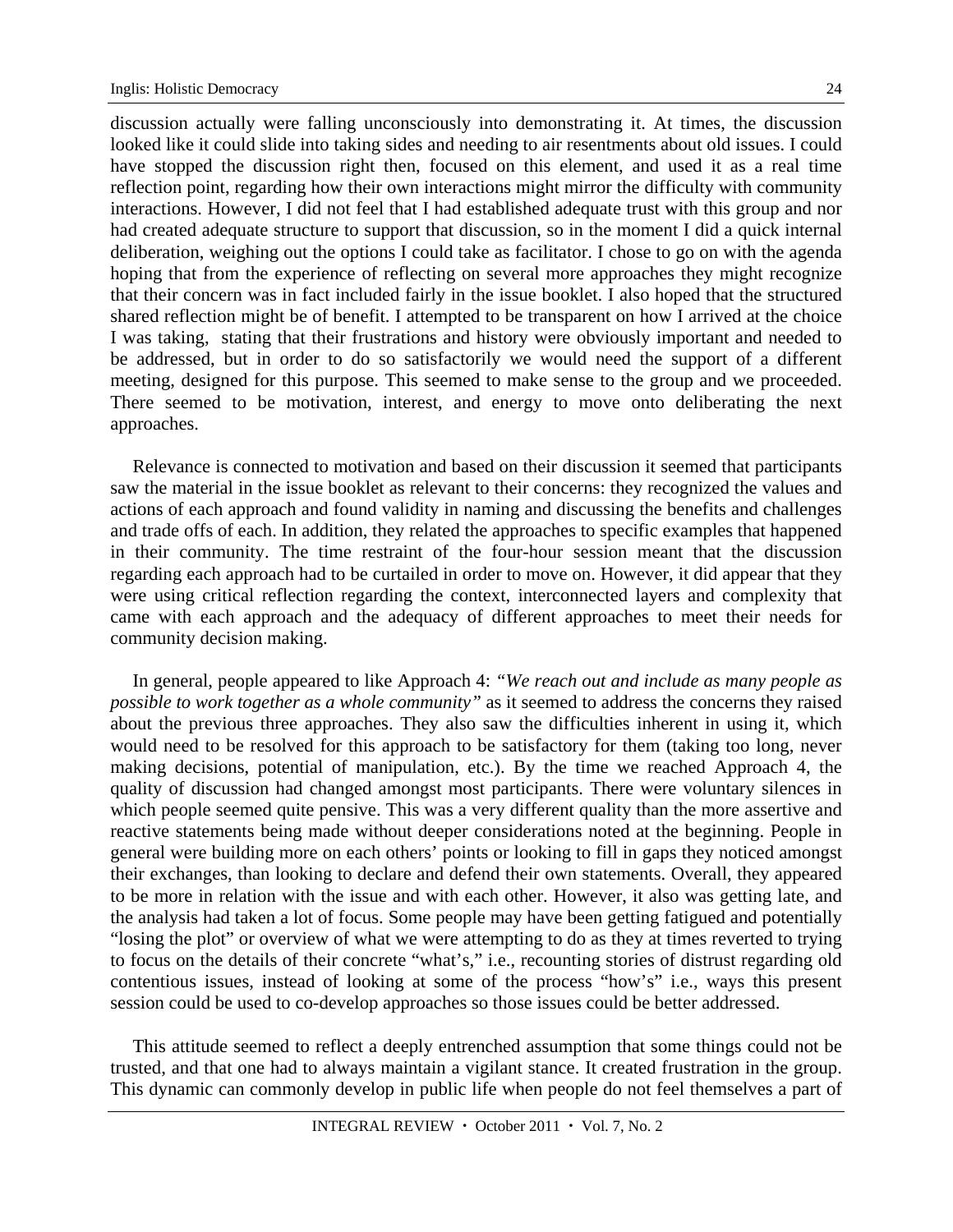public agreements to take actions. I realized that this stance introduced another sub issue for the group that also might need to be addressed. I will report the implications of this on the study results in the section on post interview questions.

### **An Emerging Synthesis**

As we had adequately deliberated four approaches, we moved on to the task of seeing what, if any, conclusions they had reached to address the question *How should citizens be involved when important public decisions need to be made?* The focus of my observations was on whether this consideration of the benefits but incompleteness of these different "parts" or approaches would stimulate them to design something that would feel more complete. This step ascertains whether they can move beyond "smash" or the messiness of considering these several different, legitimate, but often competing approaches. Several summary statements were made that indicated a need to include the legitimacy of the previous approaches but also transcend the limitations that they had discussed. Examples include:

*"We need to find a way that there is a two way street between an active engaged community and responsive elected officials. There needs to be mutual responsibility for this relationship otherwise issues and perspectives cannot be understood, our decisions cannot work or be trusted. We next need to find ways to put this principle into action."* 

*"We need to consider what combination of process will be good enough that all (community organizations, representatives, elected officials and the community) will engage with it."* 

*"If we did a good job of combining the best of 2, 3 and 4 we could reduce the need for, and problems which arise from # 1."* 

It is unfortunate that time and energy limitations prevented further work together. With more time, participants might have fleshed out the details regarding actions that would operationalize these statements and developed specific agreements on what they wished to do next. However, the concluding statements they created indicated that a new *whole* had emerged from their consideration of the parts. It seems important to underline the fact that the points quoted above were not present at all in their pre-session interviews or in the deliberation of the separate approaches. The statements made hold the complex layers of their deliberation and arose from the interaction. This stage demonstrated their ability to create a synthesis, a new, more coherent, holistic option that they felt would more adequately meet their needs for pubic decision making.

### **Post Session Interviews**

Although I emailed the questions ahead of time and used them as a guideline in my phone interview, the actual conversation was less linear or on topic. Of the five participants I interviewed, all were generally positive about their experience of having participated in the session, feeling it had been useful. They all indicated it was an energizing experience that held their attention. One person stated, "I left refreshed, feeling we had accomplished something." All of them affirmed that it was a benefit to hear diverse views, saying it allowed them to know each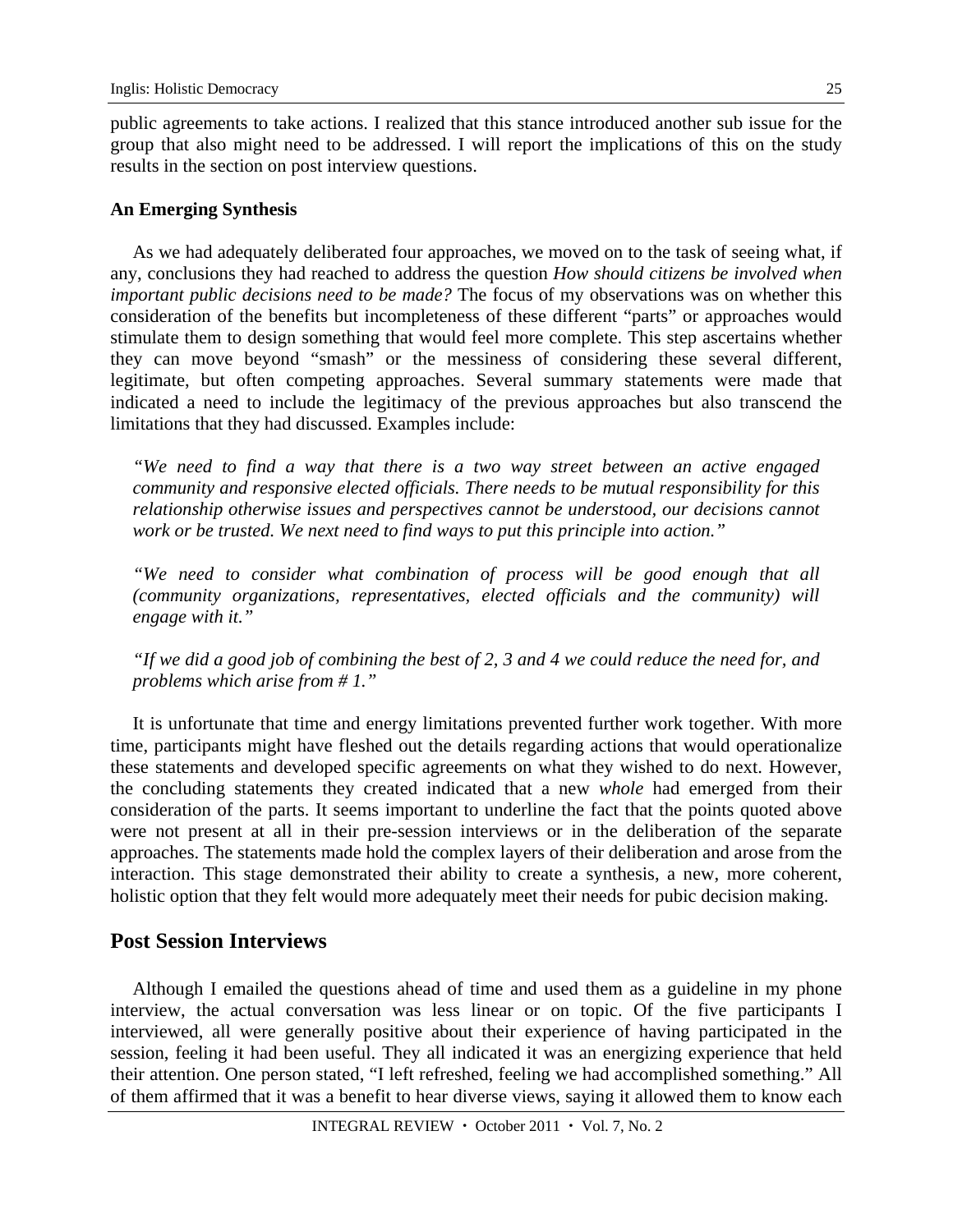other better and know where they were coming from. Most felt this process would be beneficial for other community members and for other issues, stating that a broad group of the community would need to be involved to be representative of the community's voices. Two indicated it was a "high level discussion." Some said, although their group was motivated, they were concerned as to whether the community at large would be motivated or be able to talk at that level. Some recognized that this way of discussing was very different from how communities usually interact in public discussion. One person said: "People don't usually look at issues, discuss, or analyze. It just does not happen that way. People tend to make statements, they may seem like they are asking questions or want to discuss, but they are just statements. They are entrenched [in their views]." This could infer that being entrenched in one perspective impeded a more satisfactory holistic approach being created.

One participant said that most community meetings have an agenda and a chair who asks people to vote and there is no discussion or hearing of different viewpoints. In comparison this process "allowed people to be thoughtful of things they had not thought of before ...and it took us to a new place." One person said that "we could see after going through the different approaches that it was complex, no one approach is going to give us what we want…and we have to knit [them] into a coherent whole, we can't just mix and match."

Some remarks, gathered anecdotally from a participant, were made by two city officials who had wanted to attend the session but were unable. Based on what they read in the summary notes, what they heard from some participants, and what they experienced in the subsequent meeting, they were quoted as saying "they had missed something highly valuable." This same participant said that the process was too brief and needed two more sessions. She felt that right after the session there was motivation to commit to more sessions. However, in checking back with the group two months later, I understand that without facilitation, they have not been able to sustain their momentum or continue developing ways of implementing the holistic approach they had cocreated during the session.

The stance of distrust taken by some participants during the session was mentioned in most of the interviews, seeming to divert them from being able to focus on what else was experienced in the session. Although these challenges were distracting and uncomfortable, one person said "I actually felt relief that the session showed the negativity: it was obvious." This seemed to infer that there had been an unnamed elephant in the room that, once surfaced, might now be dealt with more directly than was possible before. When further questioned, there did not seem to be a sense yet as to how this "negativity" came about (other than two participants attributing it to those individuals' personal failings) or how it would be worked with. Focusing on the challenge of how to respond to this distrust might have taken precedence for the group and put the outcomes of this sessions' work on the back burner.

In summary, the results indicated that based on their critical reflection and deliberation about current public decision making processes, participants were interested in and motivated to use a more holistic approach both for their group and for the community. They did see that both the conclusions they reached, and the process we used, were different from, and, for some, significantly better than, usual public interactions. However, the motivation did not translate into the group independently taking the next steps of further developing and applying this approach.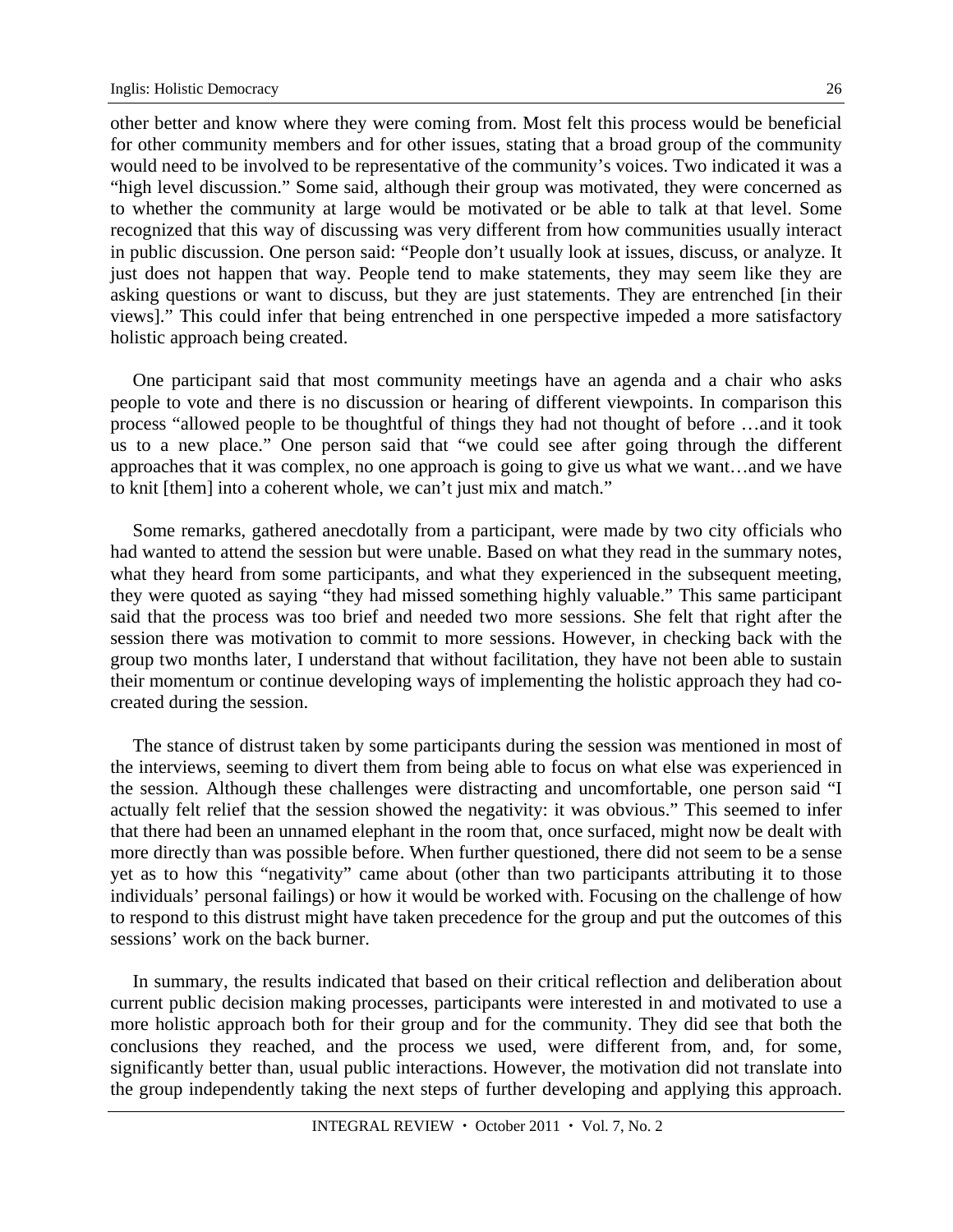From these research results, it is inferred that further facilitated sessions may have been needed to incorporate this motivation and institutionalize a new praxis for their involvement in public decision making. In addition, another designed deliberative session, structured similarly to the one we used but using different content, might have been needed to assist them to create an approach for responding to the question "how to more effectively work together."

## **Conclusions**

This small research project used a holistic method of facilitated structured deliberation that supported critical reflection on current public engagement and decision making processes. The results indicate that the process did support the emergence of a more holistic approach and did positively influence the interest and motivation of participants to use a more holistic process again. This section provides a discussion of the key results offering reflections, interpretations, and implications.

## **Support for Reflection, and Transformational Learning**

As suggested both by my literature review and by my observations, reflection is a capacity that cannot be taken for granted. However, it is a necessary capacity if more systemic holistic approaches to complex public issues are to be developed. The initial, more loosely-structured opening round of my research group showed that even basic capacities for interaction, let alone reflection, became strained in that unstructured context. Nevertheless, with structures such as the issue booklet and a trained facilitator supporting their reflection, they were able to interact in ways that allowed them to consider different perspectives and co-generate new ideas. Through the back and forth dance as Mezirow (1991) described, participants were able to reach coherence, between parts and wholes, current events, and habitual perspectives. Their resulting increased capacities to listen to each other and consider multiple perspectives appeared to be a primary motivator for them to have interest in using holistic process for future decision making. Based on observations, information from interviews, and anecdotal evidence, I believe that if I had been available to continue to facilitate this group, their motivation and interest would have been adequate to support their participation in the next steps.

This conclusion resolves a question about a "Catch 22" dilemma I have faced and described in part in the introduction: people cannot commit to using a new, more time-consuming method without experiencing what it entails and they cannot experience what it entails without committing time to do so. My study suggests that arranging a single session to work with a core community group that has influence in the community, and giving them a chance to experience the process through focusing on a motivating question, is a useful method to introduce a new process for public decision making. Once introduced to the process, people had the basis needed for committing to further steps. By deliberating multiple perspectives and trade offs for developing methods of public involvement in decision making *prior to* actually involving the public in a contentious decision, one may anticipate that unforeseen consequences could be decreased and involvement improved. Further research would be needed to indicate if reinforcing feedback loops would occur and more learning and motivation could result. The research results might support Habermas'(1991) advocacy that increased ability for communicative action can provide the basis for a theory of social evolution and Ross' (2006, 2007) research that political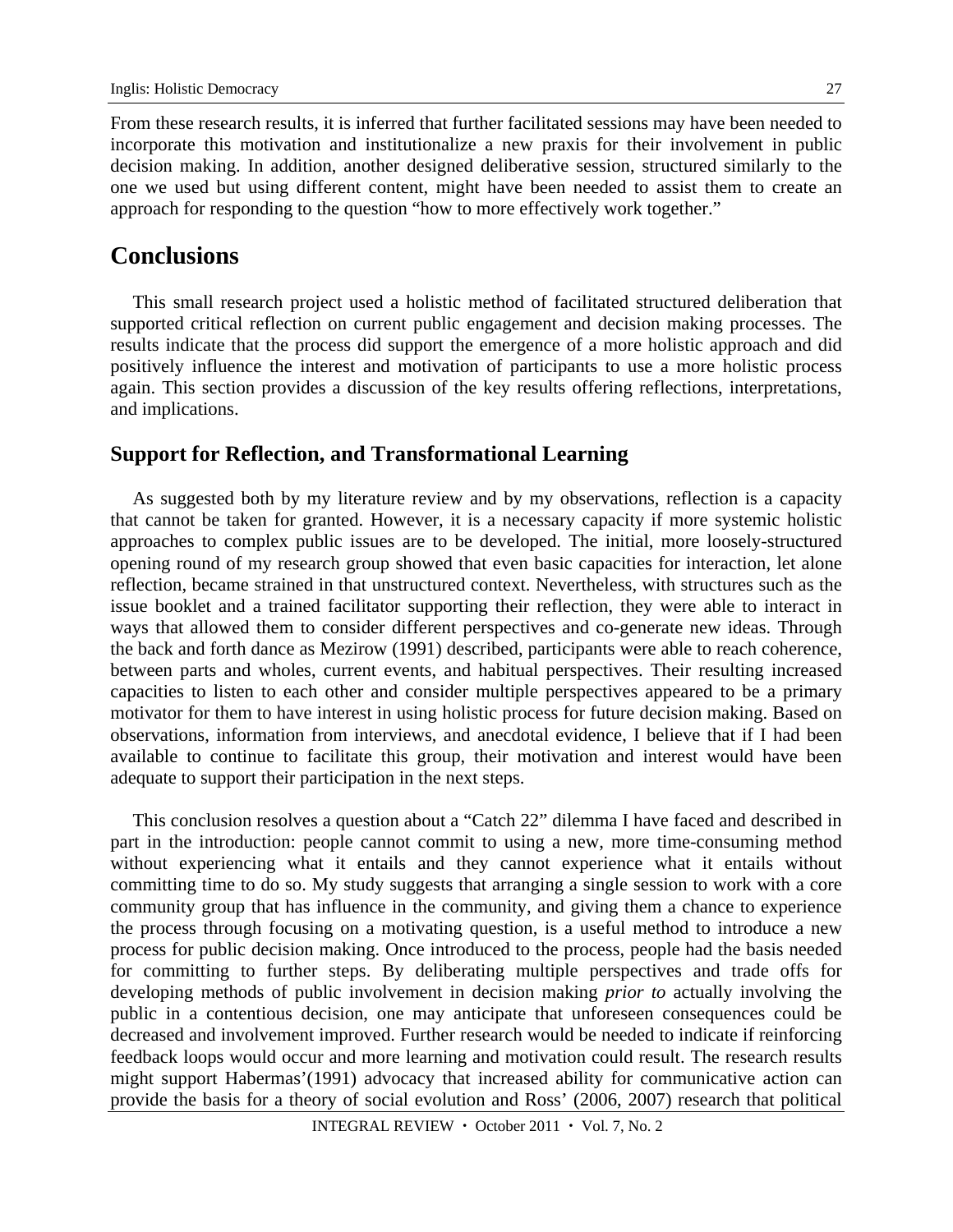development is fostered through developmentally structured analyses that culminate with designed public deliberation for systemic action. The results touch on further implications beyond the scope of this paper regarding social construction, namely that the developmental capacity to reach higher levels of thinking rests as much in the group as it does in the individuals that have participated in the group. (Vygotsky, 1978). The research results are consistent with Friere's (1993) emphasis on the significance of experiential learning. Holistic processes are not ones that can be taught or talked about just conceptually. They need to be experienced as they involve embodied internal transformations that cannot be attained when only described through abstract language (Reason, 2005). Telling most people that "by using deliberation based on an issue booklet of multiple approaches to decision-making they might see the complexity of their issues and arrive at more satisfactory methods for the group to move forward" has no context for most to understand. This has to be experienced. Shifting one's perspectives based on deeply considering the validity of another person's or group's perspectives, especially regarding a contentious public issue which holds many complex layers of values and habitual ways of behaving requires an embodied, internal transformation.

### **The Importance of Distinction and Articulation**

When talking with participants I did not use the terms "holistic approaches" or "facilitated structured deliberation." I intentionally did not reduce the description of the process we used to an abstract label under which to pigeonhole the experience. However, from my observations I realized that participants had no quick way to describe their experience other than "what we did on Saturday morning" or "the group we did with Jan." Since the process entailed many aspects that were experienced differently by different members, I avoided describing it as one "thing." A trade off is that by not having a quick way to name and classify something, the experience may not be able to be retained, or promoted. There was no easy "branding." Possibly the use of the term 3D Democracy would have been helpful.

I saw that there are both benefits and concerns in reducing phenomena to abstract labels. As Bortoft (1996) said, categorization required for labeling something makes us focus too much on *what* we see, not the *act* of seeing itself. And it especially, I would add, makes us miss the coaction of seeing with others. If participants focused only on the written materials we created on that day, but not on what was involved *in the act* of creating them, then the process might not have been as useful and potentially replicable for them. This points to the need for reflective rounds at the end of such processes in order for participants to articulate this co-action of working together and co-developing a new way of seeing. Although I did have a closing round, it was very rushed and was a new experience for several participants. As Bortoft indicated, something significant happens when an experience is described or distinguished: "the act of distinction 'there's it'. We come to see what we previously could not" (Bortoft, 2009, n.p.).

### **Integrating the Rational and Experiential Gap**

Theory in holistic science is often attempting to respond to the perceived divergence between the rational world of objective detail and the subjective world of experience and intuitions. This relates to a question that was posed in the process of my writing about this study: "Can citizens make informed decisions before they have integrated, detailed scientific (rational) and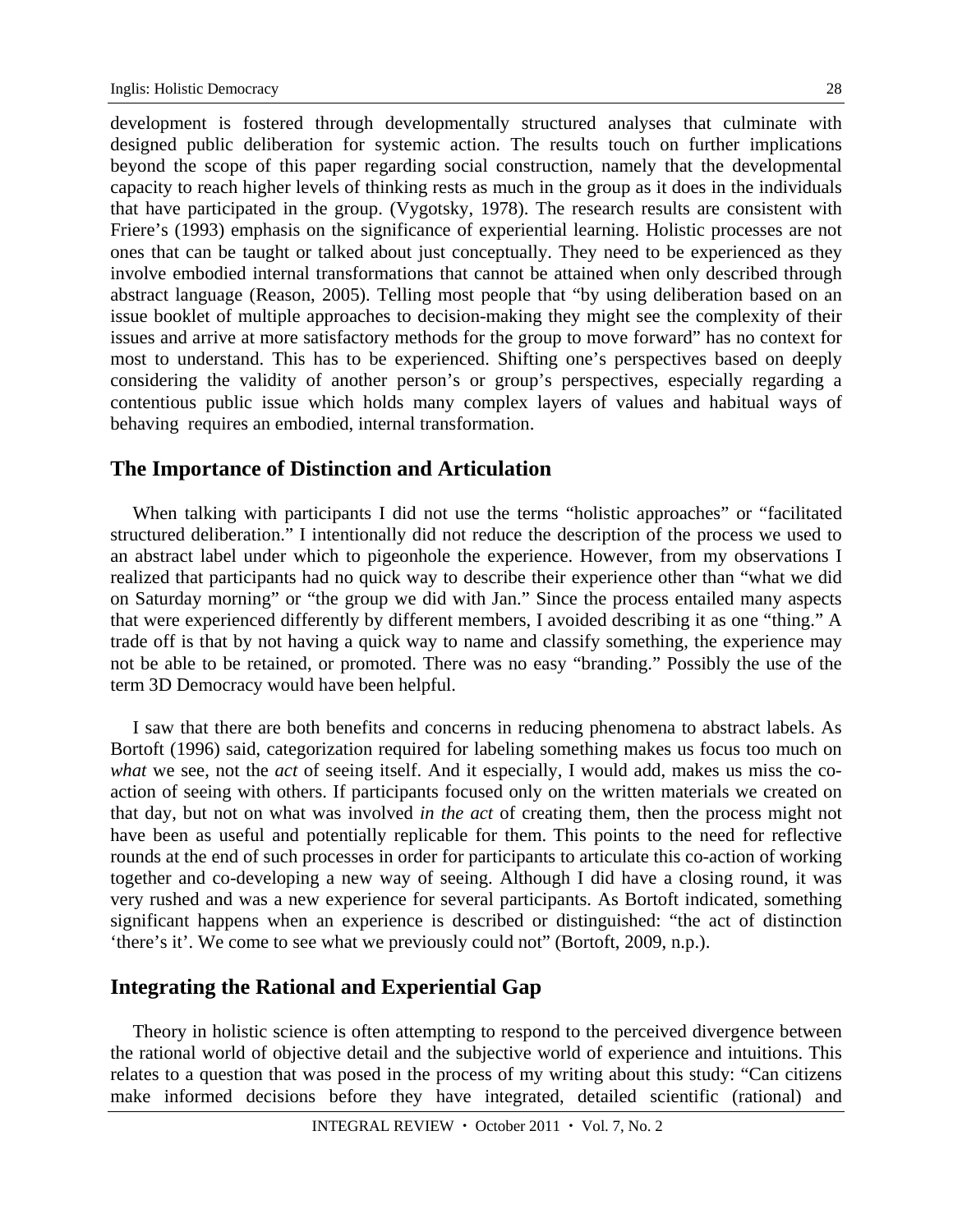experiential (intuitive) knowledge?" (Harding, 2010). Based on my literature review and study, my conclusion is that they can reach informed decisions not before or after but *through the process* of integrating these two aspects *if supported* through a holistically designed process that enables that integration. Support was provided through articulating this gap between the details of the known, and the experience that the known was not working, and through identifying and facilitating the participants' real motivation to resolve this gap. Support was also provided through voicing, in the issue booklet, the "contraries" or discomforts that arise when experiencing this gap. Thus the distinct details that constituted the discomfort could be seen, deliberated, and potentially resolved at a higher more holistic level as Bateson (1972) predicted. If we assume that citizens will need to gain this necessary integration *before* they can even take on the task of making crucial decisions, especially those involving climate change, it may take too long as this ability to integrate is an advanced capacity.

Goethe said of this stage of knowledge, which is beyond dualism, that the enhancement of our mental powers which it requires 'belongs to a highly evolved age'. In other words, we have to develop the capacity for this to take place.....

The development of participative consciousness takes us beyond the metaphysical attitude, i.e., one-sided Platonism, and allows us to see that this is simply a consequence of the onlooker mode of consciousness. (Bortoft, 1996, p. 275)

This "participative consciousness," if it relates to the capacity for placing oneself in the system one is observing, is described by theorists and researchers in adult learning and development as being one which is reached over many years, and by only a small percentage of the population based largely on their life conditions (Commons et al, 1998; Torbert & Associates, 2004).

Meanwhile, considering the dire circumstances on the planet, vital decisions need to be made now, and by diverse populations with different values and capacities, analogous to those encountered in my research group. However, if the process is holistically designed, as my research indicated, this diversity can be used as a tool for integration, not an obstacle: it can potentially reduce the gap between the onlooker mode of consciousness (rational) and participative consciousness (experiential). As Bortoft said: "The intuitive mind is moving right into the concrete parts in order to encounter the whole. This encounter leads to perceiving the dynamic and living multiplicity of the whole" (Bortoft, 1999, n.p.).

### **Elephants on the Path**

Another reflection I have is regarding surfacing the "elephants" or unspoken tensions in the room. This raises another Catch 22 dilemma. Many social change organizations want to make a difference out in the world but have their own internal dynamics that prohibit them from making decisions and taking action as effectively as possible. Instead of using collaborative inquiry to explore how they may have co-created and maintained dysfunctional patterns, they may develop patterns of blaming and sub grouping that eventually overtake their otherwise well intended purposes. They are not likely to respond to the elephant until they have consciously experienced it and safely articulated its presence. As my research indicated, facilitation may often focus initially on some issue "out there" only to discover that there are issues "in here." Once surfaced,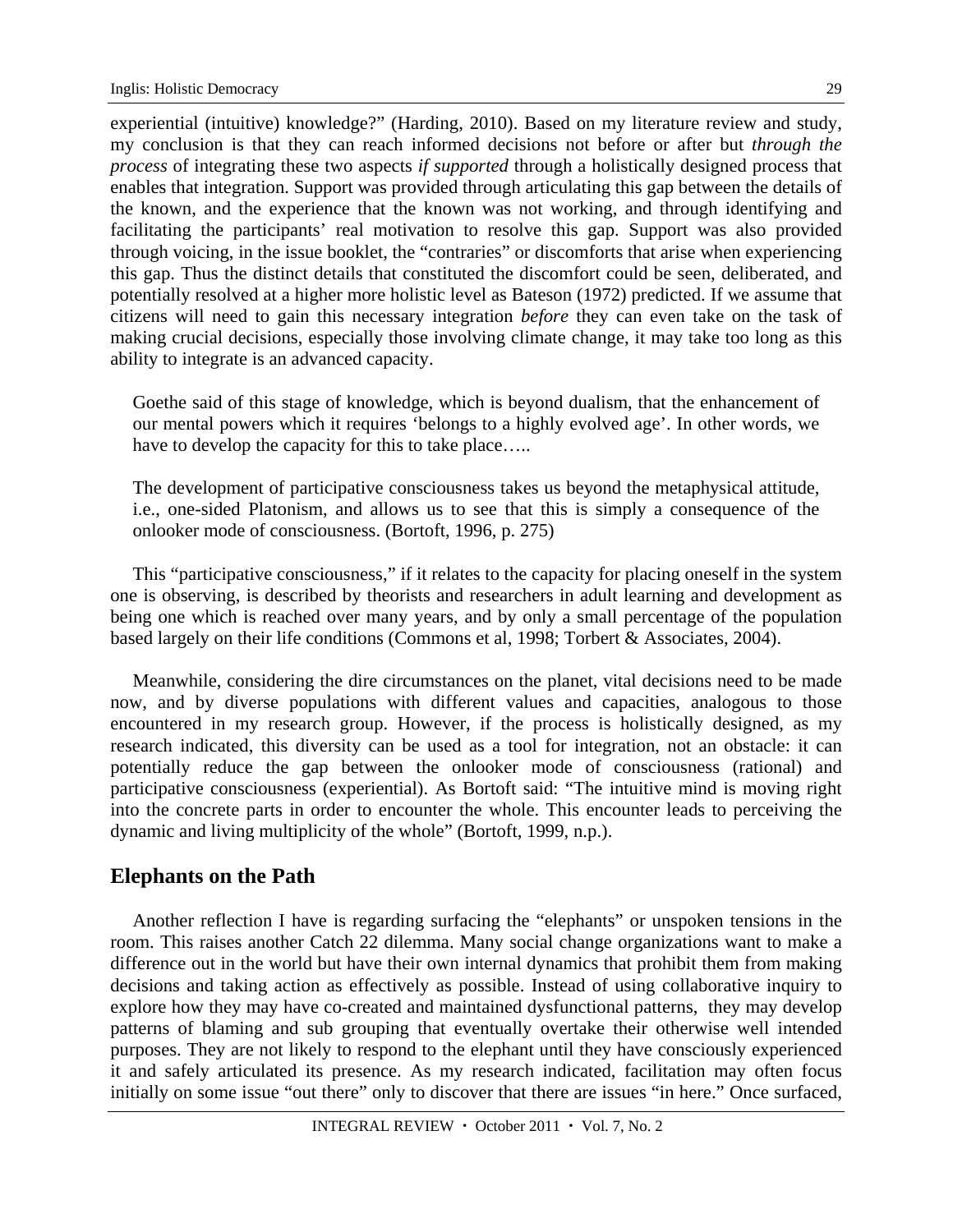these might then be addressed if there is adequate shared reflection, acknowledgement, and motivation to work on the internal dynamics. This may be a risky thing to do and requires a structured holistic approach to move though the possible transitions of action, reaction, smash in order to synthesize into a new form of dynamics. Ross (2006) indicates that before a group can effectively respond to complex relationships that make up their community *politics*, which are defined as culturally common ways of relating, they may benefit from using a designed deliberative process to consider their tone and intentions in their own politics or ways of relating to each other.

### **Fatigue Factor**

At the end of the session, there was a sense of both highly motivated energy as well as a sense of fatigue from working intensely for four hours. Considering details pertaining to decisions with enough thoroughness to thoroughly understand the potential benefits, consequences, and tradeoffs cannot be done sloppily; it takes concentration. Being open to different views than the ones we are used to hearing inside our own heads can also take a lot of emotional energy. Moving through the "smash" stage of transition before synthesis can be difficult (Ross, 2008). As Ryfe (2005) indicated, facing into the reality that there are no quick fixes, and that issues as well as our interactions are complex, can be frustrating and anxiety producing. Even with all of this, based on my research in using a holistically designed process, the group did indicate a motivation to use a more complex process for making decisions.

Fatigue can also occur when effort is not valued either financially or socially. It suggests another potential research question to consider: how can this kind of work, often done by community volunteers for the good of the commons, be compensated and sustained? It would point to a need for creating a new form of calculating value, including knowledge and capacity building as resources that add to the common pool of resources and require compensation from that common pool (Ostrom, 2000; Quilligan, 2009).

### **How Much is Too Much Investment?**

An underlying and unanswered question arises in terms of how much time and commitment would it actually take for a holistic process such as this to really affect the specific issues this group was trying to address, as well as the culture of public involvement in the community as a whole. Is it too fatiguing and daunting to consider? This could be the focus for a subsequent research project. Just for the sake of presenting a potential hypothesis to test, I will do a quick projected calculation of how much time this might take. What if the research group met two to three more times to turn their holistic concepts for public involvement in decision making into specific agreements regarding strategies for action? And before that, what if it took another two to three sessions to deal with how members wished to deal with their internal dynamics? Then, if they had another community issue to work with, such as rezoning, affordable housing, food security, energy efficiency, etc., then they would again need five to seven sessions to clarify the question, anticipate and deliberate the various approaches the community might have to it, and engage more of the community in a process to publicly deliberate the options and reach conclusions they could support. By now, there might be some understanding of *what* was being done as well as the understanding of the *act of the doing*. Motivated by this understanding they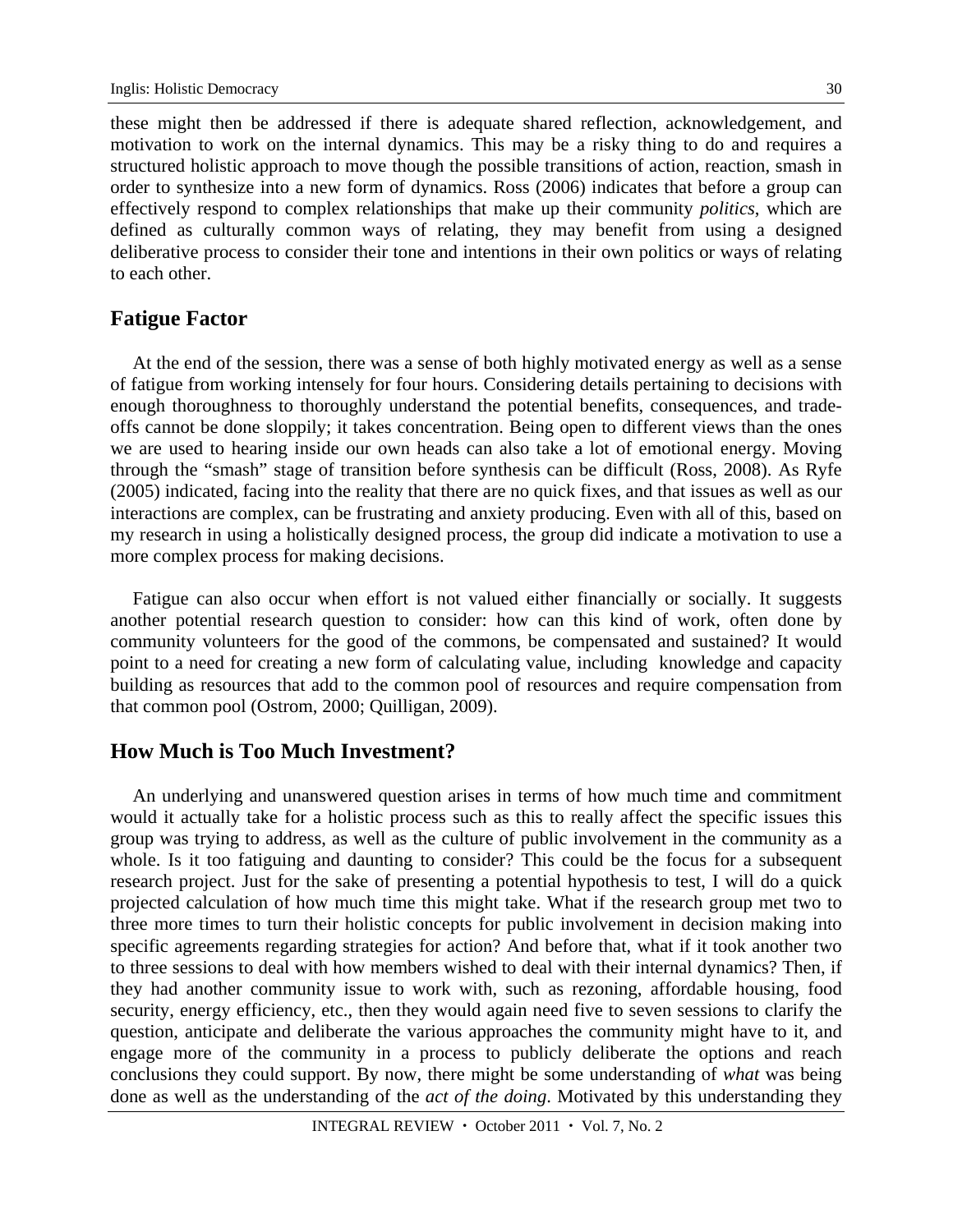might then wish to transfer this process to yet another new issue in the community, which would also need another five to seven sessions. By this time, the capacity to use this process more regularly and independently might have been integrated. Altogether, this might have taken sixteen to eighteen sessions. Is that too much? Would there be motivations in carrying through with this larger investment? When people do not understand the nature of making a holistic decision and are still hoping for a quick fix based on just looking at a part of an issue, and not understanding how the whole issue grew, then it might be too daunting. However, when compared to other ways the public has available for responding to controversial issues it might actually be shorter and result in more effective responses. For example, how many hours went into planning and executing the Copenhagen conference on Climate Change and what did it yield?

### **The Role of the "Champion" and the Role of the Facilitator**

Outside of the holistic process itself that was researched, there are at least two other contributing factors that deserve mentioning and potentially researching: the role of champion and the role of facilitator.

By champion, I mean the person or persons who serve as a supportive bridge to a new group. In the case of this research project, there was someone who understood the need for a more holistic process in their community even though they may not have understood the details of the process itself. When introducing something new into a community, this role of innovation diffusion is vital for communication and basic legitimacy, and does not easily happen through impersonal written articles or cold calls. Therefore, another question that could be researched is: how does one find champions, and what capacities for holistic thinking regarding complex public issues would a champion require?

Another question that could be researched is the role of the facilitator: what degree of integration of holistic thinking, as well as training in this specific process, would be required for the research results to be duplicated by another facilitator? This question is raised based on a hypothesis that holistic practices are not just "tools" to be taken off the shelf and plugged into any situation out of context but rather involve facilitation based on prior experience in reflection, analyzing the context and complex layers of personal and public issues, and supporting emergence of new understanding through the messy sorting of multiple perspectives (Inglis & Steele, 2005).

### **Implications for Democracy**

Recognizing that reflection and integration do not come easily and that fatigue can be a factor, has implications for a more participatory multidimensional democracy, especially considering the gravity of the issues we face globally. We are facing what seem to be obvious signs of disastrous climate change with extreme heat and fires in Russia and Texas, floods in Pakistan Australia and China, and oceans becoming dead zones—and yet *still* we are caught in a gridlock between unresponsive government and economic structures not built to take effective action to such global issues. A regime change, or whole new set of principles, norms, rules, and decision making, is needed to create agreements on procedures for governance of the global commons (Vogler,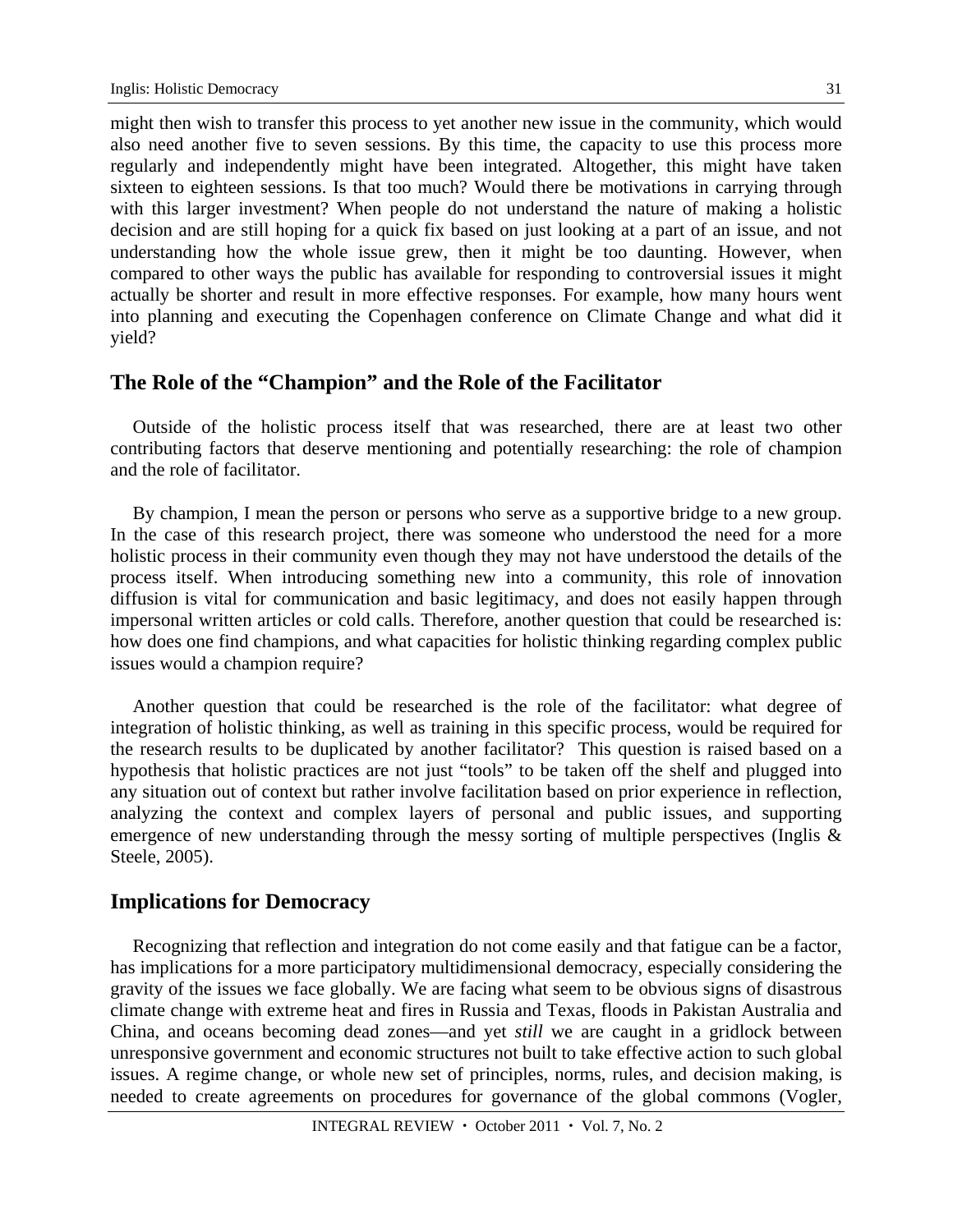2000). To create these new relationships amongst ourselves and our planetary systems will require that "commoners," those most connected to the issue areas at risk, need to be much more engaged instead of passively hoping others will come up with solutions.

In April 2010, a conference on *Mobilising Democracy to Tackle Climate Change* was hosted in London by The Salzburg Global Seminar and Schumacher College. Afterward, one participant was advocating that based on (a) the necessity to make decisions rapidly in the world to avoid catastrophe, and (b) the incapacity for citizens to make decisions collectively, it would be better to use the efficiency of a Chinese style top down governance or a benign dictatorship. This implication, that people cannot be trusted as they are "unreasonable," as previously challenged by Bohman (2000) has also been disproved by results of my small study. This above advocacy apparently does not see the situation holistically, missing the context and complex layers that would be triggered by using this top down option especially amongst people who are used to "democracy" however flawed. It is wishful thinking to believe that some leaders will magically decide the right things for us all to do. How would we, as diverse citizens with different life experience and perspectives, all agree which government or dictator had our best interests in mind? If we did not agree, are we saying we would be willing to have military force put the rest of us in line?

It is regrettable a conference such as this, or those connected with UN agreements, did not instead frame the various different views and approaches to democracy that could be taken in light of climate change pressures. If participants were immersed in deliberation of the consequences and trade-offs that they, as concerned citizens, were really facing, this might have resulted in the emergence of a new understanding of ways to proceed with a different definition of democracy that included depth of root causes, breadth of perspectives, and length (time scales and scopes). However, if this conference operated like most conferences, the topic was likely considered abstractly, at professional arm's length. If so, then participants missed the chance of an embodied transformative experience that could arise from the "contraires" of their real, in-theroom different views being stirred up and needing to be resolved. A more holistically designed process, integrating objective detail and experience regarding their assumptions of democracy might have held this tension and resulted in participants getting really involved, and ultimately evolved.

## **Summary**

We have a narrow window of time, in which many communities and nations still have the stability required to support more reflective holistic thinking about the issues we face in order to enable more comprehensive decisions and actions to emerge. Holistic thinking and methods do not arise on their own. As Goethe indicated, they reflect a more high level form of response. This framing of higher level approaches to effectively match complex tasks, echoed in research on adult development (Commons et a, 1998), is a key to unlocking the potential of public contributions for the resolution of complex problems. However, to reach this high level requires holistically designed structures to scaffold their rise to more systemic responses. Without such methods, and the commitment to use them to guide our collective evolvement, we face another darker possibility: that of devolving into, or continuing to rely only upon, individualistic, simplistic, divide and conquer techniques. The concepts and findings presented in this paper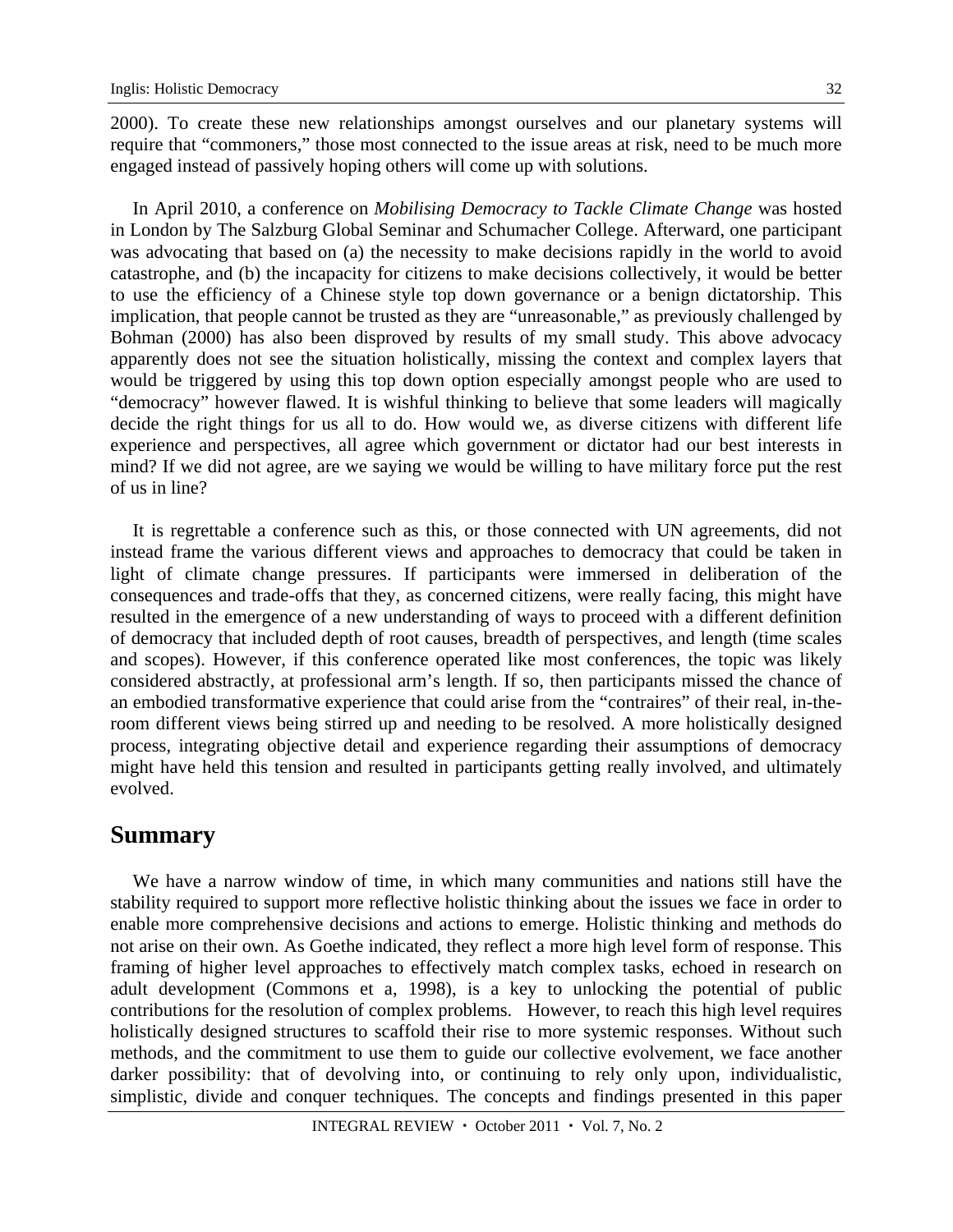support a more comprehensive model of how democracy and citizen engagement can be presented, achieved and valued with the hopes that it can provide a more sustainable and life enhancing outcome.

In this century, for better or worse, the long process of social evolution has reached the Planetary Phase, with the shape of the future subject to the ways we respond culturally and politically to the challenge of transition. Prospects for a passage to a decent world rest with the capacity for human consciousness and action to rise to this existential challenge of our moment. There is still time, but the hour grows late. (Raskin, 2010, n.p.)

## **References**

- Atlee, T. (1999). Co-intelligence and the holistic politics of community self-organization. *Permaculture Activist.* Oct. 1999.
- Atlee, T. (2010). Integral politics as process. *Integral Review, 6*(1), p. 274-285.
- Bernard, H. R. (1999). *Social research methods: Qualitative and quantitative approaches.* Thousand Oaks: Sage Publishers.
- Bohman, J. (2000). *Public deliberation: Pluralism, complexity, and democracy.* Cambridge, MA: MIT Press.
- Bortoft, H. (1986, 1998). *Goethe's scientific consciousness***.** Brightlemon, U.K. The Institute for Cultural Research.
- Bortoft, H. (1996). *The wholeness of nature: Goethe's way of science.* Edinburgh: Floris
- Bortoft, H. (1999). *In conversation with Otto Scharmer: Imagination becomes an organ of perception*. Retrieved on August 14, 2011 from http://www.dialogonleadership.org/interviews/Bortoft-1999.shtml.
- Bortoft, H. (2009). Lecture at Schumacher College. Devon, England.
- Colquhoun, M. & Ewald, A. (1996). *New eyes for plants: A workbook for observing and drawing plants.* Lansdown, UK: Hawthorne Press.
- Commons, M. L., Trudeau, E. J., Stein, S. A., Richards, F. A., & Krause, S. R. (1998). Hierarchical complexity of tasks shows the existence of developmental stages. *Developmental Review, 18,* 238-278.
- Commons, M. L., & Richards, F. A. (2002). Organizing components into combinations: How stage transition works. *Journal of Adult Development*. *9*(3), 159-177.
- Delli Carpini, M. X., Lomax Cook, F., & Jacobs, L. R. (2004). Public deliberation, discursive participation, and citizen engagement: A review of the empirical literature. *Annual Review of Political Science*, 7, 315-344.
- Dolan**,** P., Cookson, R., & Ferguson, B. (1999). Effect of discussion and deliberation on the public's views of priority setting in health care: focus group study. *BMJ*; 318:916-919.
- Eoyang, G. & Olsen, E. E. (2001). *Facilitating organizational change: Lessons from complexity science.* San Francisco: Jossey-Bass/Pfeiffer.
- Fishkin, J. S. (1991). *Democracy and deliberation.* New Haven, CT: Yale University Press.
- Francis, P. (2009). Transition science: Lectures and conversation at Schumacher College, Devon England.
- Freire, P. (1993). *Pedagogy of the oppressed.* New York: Continuum Books.
- Gastil, J. & Black, L. W. (2008). Public deliberation as organizing principal of political communications research. *Journal of Public Deliberation, 4*(1), Article 3.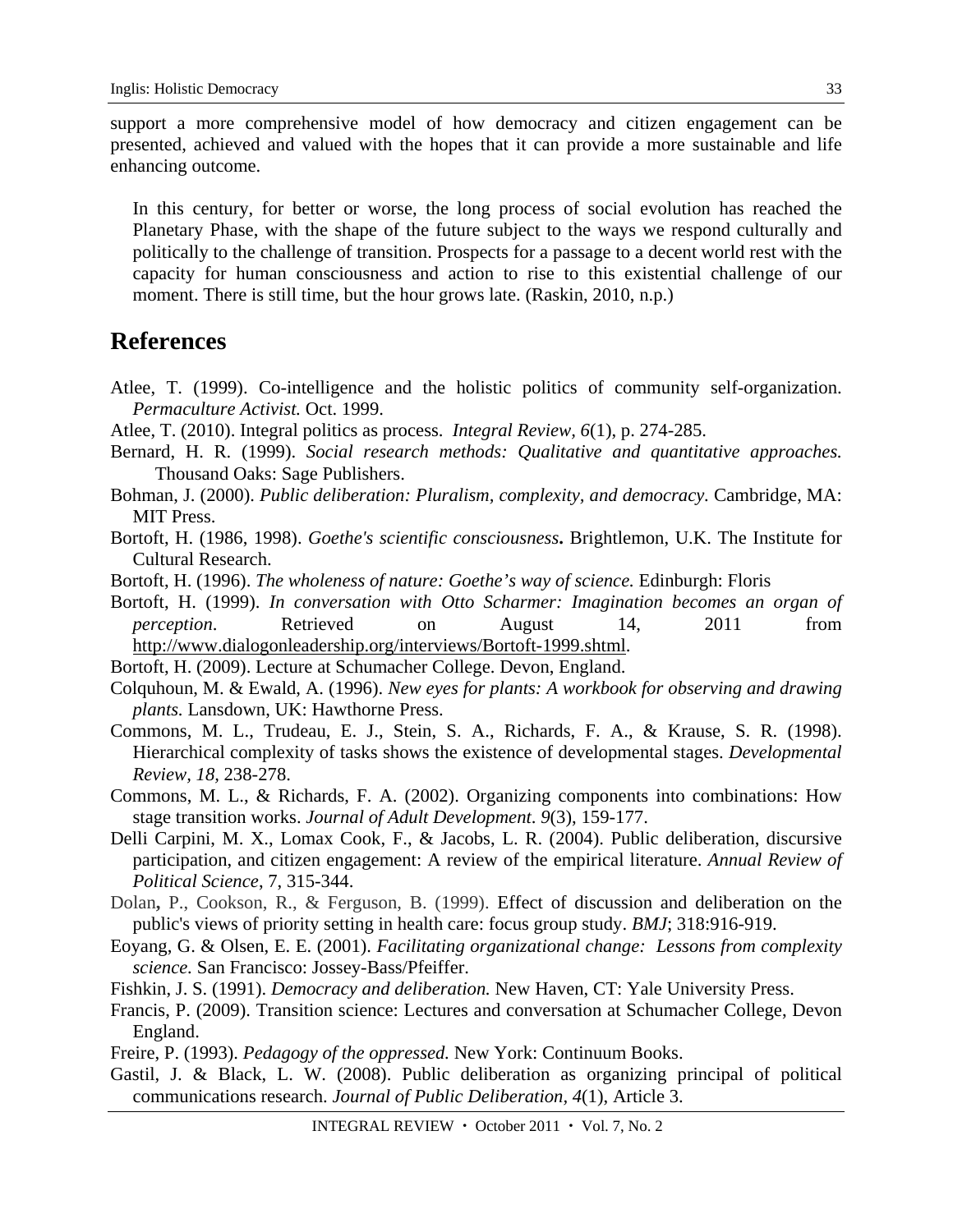- Habermas, J. (1991). *The theory of communicative action Volume 1: Reason and the rationalisation of society,* (First published in German, 1981) Cambridge: Polity.
- Harding, S. (2006). *Animate earth: science, spirit, and intuition.* Totnes: Green Books
- Harding, S. (2010). Personal comments at Schumacher College, Devon, England.
- Inglis, J., & Steele, M. (2005). Complexity Intelligence and Cultural Coaching: navigating the gap between our societal challenges and our capacities. *Integral Review, 1*: 35-46
- Inglis, J. (2007). Matching public interaction skills with desired outcomes. *International Journal of Public Participation, 1*(2), 2-17.
- Inglis, J. (2008). Evolving to address global climate change and the scale of public interactions. *World Futures: Journal of General Evolution*, *64*(5-7), 498-502.
- Inglis, J. (2009). Publicly created systemic responses to climate change: An integral approach to civic engagement. *Journal of Integral Theory and Practice, 4*(4), 67-87.
- Ison, R. L. (2008). Systems thinking and practice for action research. In P. Reason & H. Bradbury (Eds.), *The Sage Handbook of Action Research Participative Inquiry and Practice (2nd edition),* (pp. 139–158)*.* London, UK: Sage Publications,
- Kegan, R. (1994/2000). *In over our heads: The mental demands of modern life*. Cambridge, Mass: Harvard University Press.
- Korten, F. ( 2010). Interview with Elinor Ostrom. *Yes Magazine*. Accessed August 14, 2010 at: http://www.yesmagazine.org/issues/america-the-remix/elinor-ostrom-wins-nobel-forcommon-s-sense.
- Mezirow, J. (1991). *Transformational dimensions of adult learning*, San Francisco: Jossey-Bass Publishers.
- Montagne, C. (2010). Review of *The Holistic Resource Management Quarterly*. Accessed on June 14, 2010 at http://www.managingwholes.com/hrmq.htm.
- Ostrom, E. (1999). *Governing the commons: the evolution of institutions for collective action.*  Cambridge: Cambridge University Press.
- Quilligan, J. (2010). The commons of mind, life and matter: Toward a non-polar framework for global negotiations. *Kosmos Journal*. Spring. 41-47.
- Raiffa, H. (1968). *Decision analysis: Introductory lessons on choices under uncertainty*. Boston: Addison-Wesley.
- Raiffa, H. (2002). Decision analysis: A personal account of how it got started and evolved. Accessed July 10, 2010.http://www.usc.edu/dept/create/assets/001/50844.pdf
- Randall, A. (2010). *After Copenhagen.* Lectures at Schumacher College.
- Raskin, P. (2010). Imagine All the people: Advancing a global citizens movement *GT I Perspectives on Critical Issues*. Accessed March 28, 2011 at http://www.gtinitiative.org/documents/IssuePerspectives/GTI-Perspectives-Imagine\_All\_the\_People.pdf
- Reason, P. (2005). *Education for ecology: Aesthetics, spirit and ceremony.* Retrieved August 2, 2010, http://people.bath.ac.uk/mnspwr/Papers/EducationforEcology.pdf.
- Rosenberg, S. W. (2002). *The not so common sense.* New Haven, CT: Yale University Press.
- Rosenberg, S.W. (Ed). (2007). Deliberation, participation and democracy: Can the people govern? Hampshire: Palgrave Macmillan
- Rosenberg, S.W., (2009). Personal conversations with author at University of California, Davis campus.
- Ross, S. N. (2006). More perspectives, new politics, new life: How a small group used The Integral Process for Working on Complex Issues. *Integral Review*, *2*, 90-112.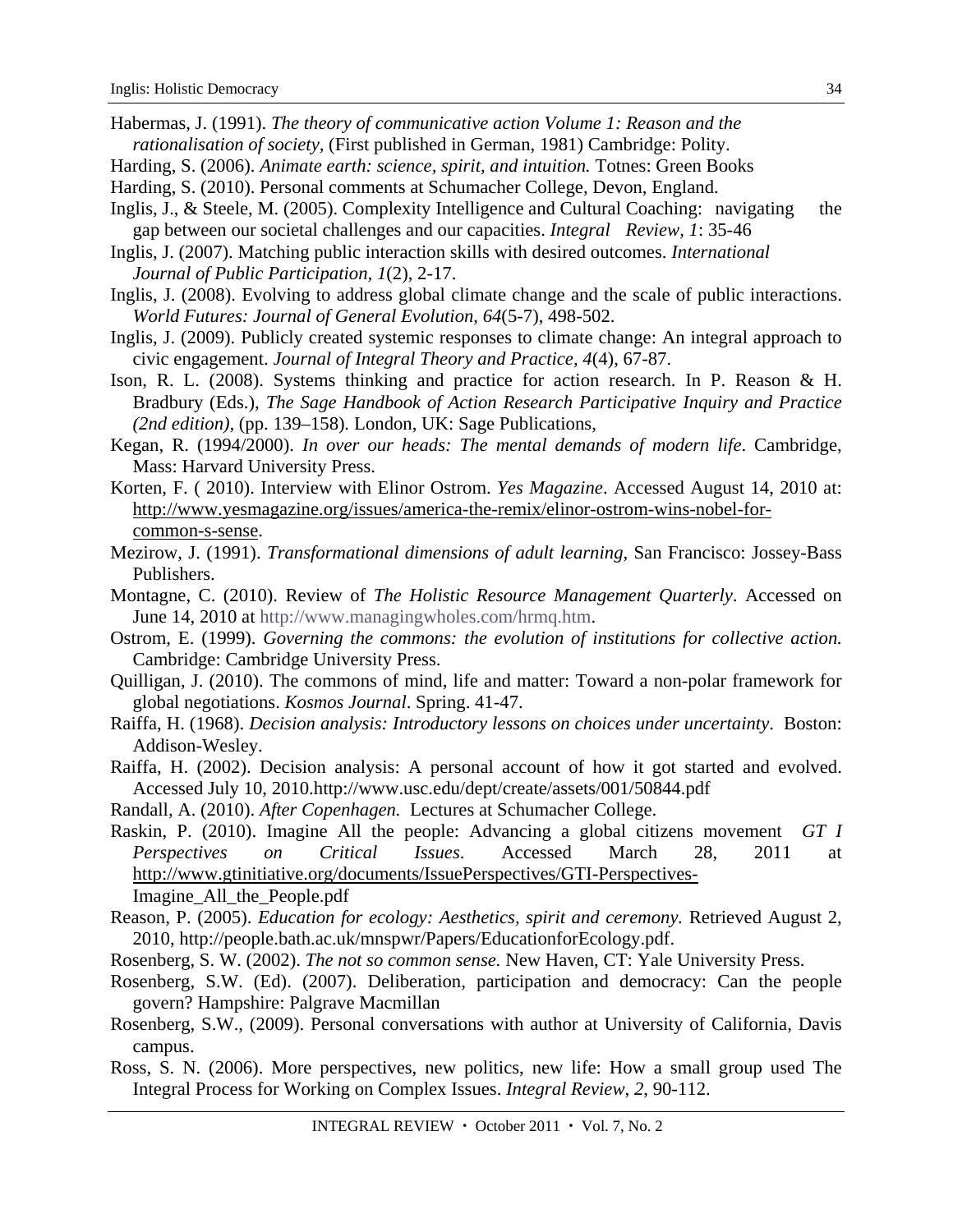- Ross, S. N. (2006a). *The integral process for working on complex issues, Public issues edition.* 4th Ed. Bethel, OH: ARINA, Inc.
- Ross, S.N. (2007). *Effects of a structured public issues discourse method on the complexity of citizens reasoning and local political development.* Dissertation abstracts International B, 68 (02). (UMI No. 3251492).
- Ross, S. N. (2008). Fractal transition steps to fractal stages: The dynamics of evolution II. *World Futures: The Journal of General Evolution, 64*(5-7), 361-374.
- Ross, S. N. (2009). Toward systemic societal entrepreneurship: Opportunities, theories, and methods. In J. A. Goldstein, J. K. Hazy, & J. Silberstein (Eds.), *Complexity science and social entrepreneurship: Adding social value through systems thinking,* (pp. 141-161). Litchfield Park, AZ: ISCE Publishing.
- Ryfe, D.M. (2005). Does deliberative democracy work? *Annual Review of Political Science*, *8,* 49-71.
- Seamon, D. (2003). Connections that have a quality of necessity: Goethe's way of science as a phenomenology of nature. *A Call to Earth*, *4*(1), 3-11.
- Steiner, R. (1998). *Goethian science*. Translated by William Lindeman. Spring Valley, NY. Mercury Press.
- Torbert, B. & Associates. (2004). *Action inquiry: The secret of timely and transforming leadership.* San Francisco: Berrett-Koehler.
- Vogler, J. (2000). *The global commons: Environmental and technological governance*. (second edition). Chichester: Wiley.
- Vygotsky, L. S. (1978). *Mind in society: the development of higher psychological processes*. Cambridge: Harvard University Press.
- Yankelovich, D. (1991). *Coming to public judgment: making democracy work in a complex world*. Syracuse, NY: Syracuse University Press.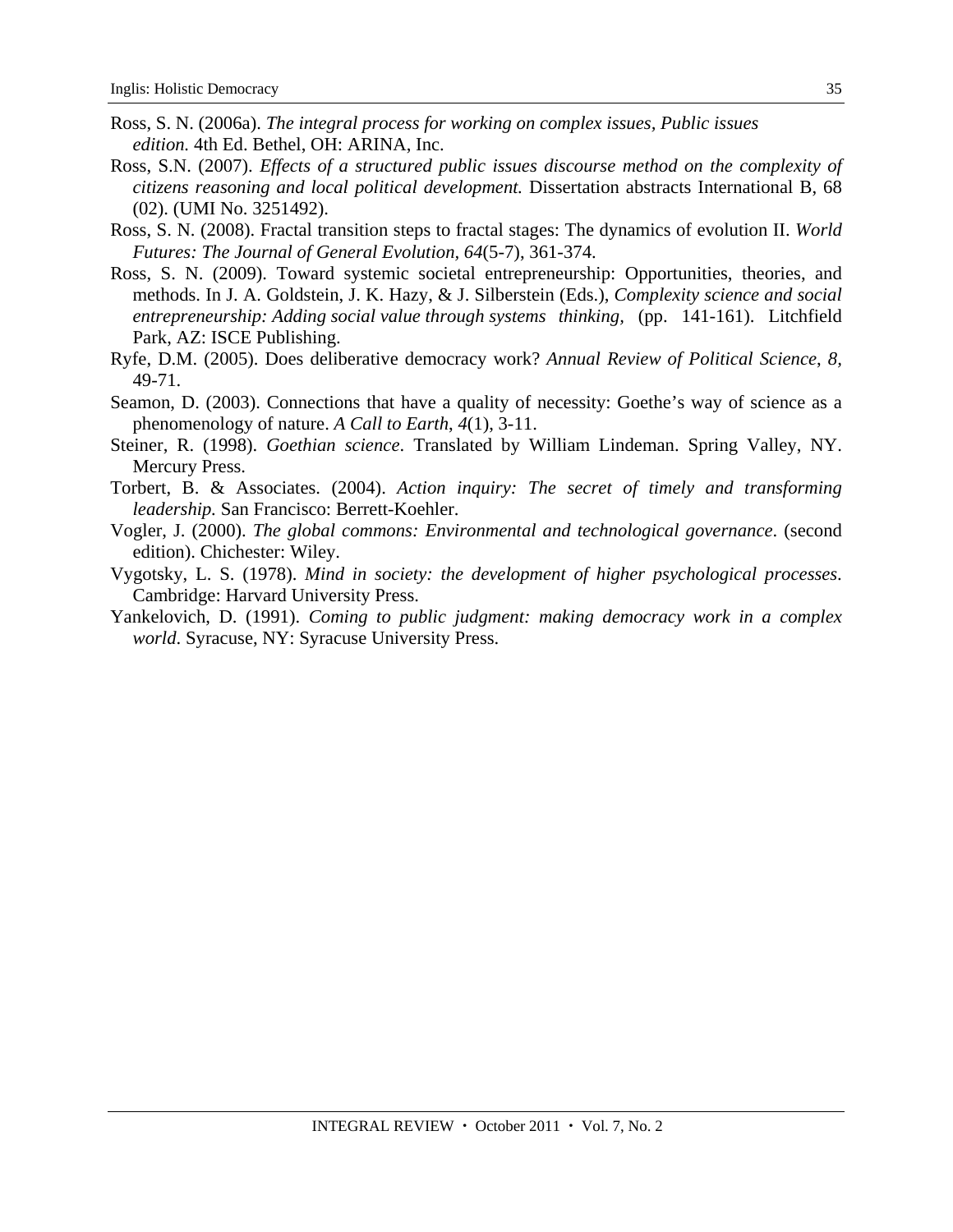# **Appendices**

# Appendix 1: Agenda and issue booklet<sup>6</sup>

# **How should citizens be involved when important public decisions need to be made?**

# A Deliberation of Four Approaches

# **Agenda**

### **Opening process:**

- Introductions
- Overview and Agreements for effective deliberation
- Practice in taking different perspectives
- Overview of the issue book and approaches

### **Deliberating each approach**

\*\*\*\*Break\*\*\*\*\*

### **Deliberating among all the approaches**

### **Closing Process:**

- Assess completeness of deliberation
- Identify decisions reached, follow up needed
- Sharing final thoughts

 $\overline{a}$ <sup>6</sup> Developed by Jan Inglis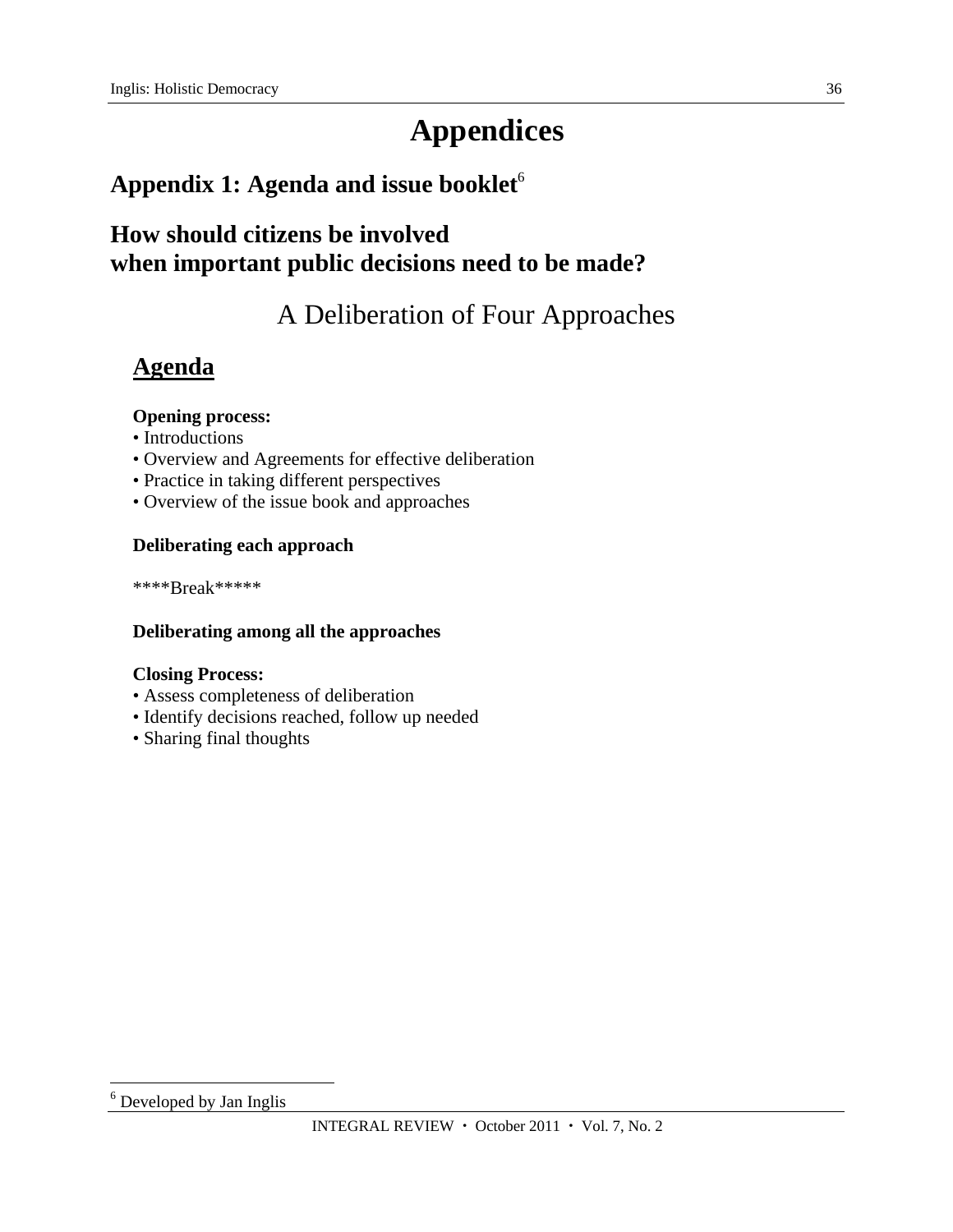# *How should citizens be involved when important public decisions need to be made?*

### **Approach 1: We advocate for the rights of our group when our needs are threatened**

### *People may favour this approach if they assume that:*

- *You can lose your rights if you cannot strongly advocate for them.*
- *Numbers and volume are powerful tools to use when advocating your concern*
- *Others can be corrupt and we have to defend against them taking over.*

### *People who favour this approach believe it is best because:*

*It is important to rally together and create solidarity when you need to advocate for a cause you feel is going unheeded. Examples of such issues might be if a building with historic or nostalgic value is proposed to be torn down, or a natural area is at risk, or if a new building is proposed that changes the landscape. Groups need to develop a strong powerful voice to be convincing and attract others of like mind or you will lose out. The bigger your voice and the clearer your message the more likely you are to win. It can feel good to work together like this. Governments may not notice our concern or may want to cover over controversy so you need to be vigilante. Government needs to be quickly responsive in an open non-judgmental way when public concern is raised. This public involvement process is useful as it is immediate, inexpensive, and a very clear method of getting action when decisions need to be made.* 

### *Sample Actions that make sense based on these assumptions:*

- *Citizens organize a phone tree/email tree to get people to come out to public meetings*
- *Individuals start a letter-writing campaign*
- *Governments provide a clear process for requesting referendums*
- *Newspapers provide space for articles to present views on an issue*
- *Concerned citizens organize a door-to-door petition to force a referendum being taken*
- *Individuals tell others what they are going to lose to motivate them to respond*
- *Groups plan ahead to "stack" the mikes at public meetings or increase signatures on petitions*

### *Possible reactions we need to anticipate*

- *"Having to keep rallying our group to take a stand takes too long and is too much work"*
- *" But anyone can lobby who has an emotional axe to grind, with no investment in the outcome or accountability to the impacts"*
- *"Militant lobby groups may scare off business investment in our community"*
- *" this is a band-aid approach and we need longer term total system planning"*
- *"This could polarize us into "good guys" and "bad guys" camps if we fall into being hard on people instead of issues"*
- *" I don't have a job and need to feed my kids, I don't have time to go to rallies and sign petitions"*
- *"Referendums are too costly and no one understand the issue or the question"*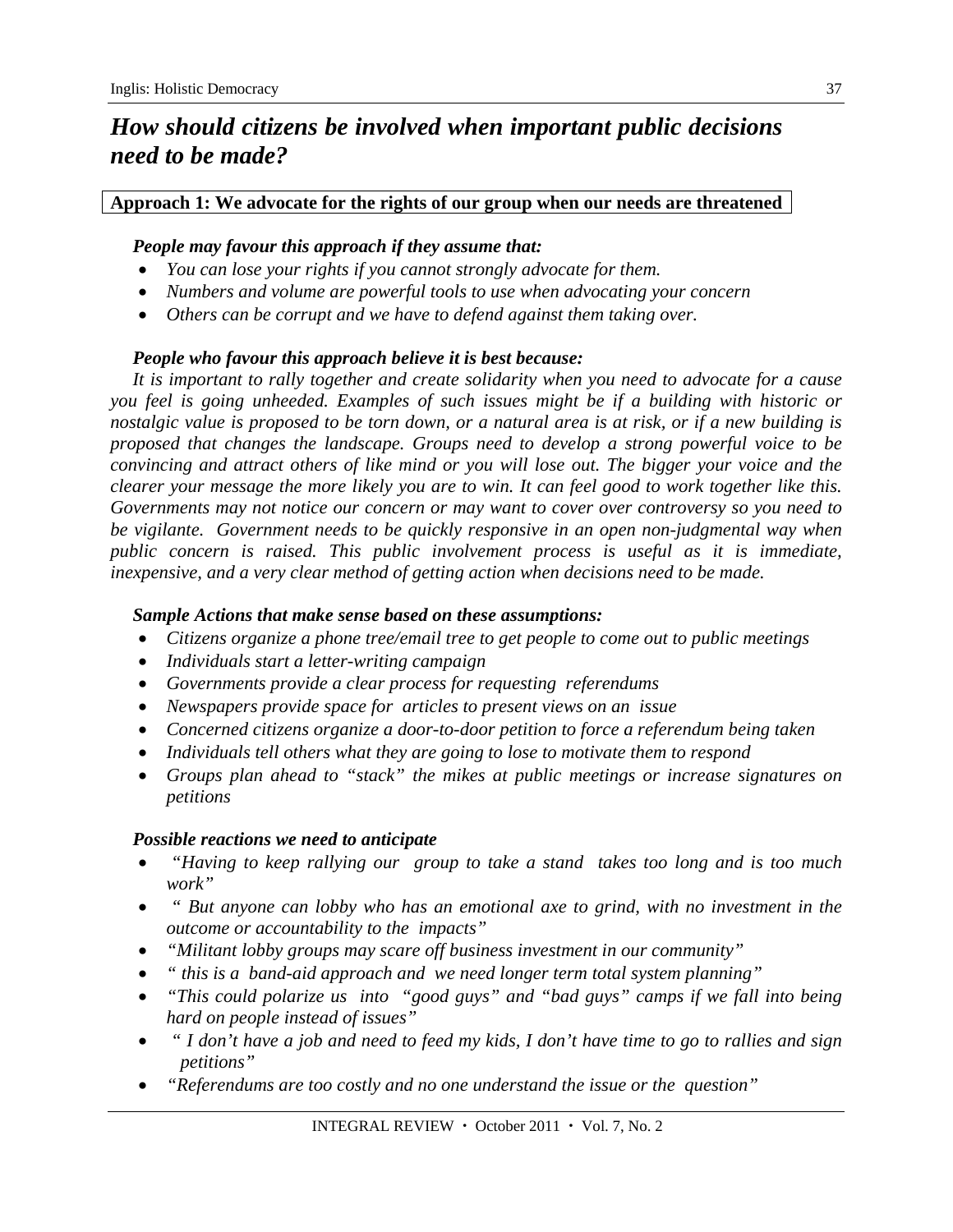*A range of trade-offs that would need to be considered if this was the only approach we used:* 

- *We might win our cause but at what cost to ongoing relationships amongst our separate groups and community as a whole*
- *Information gets out but it is only from one viewpoint*
- *We gain some inclusion for our cause but may lead to some exclusion*
- *Increases involvement but sensationalizes the topic, adds a bias and could lead to polarizing community*
- *Increases involvement but maybe making opposition stronger (the backlash that comes from the 'stronger you are, the stronger the resistance will be')*
- *Forces an' either you are on the bus or off the bus' requirement for sense of belonging in community*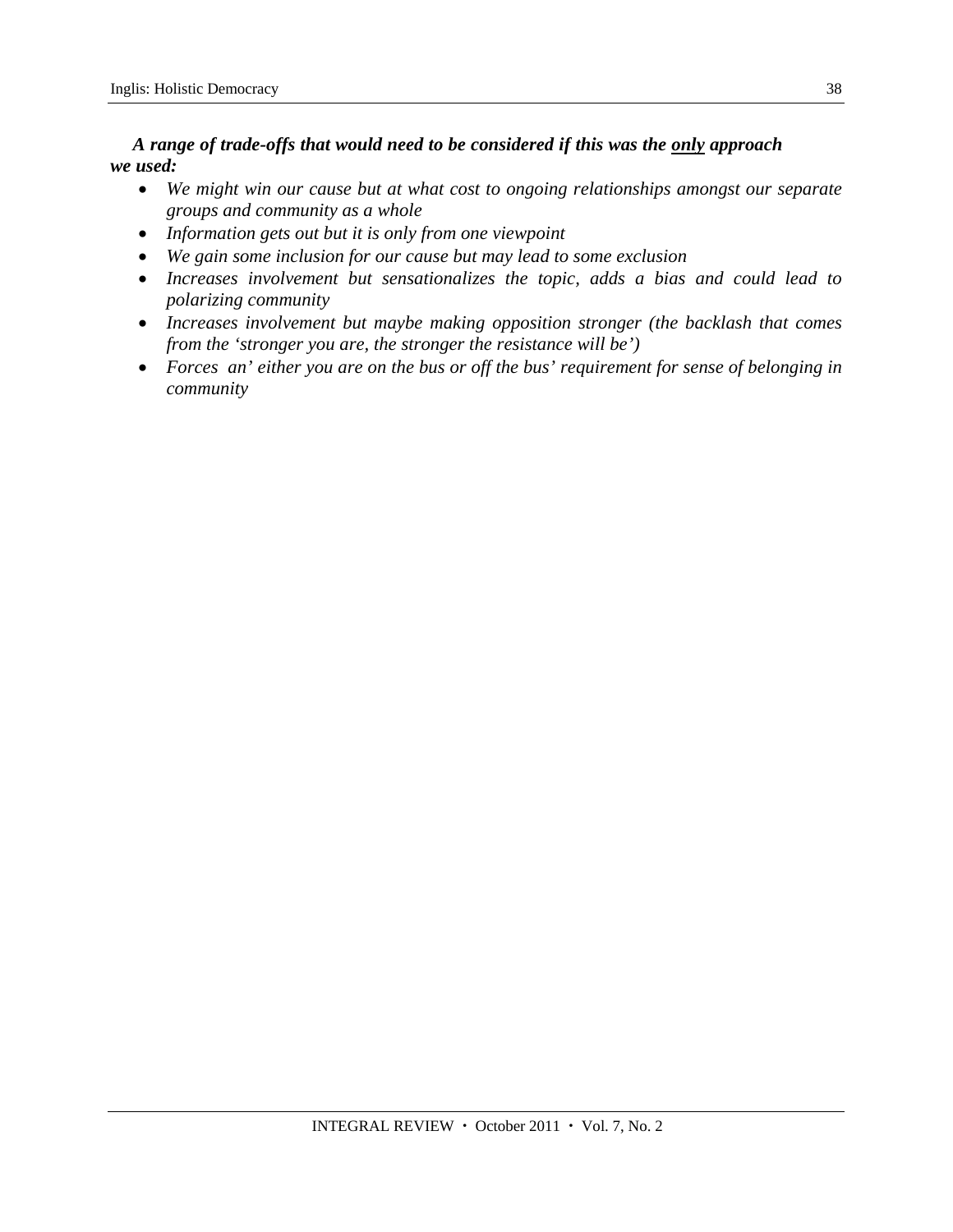# *How should citizens be involved when important public decisions need to be made?*

**Approach 2: We do our civic duty, vote for leaders and assume they are accountable for making fair decisions** 

### *People may favour this approach if they assume that:*

- *Voting is the legal and traditional way of indicating what citizens want.*
- *The "right" answer is simple and should be obvious to everyone*
- *Voting, rules and regulations will ensure accountability*

### **People who favour this approach believe it is best because:**

Leaders who have received the majority vote, whether within organizations or government, have the responsibility to follow through on what we voted for. Our responsibility as citizens is to make informed choices when we vote and ensure we have leaders who are capable of making wise and just decisions for the common good. Public meetings need to be well publicized and we need to learn how to organize them so that the objectives are met and decisions are made in an orderly fashion. Our civic leaders have a lot of information to deal with to make decisions. Most information can be made available to the public. Citizens groups can offer input to the city and expect the council will act on their advice. Busy citizens do not need to be involved in every decision if they are not impacted by them or if they are too mundane. That is why we have elected officials and staff. If you don't show up and vote when you have the chance then you have to assume others will make decisions for you. Those who have lived in the community the longest may know it the best. Existing laws already dictate public involvement processes, and we need to follow these to avoid mayhem. Relying on known laws and the officials responsible for public affairs is a predictable way to manage change to ensure a stable future.

### *Sample Actions that make sense based on this belief:*

- *Councils adopt definite policies to make information accessible to citizens*
- *City Council establishes a community advisory group made up of different community organizations with clear terms of reference and responsibilities.*
- *Council present clear procedures for how referendums can be requested.*
- *City task force ensures that members of the public know where and when the minutes of public meetings (council, school boards, regional district) are available*
- *Individuals take responsibility to seek out information on legislation, policies etc.*
- *Community groups can write letters to editor to defend elected people or processes in order to educate people about how politics and economics needs to work.*
- *Individuals can disempower the voice of rabble rousers by showing how they want to oppose the rules, or are just 'special interest' groups*

### *Possible reactions we need to anticipate:*

- *"I don't trust government. The whole lot of them is just paying lip service to meeting our needs".*
- *"volunteering on the community advisory group is exhausting"*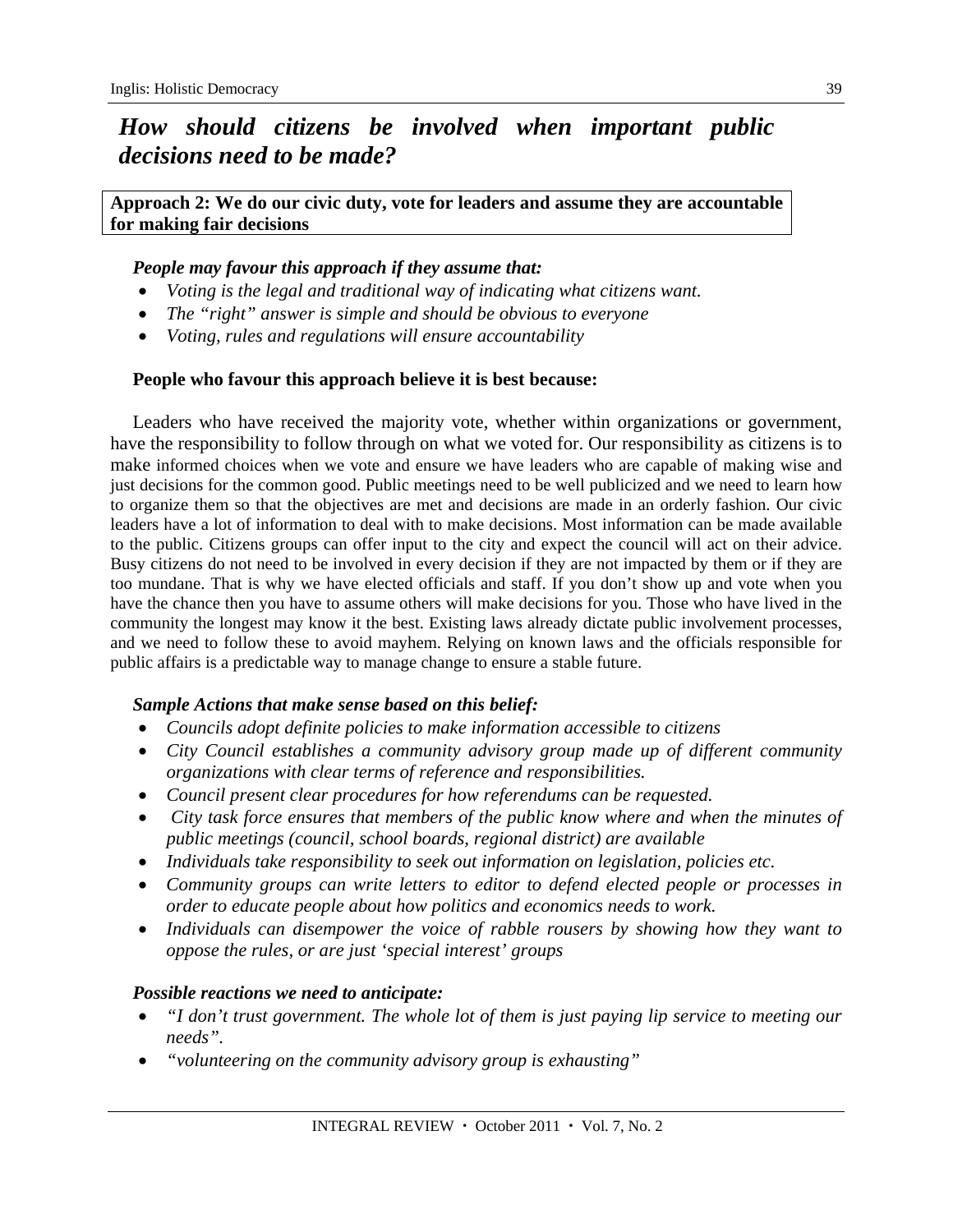- *"What about the poor, the youth, or busy young families? They are not able to be involved in politics and don't get represented.*
- *"Depending on voting once every few years means we don't talk together about the many deeper issues"*
- *"Rules gets in the way. I should be able to do what I want when I want"*
- *"Dependency on governments for change is too slow and stifles innovation and creative solutions"*

### *A range of trade-offs that would need to be considered if this was the only approach we used:*

- *If we work together well as an advisory group we may be criticized for compromising and not still representing our individual groups' interests.*
- *Does it help if more people vote if they are not well informed about the issue.*
- *Elected officials may try to represent the interests of their ward but what happens if people in their ward have opposing opinions.*
- *If we have strong government doing everything we may have passive citizens*
- *The yes/ no vote is simple and clear but most decision are more complex than that.*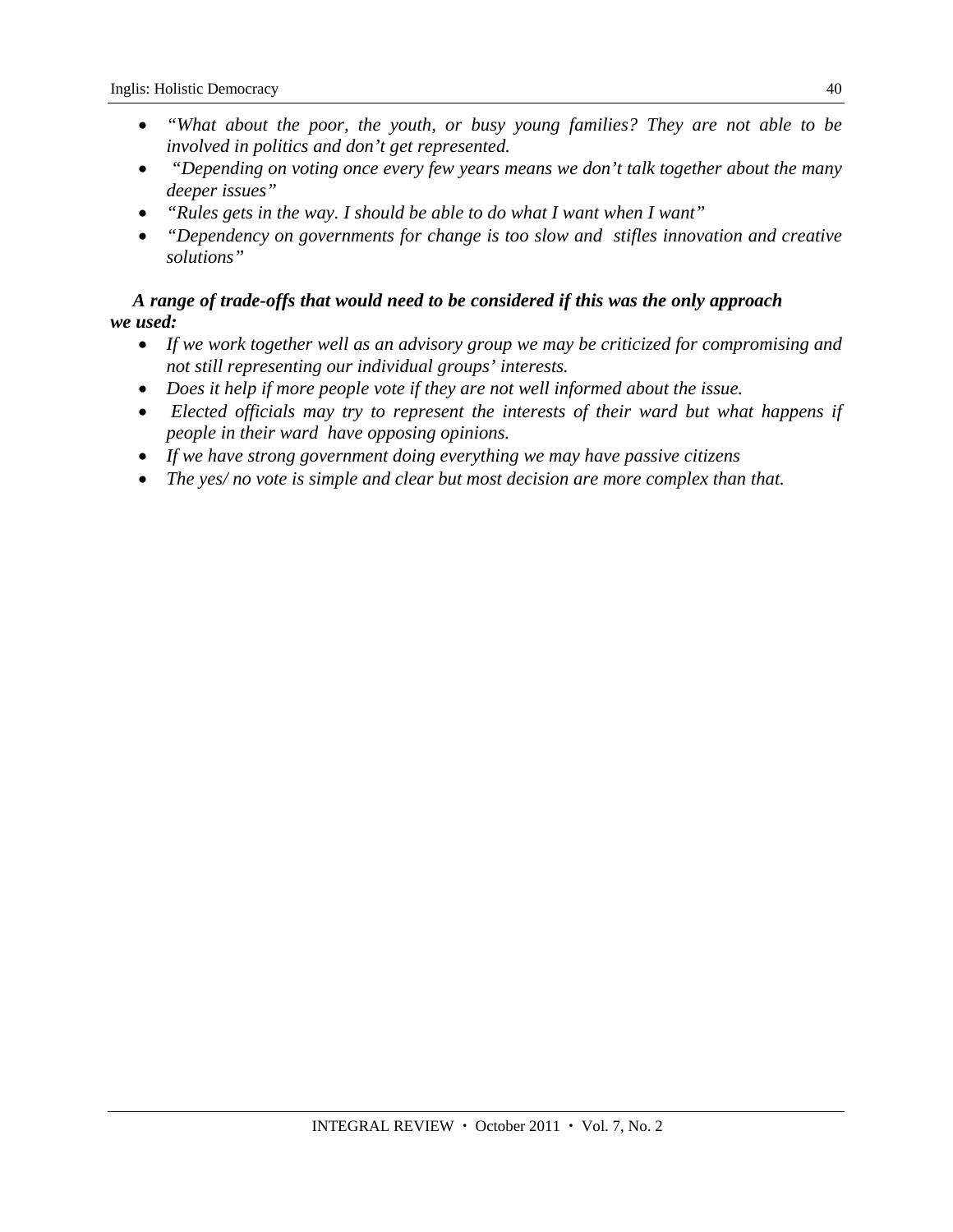# *How should citizens be involved when important public decisions need to be made?*

# **Approach 3: We can make decisions by being strategic and efficient in order to maximize opportunities**

### *People may favour this approach if they assume that:*

- *People are motivated to get involved when they see the benefits*
- *There is an efficient cost effective way to get things done*
- *We don't want to get bogged down in unnecessary rules and process*

### *People who favour this approach believe it is best because:*

People need to take individual responsibility to know how the political and economic system works. They need to get to know those who are influential and have expertise when they want to impact how a decision gets made. Citizens and elected leaders need to keep abreast of new ideas in order to make the best decision and not miss opportunities. The community needs to be responsive to the economic climate in a global community and be up to speed by making decisions that are innovative and adaptive. We need to make proposals that attract partnerships, and motivate the public to get on board so that we can move ahead on good ideas. If there is disagreement we can negotiate. Good public decisions need to be like good business decisions. Creating atmospheres for friendly competition and incentives generates multiple options for citizens and leaders to choose from.

### *Sample Actions that make sense based on this belief:*

- *City includes contract experts to develop multi media presentations to inform and engage citizens on upcoming issues*
- *People running for office need to get known by advertising in the paper and on posters*
- *School system partners with city to support political debates for youth*
- *Stakeholders set up meeting with those most invested in having a decision made on an issue*
- *Create incentives for people to attend public meetings and community events (prizes, food, transportation, child care)*
- *Organize a conference with expert speakers to provide education about how government and civic budgets work*

### *Possible reactions it would be good to anticipate:*

- *"Only the charismatic individuals or those with lots of money will be given attention"*
- *"I do not hang out in powerful circles so won't be able to influence the people who make decisions"*
- *"I don't want high paid outside experts influencing decisions in "our" community"*
- *"Having small groups influencing side deals makes government a sham".*
- *"Not all public decisions are business decisions; taking a business approach could result in decisions being made based on economic considerations but not in best interest of the public"*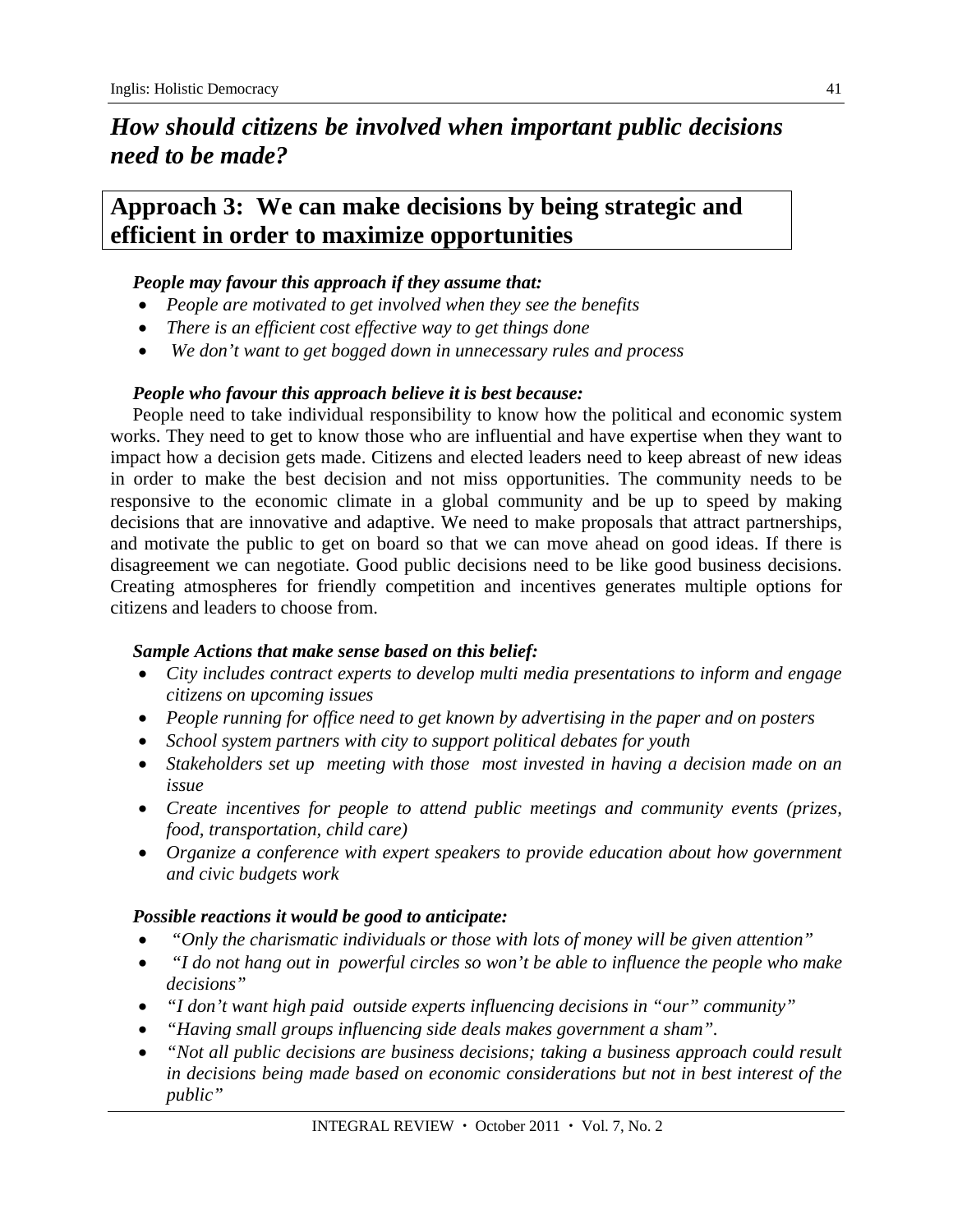*"Youth just do not have enough grounded experience to be consulting on important public issues"*

### *A range of trade-offs that would need to be considered if this was the only approach we used:*

- *We may educate the public more but risk becoming seen as spin doctors*
- *We gain input from outside experts but could be misled if they don't know our community*
- *If we spend money on hiring the expertise of consultants we will not have it to spend on other important programs*
- *We might gain from new opportunities but could lose the existing character of our community*
- We gain from quickly seizing an opportunity but could lose well thought out *implementation plans*
- *We may gain more participation at popularized events but people may only come for the free cake*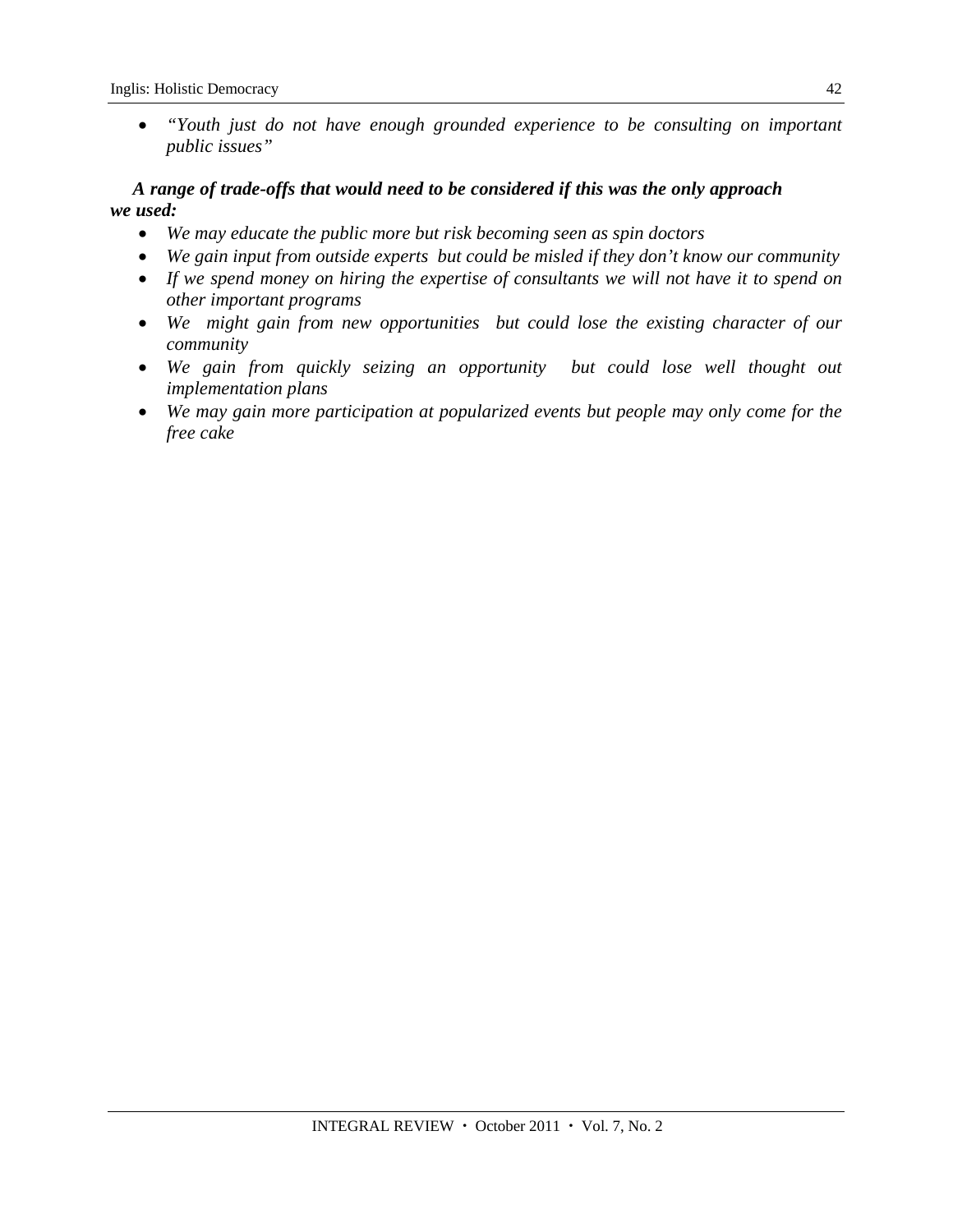# *How should citizens be involved when important public decisions need to be made?*

**Approach 4: We reach out and include as many people as possible to work together as a whole community** 

### *People may favour this approach if they assume that:*

- *By getting everyone together we can develop a common voice, a common future*
- *People know what they want, we just need to ask them*
- *Working together well takes time*

### *People who favour this approach believe it is best because:*

*Ensuring the inclusion of everyone in decision making, especially the minorities, is a responsibility we all need to learn to take. We need to create situations in which we learn to listen to all perspectives and decrease our tendency to argue and compete. Through citizen initiated gatherings we can share our wisdom and concerns with elected leaders to support wise decisions. We all need to come to the table as equals and develop consensus. If people feel left out of decisions they may become apathetic or even sabotage the decisions. Working together to find diverse solutions requires learning, commitment and planning. We should not expect it to happen right away. We need to find methods to weigh out the pros and cons of important decisions and not jump to quick fix solutions or expect our leaders to do so either. To make good decisions we need to see the big picture.* 

### *Sample Actions that would make sense based on this belief:*

- *Councilors are trained to facilitate forums, discussion groups etc. to ensure diverse perspectives are heard*
- *Community advisory groups and city councilors develop work groups to take agreements from community forums and turn them into policy*
- *Council adopts a publicly supported policy for a community engagement and communication process for the annual budget*
- *City hosts one facilitated public forum each year to update the community vision for the future*
- *Non profit organizations adopt policies to model collaborative approaches within and across organizations*
- *A community advocacy group requests the media to inform but not inflame*
- *Community groups organize informal, small kitchen parties to share information and collect wisdom*

### *Possible reactions which should be anticipated:*

- *'Community visioning just creates countless wish lists that we do not have the budget or ability to fulfill"*
- *"Most people have no clue of how a complex city operates so we cannot turn decisions over to them".*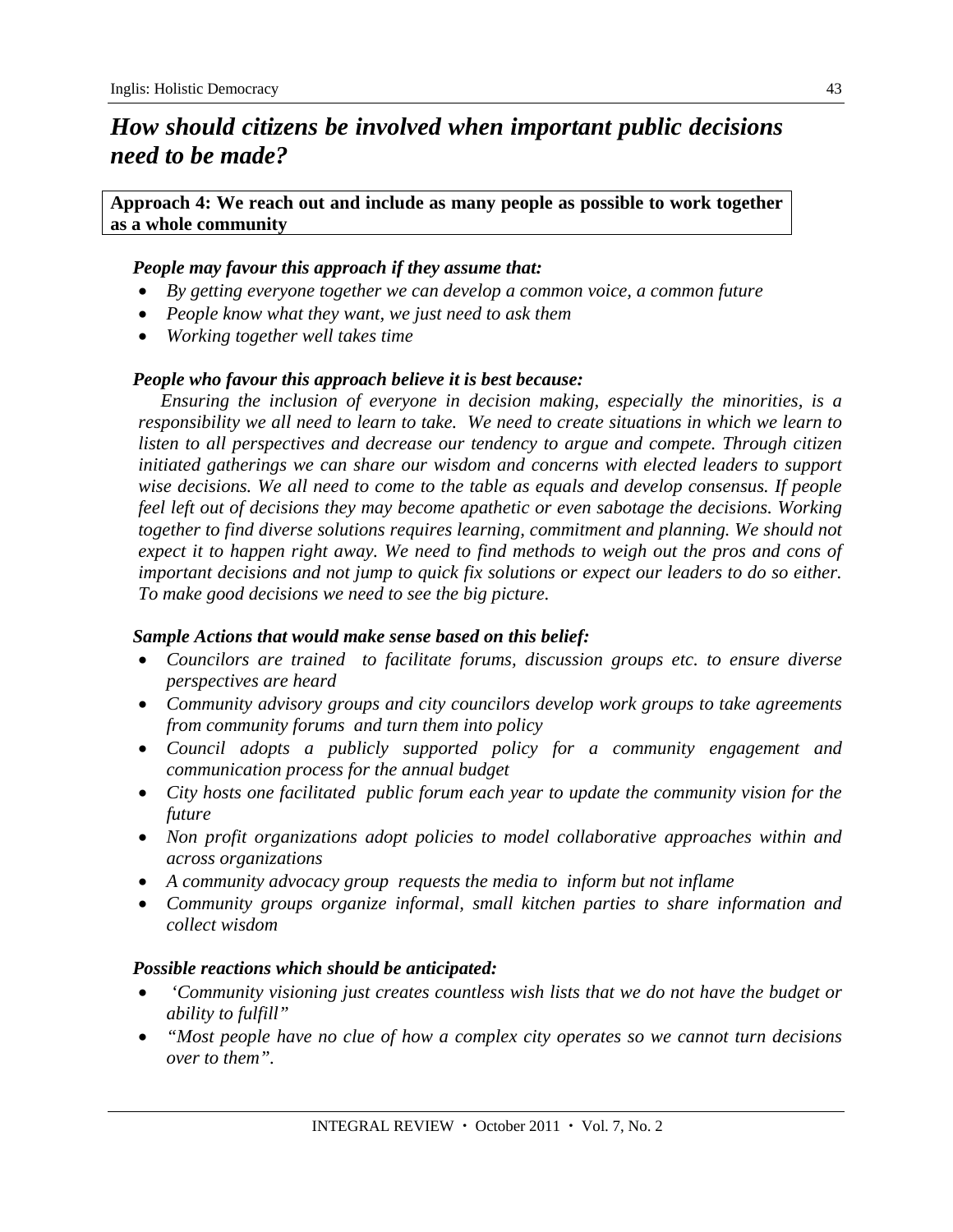- *"The autonomy of my non-profit society might be threatened if I collaborate because we have to compete for dwindling funds"*
- *"It's idealistic to think that everyone has the ability or interest to participate in a community process"*
- *"Engaging everyone is too expensive, time consuming and get's us now where."*
- *"Community meetings are only for retired people who have time to burn"*
- *"I hate sitting in those boring wishy washy talking circles. I want action".*

### *A range of trade-offs that would need to be considered if this is the only approach we used:*

- *We might end up with much more active citizens, concerned about the community but are we really willing to take the time and money to do this well?*
- *Open participation and communication is good but may get manipulated by special interest groups or angry individuals*
- *We may want to be inclusive but risk excluding people who don't like vague group process*
- *More information gets out but who ensures everyone gets it equally and in an unbiased way?*
- *We cannot ask for public input and then not be able to follow through on all the things they want*
- *We might get quantity of participation but cannot guarantee we get a consistent quality of informed participation*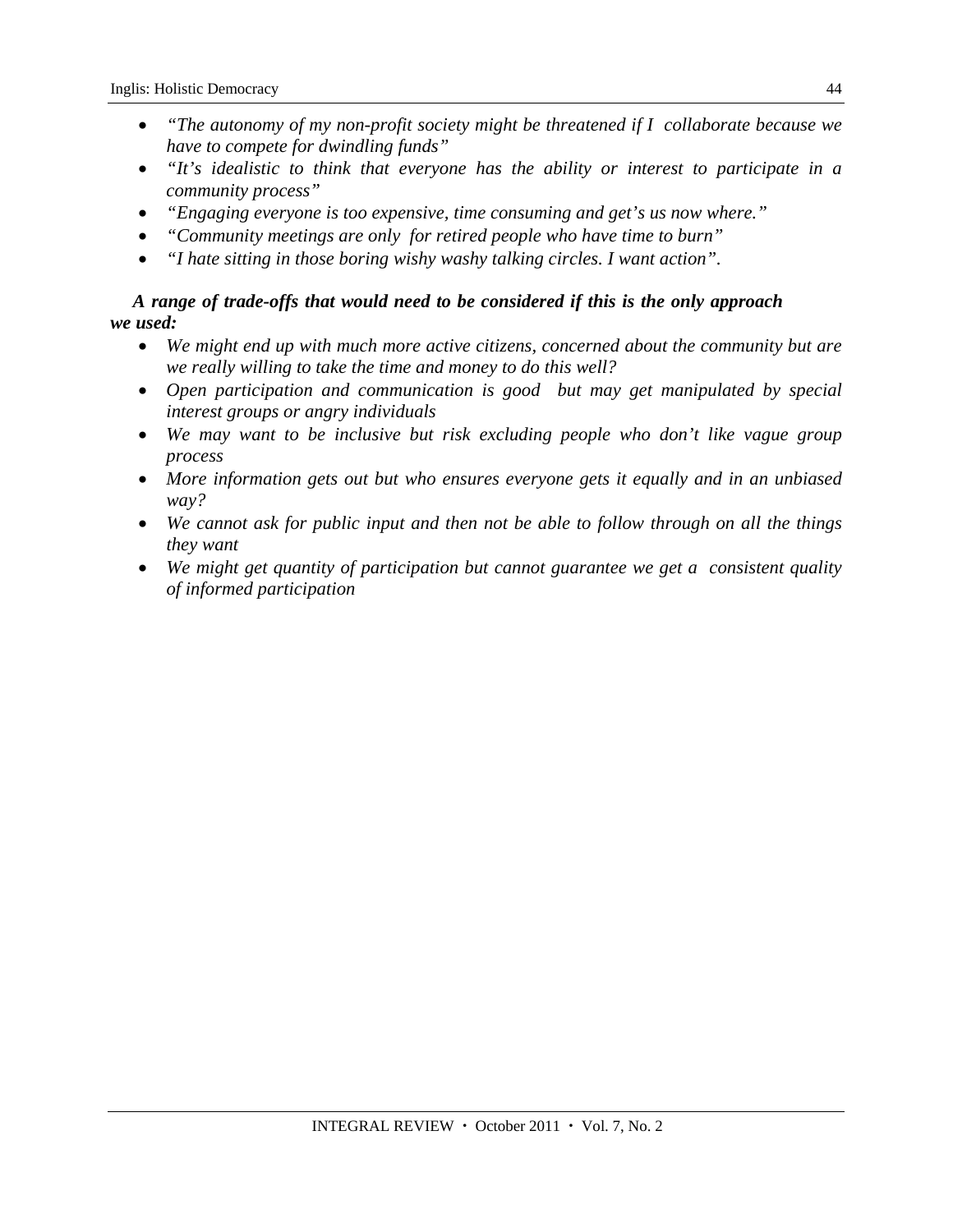# **Appendix 2: Session Notes**

### **Conclusions**

### Questions posed:

**"After our consideration of these different approaches where have we arrived at regarding our question:** *How should citizens be involved when important public decisions need to be made?* **What sense do we now have about how to move forward with an action plan? "** 

**(***The following are points that were made but not sufficient time was taken to agree on wording. Also lacking are specific actions added that would implement them):* 

- If we did a good job of combining the best of  $#2$ , 3, and 4 we could reduce the need for, and problems which arise from #1
- Recognize that issues are complex, if we do consultation, it needs to be deep enough to get at the underlying issues, that get at "why" options are being suggested, or "why" people have questions, so that minorities are not making decisions for majorities
- We need to find a way that there is a two way street between an active engaged community and responsive elected officials. There needs to be mutual responsibility for this relationship otherwise issues and perspectives cannot be understood, our decisions cannot work or be trusted. We next need to find ways to put this principle into action.
- We need to flesh out the approach we want and publicize it in the media so people know why we think this way.
- We need to understand more about the kinds of processes that we might use.
- We need to consider what combination of process will be good enough that all (community organizations, representatives, elected officials and the community) will engage with it.

One proposed draft of a summary statement was submitted:

We do our civic duty, vote for leaders, assume they wish to be and are accountable for making fair and well-judged decisions and that they have a process to secure this. The process should include full, thorough and open consultation with the community in order to maximise opportunities for the community in a strategic and efficient way to realise them. Confidence is a key word: our confidence as community associations that we are seeing the whole picture and responding to ideas thoughtfully and flexibly, together with confidence in the way our proposals are considered by leaders (political and professional) in the Town Council, District Council and County Council.